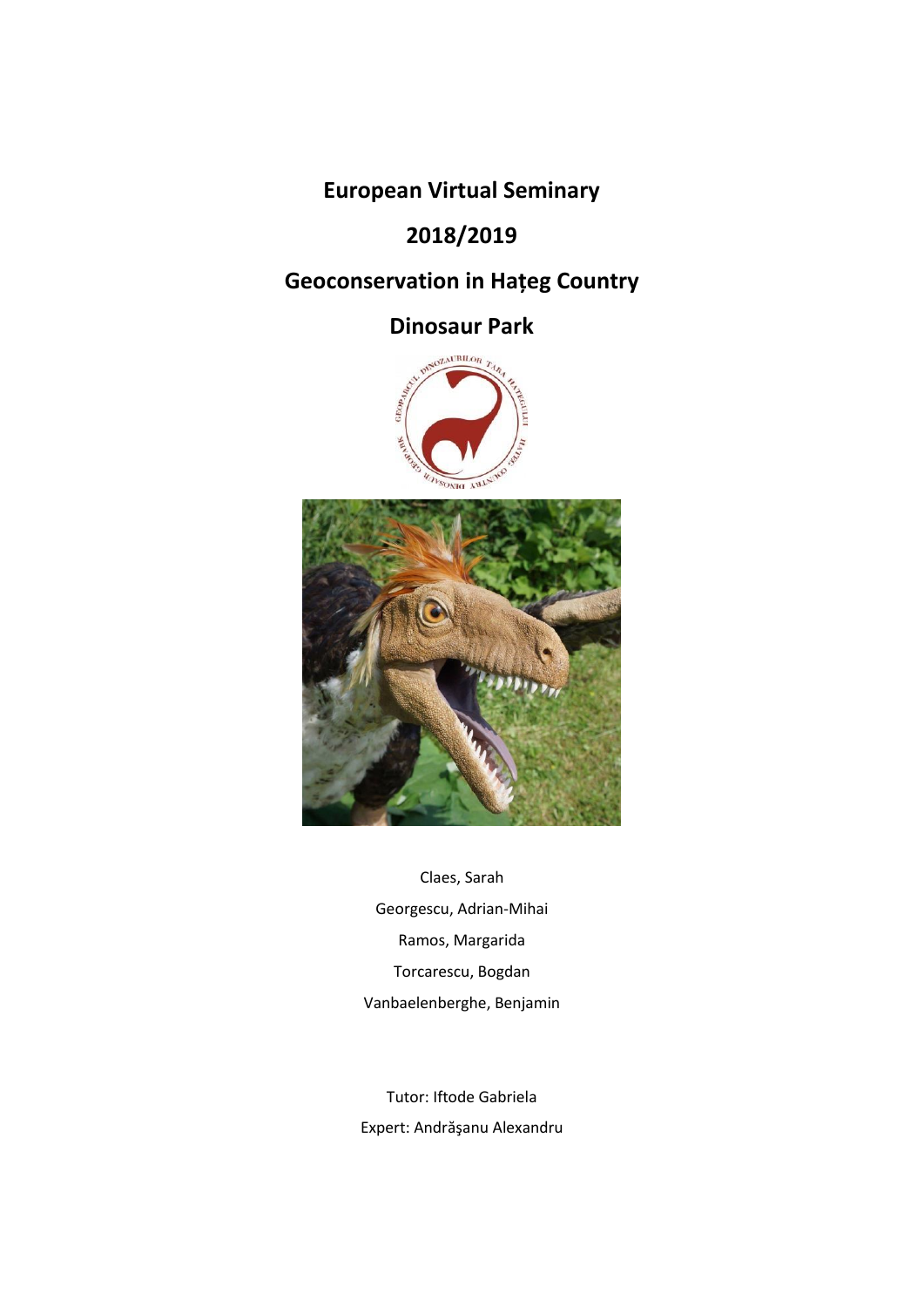# Content

|  | 1.1. |  |  |
|--|------|--|--|
|  | 1.2. |  |  |
|  | 1.3. |  |  |
|  |      |  |  |
|  |      |  |  |
|  |      |  |  |
|  |      |  |  |
|  |      |  |  |
|  |      |  |  |
|  |      |  |  |
|  |      |  |  |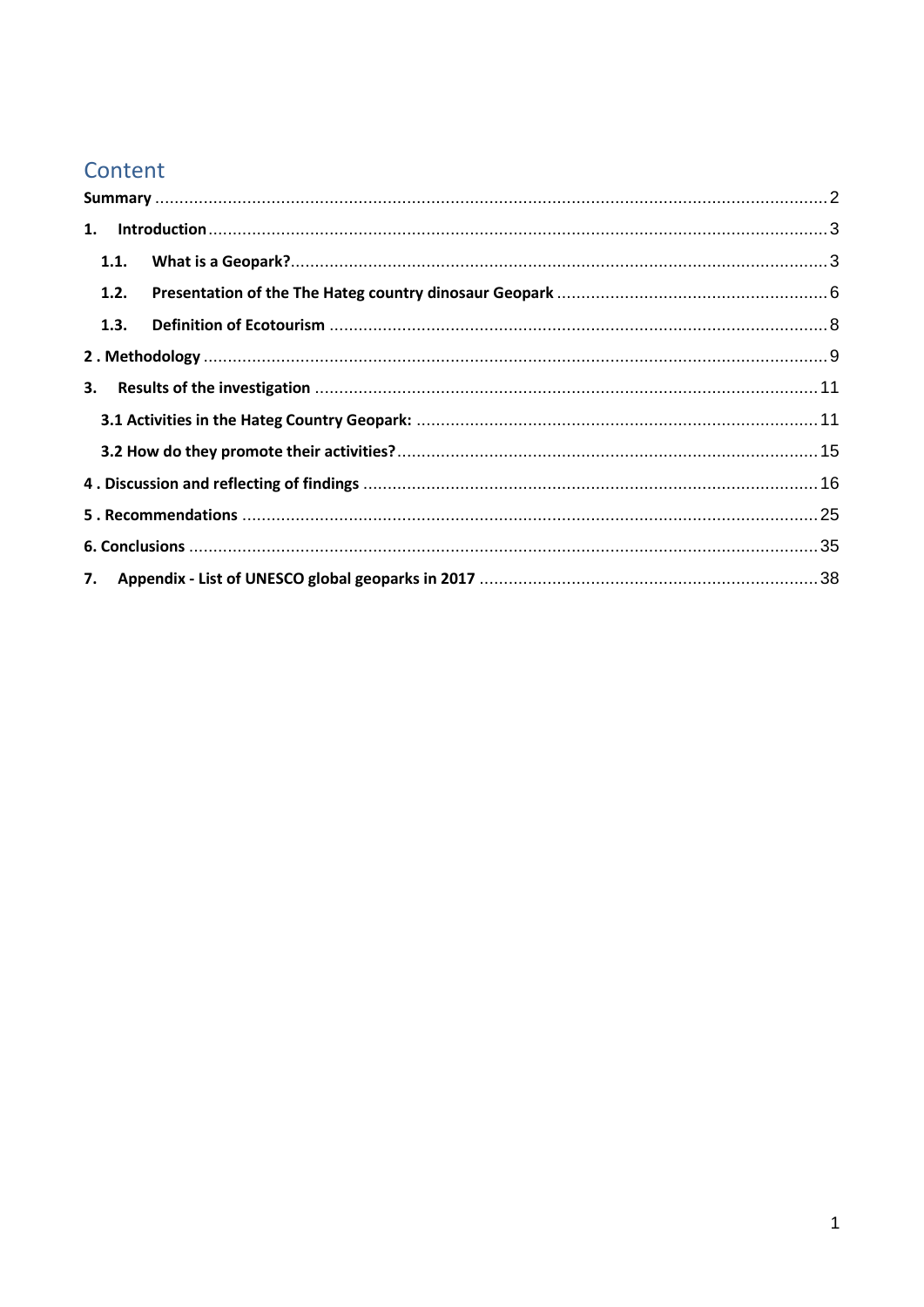#### <span id="page-2-0"></span>**Summary**

This paper focuses of the problem of sustainable ecotourism in the Hațeg Geopark, and ways through which eco-tourism can be improved to the benefit of both man and nature, without damaging one or the other. We compared the situation in the Hațeg County Geopark with other geoparks in the UNESCO GGN, with the purpose of finding out what would work in terms of improving tourism and visibility, and what steps should be taken in order for the geopark to be more eco-tourist friendly and what activities should be promoted in order to attract more eco-tourists in the area. The Hațeg Geopark is one of the richest in terms of cultural and natural heritage, and four main areas of interest can be identified: nature, history (ranging from the time of the romans to the middle ages), the history of man and geosites.

We propose that the best way to take advantage of these four main areas of interest is through ecotourism. The geopark presents a number of activities that could be of interest to an eco-tourism, however the only way it promotes these activities is through a website, that is hard to navigate and to understand as a foreign tourist, and through their Facebook page. We propose a number of recommendations that aim to improve the geoparks visibility, through an increased social media presence, a redesign of the website and a geopark app, among others. Looking at the strategies that other geoparks have implemented, we proposed a number of eco-friendly activities, such as cyclotourism, that are sure to have a positive impact on the tourism in the area. We also explored other, more efficient advertising ways through which the visibility of the geopark can be increased.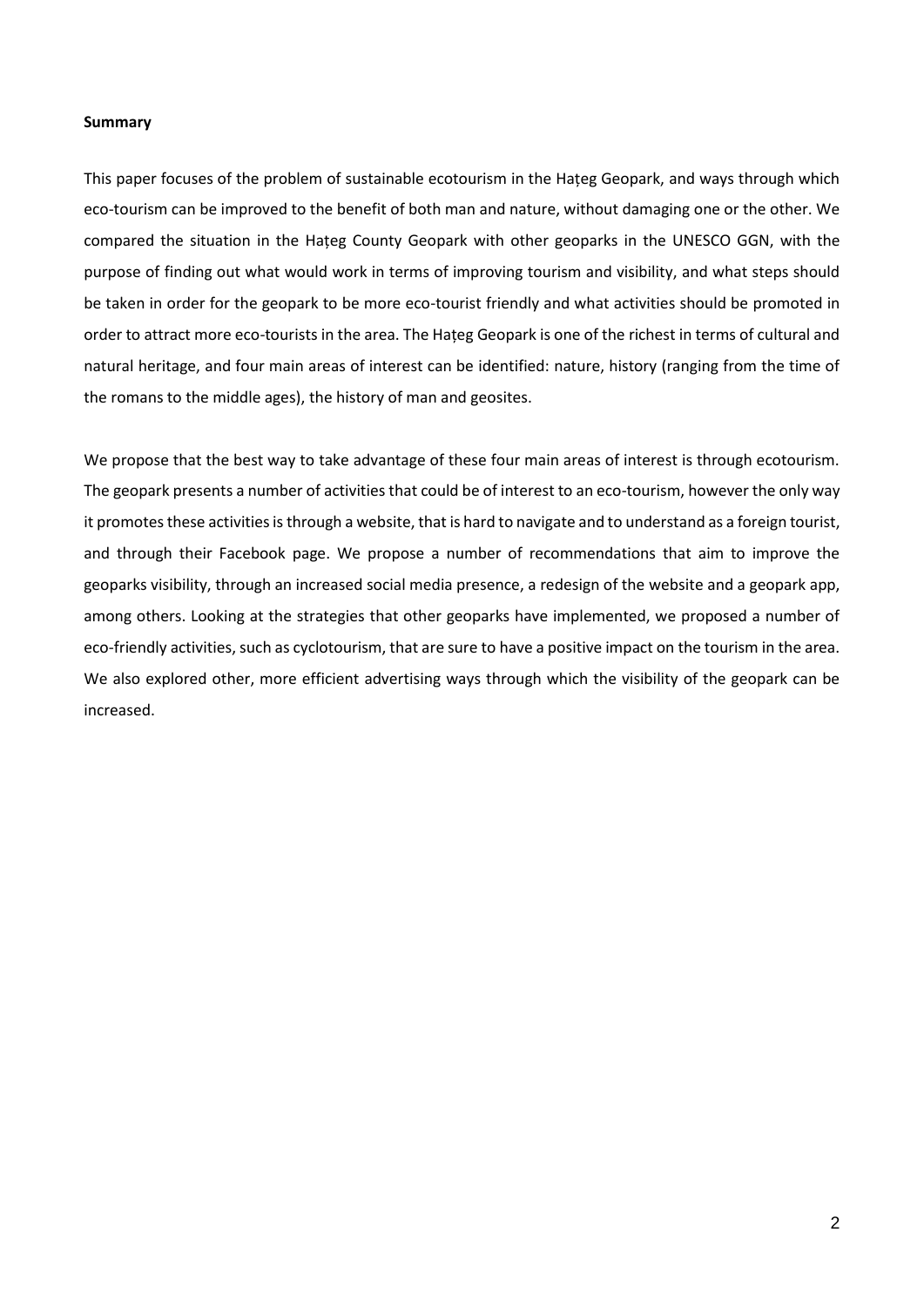#### <span id="page-3-0"></span>**1. Introduction**

This report has a focus on the Hateg country dinosaur Geopark. This report as you will read later on has a focus on the geopark and possible ecotourism. In this introduction there will be a focus on what a Geopark is and what is understood by sustainable ecotourism. Can we implement Ecotourism in Hateg country dinosaur park?

# <span id="page-3-1"></span>**1.1.What is a Geopark?**<sup>1</sup>

-

The Hateg country dinosaur park is part of the UNESCO (The United Nations Educational, Scientific and Cultural Organization) global geopark network.

"UNESCO Global Geoparks are single, unified geographical areas where sites and landscapes of international geological significance are managed with a holistic concept of protection, education and sustainable development. A UNESCO Global Geopark uses its geological heritage, in connection with all other aspects of the area's natural and cultural heritage, to enhance awareness and understanding of key issues facing society, such as using our earth's resources sustainably, mitigating the effects of climate change and reducing natural disasters-related risks. By raising awareness of the importance of the area's geological heritage in history and society today, UNESCO Global Geoparks give local people a sense of pride in their region and strengthen their identification with the area. The creation of innovative local enterprises, new jobs and high-quality training courses is stimulated as new sources of revenue are generated through geotourism, while the geological resources of the area are protected." (UNESCO, 2015)

Geoparks focus on working with a bottom-up approach, meaning that the local communities are empowered and are given the opportunity to develop partnerships with the different area's that the specific geopark chooses to focus on. UNESCO global geoparks work through the process of involving local and regional stakeholders of the area promoting a firm commitment by the stakeholders so that the cooperation results in meeting the goals of the local communities and protecting the geological heritage meanwhile.

In 2017 there were 127 UNESCO global geoparks in at least 33 countries. Geoparks are not limited to borders so there are also Geoparks that are a transnational, for example there are Geoparks where Germany and Poland work together, or Austria and Slovenia.

The last years there has been a trend where there are more and more UNESCO Geoparks. Where the parks used to be mainly focused in China and Europe there are now parks across all continents.

<sup>1</sup> UNESCO, UNESCO Global Geoparks: celebrating earth heritage, sustaining local communities,2017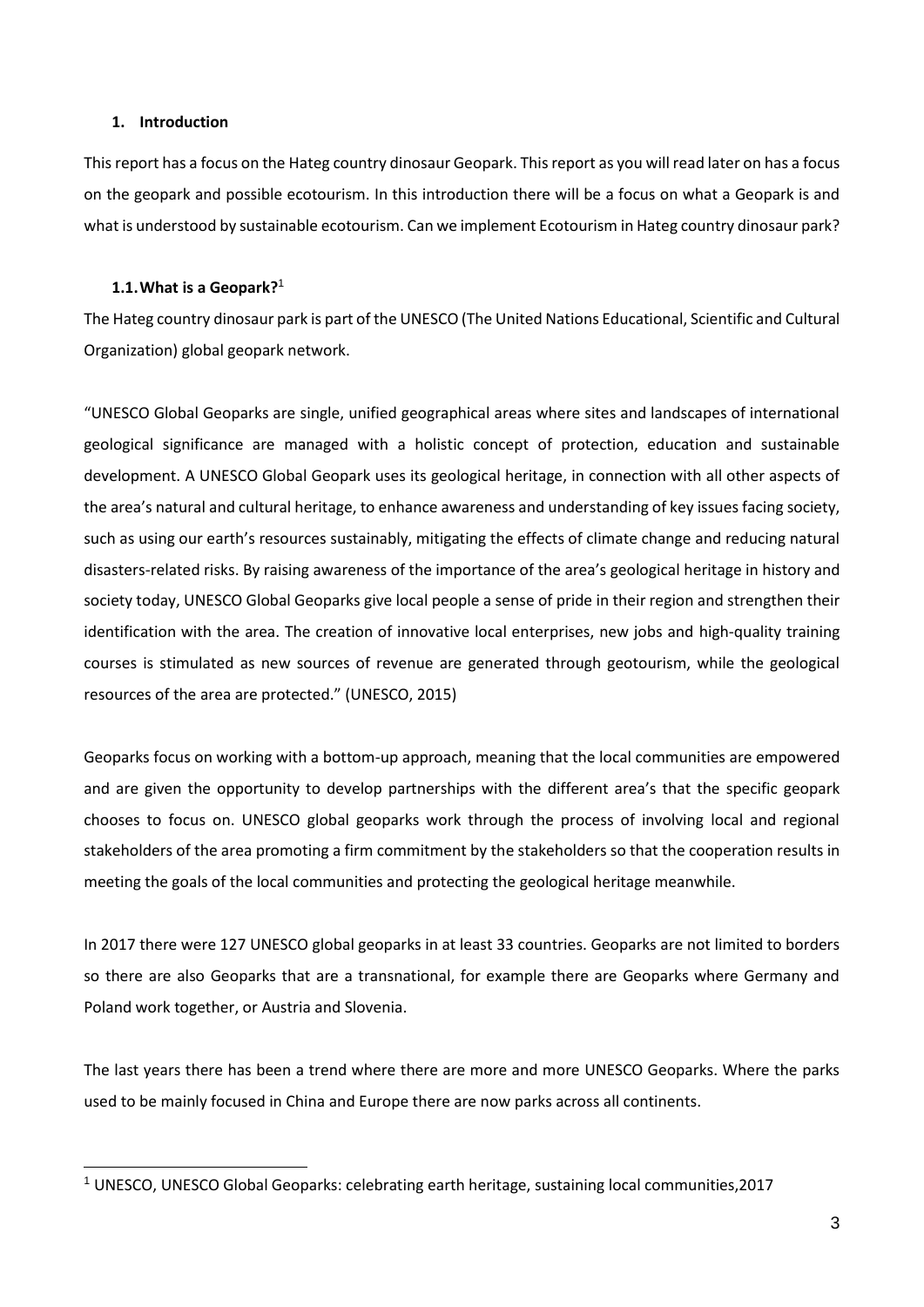UNESCO global geoparks focus on four<sup>2</sup> essentials that are important within the development of a Geopark:

- Geological heritage There has to be geological heritage of international value to be considered a UNESCO global geopark, this is assessed by an evaluation team of scientific professionals.
- Management Another essential is a management plan, agreed upon by all the stakeholders, that provides for the social and economic needs of the local populations, protects the landscape in which they live and conserves their cultural identity. This plan must be comprehensive, incorporating the governance, development, communication, protection, infrastructure, finances, and partnerships of the UNESCO Global Geopark.
- Visibility A geopark has to be known locally but preferably also internationally, so UNESCO wants to promote sustainable local economic development mainly through geotourism. Visitors as well as local people need to be able to find relevant information about the Geopark.
- Networking The UNESCO global geoparks shouldn't just network with the local stakeholders and look at a local scale. It is also important that they network with other Geoparks and in that way there can be exchange of information and knowledge.

Within the UNESCO global geoparks there are different topics that the parks focus on. But there are 10 topics<sup>3</sup> that are recurrent and important to most parks.

- Natural Resources- Numerous UNESCO Global Geoparks inform people about the sustainable use and need for natural resources (minerals, hydrocarbons, rare earth elements, geothermal energy), whether they are mined, quarried or harnessed from the surrounding environment, while at the same time promoting respect for the environment and the integrity of the landscape.
- Geological Hazards The geoparks aim to raise awareness about geological hazards, including volcanoes, earthquakes and tsunamis. UNESCO Global Geoparks have designed different disaster response strategies which they use to inform visitors or locals about how to respond and to build more resilient communities.

<sup>&</sup>lt;sup>2</sup> UNESCO, UNESCO Global Geoparks: celebrating earth heritage, sustaining local communities, p. 6, 2017

<sup>3</sup> UNESCO, UNESCO Global Geoparks: celebrating earth heritage, sustaining local communities, p.10, 2017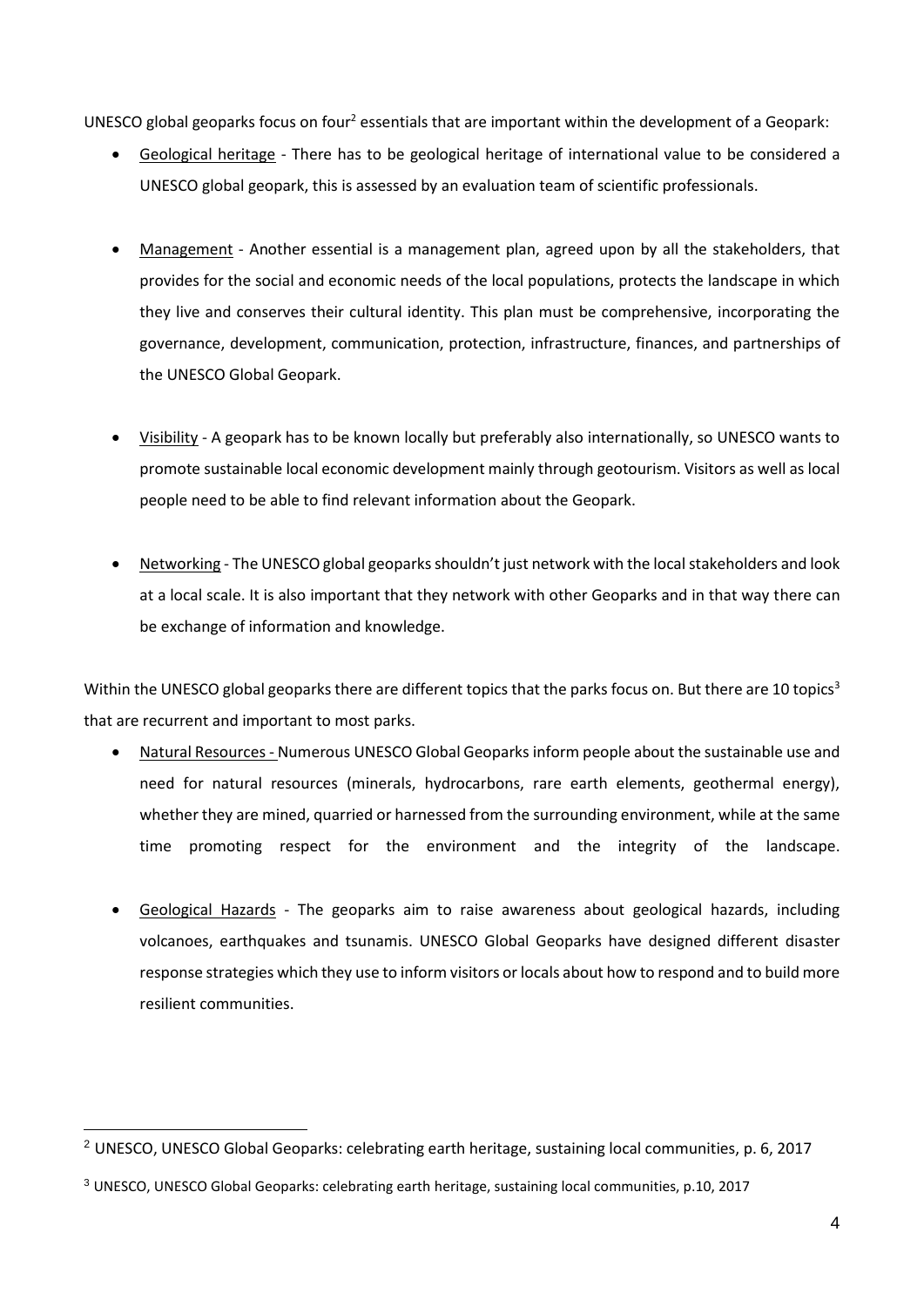- Climate Change With the hot topic of Climate change all around the world the UNESCO global geoparks want to stimulate green growth and climate sustainable ways of improving the local areas where the parks are. They want to stimulate best practice approach to utilize renewable energy and employing the best standards of "green tourism."
- Education It's the focus of all parks to develop and operate educational activities for all ages and to spread awareness of our geological heritage and its links to other aspects of our natural and cultural heritages.
- Science UNESCO Global Geoparks work with academic institutions to engage in active scientific research in Earth Sciences. That doesn't mean that a park is a museum, but it is an active research area where people can become engaged in science from the highest academic research level to the level of the curious visitor.
- Culture UNESCO Global Geoparks have the following moto: "Celebrating Earth Heritage, Sustaining Local Communities". The parks want to bring the heritage and culture together. They want to show locals and visitors the ever-continuing connection between people and the land they live on. The parks want to show these cultural connections and bring some back to life.
- Women UNESCO Global Geoparks are a platform for the development, nurturing and promotion of local cottage industry and craft products. That doesn't mean that this are only things women do. But in some communities the Geoparks want to empower local women to become part of the development of the Geoparks.
- Sustainable Development UNESCO global Geoparks are all about sustainable development. Whenever an area wants to become a part of the network, they have to have a plan to contribute to different goals of the sustainable development plans. Whatever gets implemented in the park needs to be with a view on sustainable development.
- Local and indigenous Knowledge By recognizing the importance of involving local and indigenous communities UNESCO global geoparks contributes by showing the link between these communities and their land. The parks want to preserve their knowledge, practice and management systems.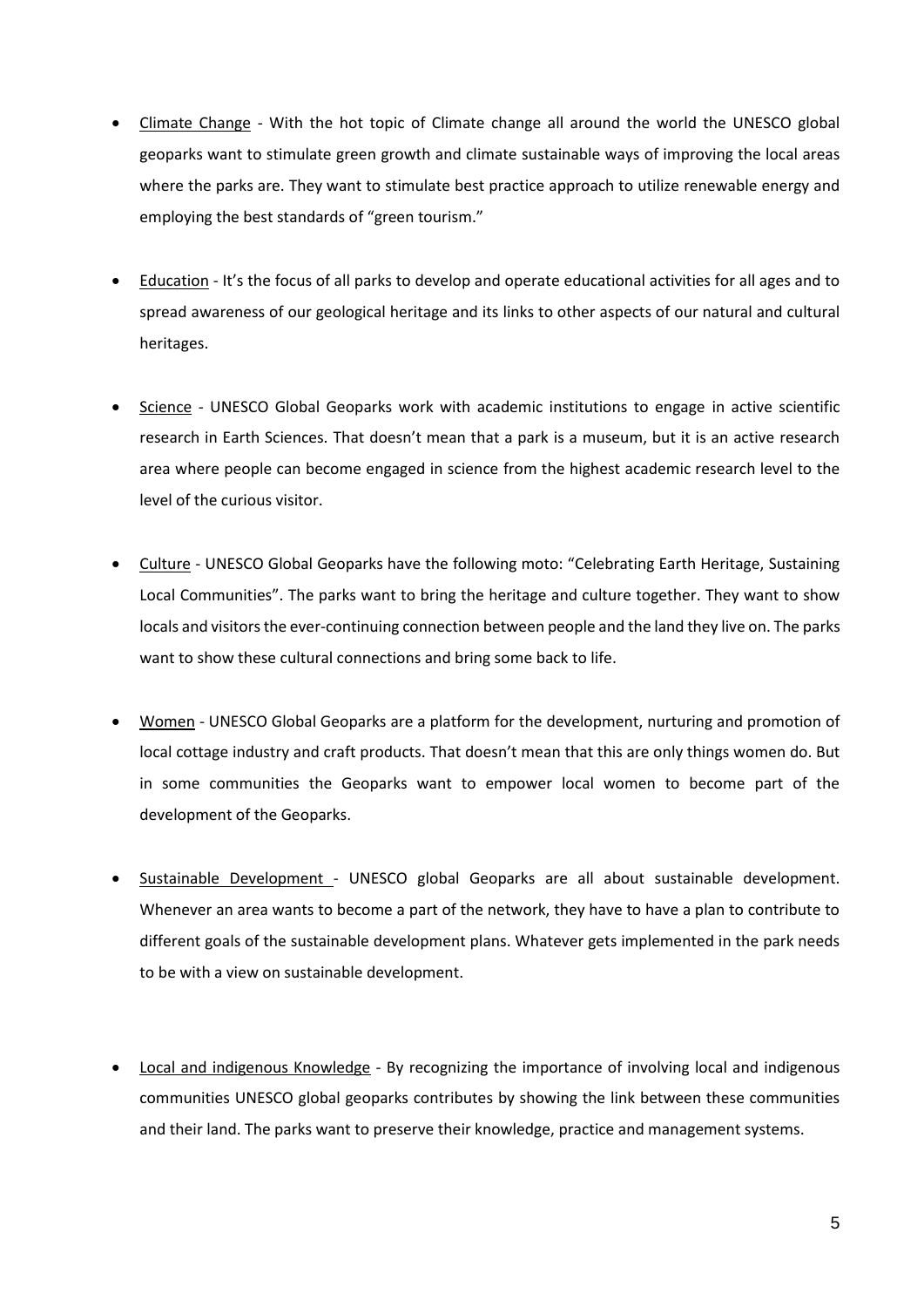Geoconservation - The UNESCO global geoparks need to focus of course on the conservation of the geological history in the area. To conserve and preserve.



*Figure 1: UNESCO Global geoparks in Europe<sup>4</sup>*

In the above figure we can see all the UNESCO Global geoparks. The Geopark we are studying in this report will be n°18 the Hateg Country Dinosaur Geopark in Romania. (in appendix there is a list of the European UNESCO global geoparks)

# **1.2.Presentation of the The Hateg country dinosaur Geopark**

<span id="page-6-0"></span>Haţeg Country Dinosaurs Geopark is located in the western part of Romania within the Haţeg Basin, an intramountain depression surrounded from all directions by mountain chains: Şureanu Mts, to the eastern part, Retezat Mts. to the southern part, Poiana Ruscă Mts. to the northern part, Ţarcu Mts, to the western part.

 $\overline{a}$ 

<sup>4</sup> [http://www.europeangeoparks.org/?page\\_id=168](http://www.europeangeoparks.org/?page_id=168)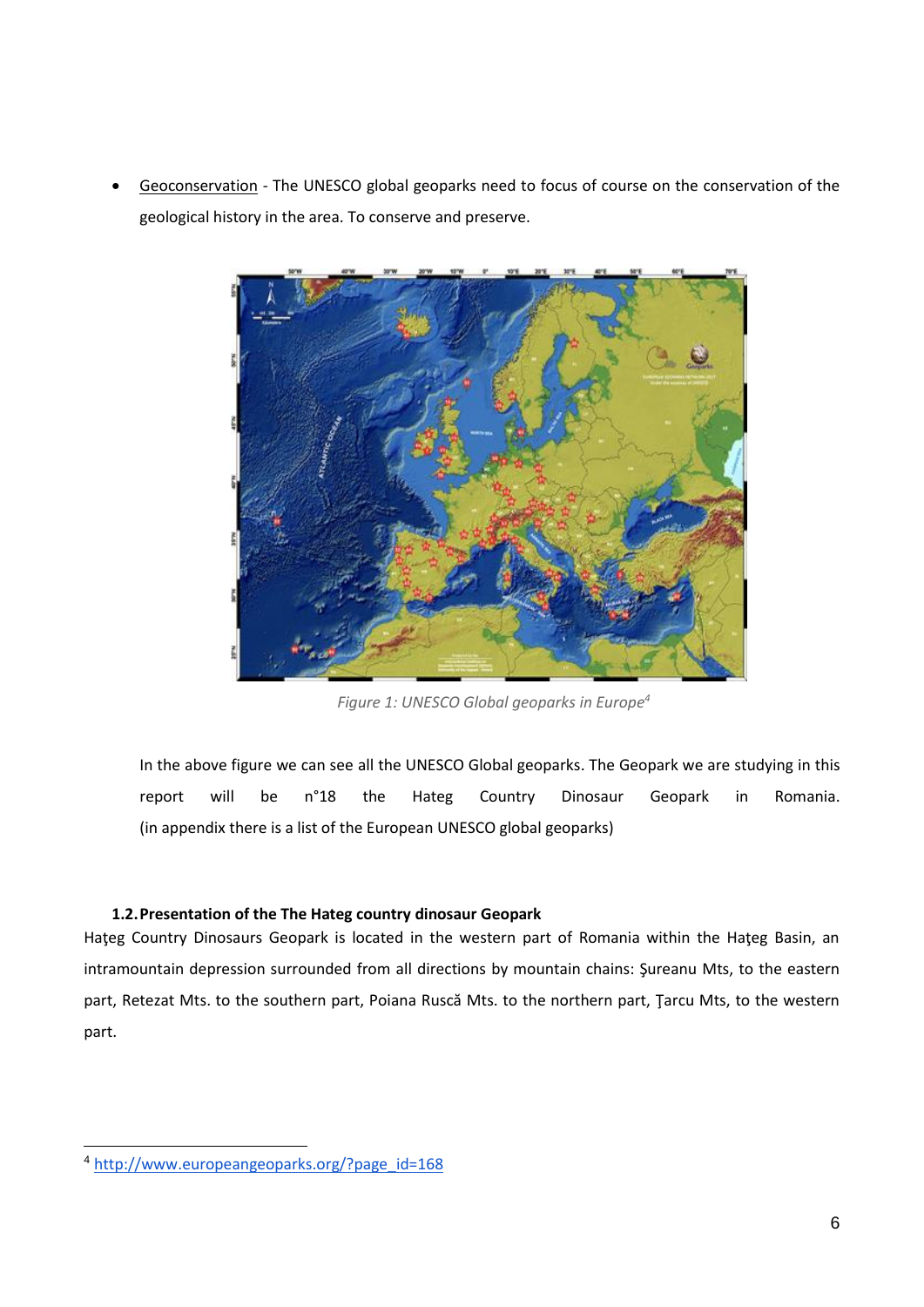

*Figure 2: The Hateg country dinosaur geopark <sup>5</sup>*

This geopark is the only one from Romania that is a member of the European and Global Geopark Network and obtained it's statute in 2005. It aims to promote the local values of the region, to ensure the restoration of the monuments, to identify and document the local traditions and to educate the local communities about the preservation of their cultural identity and heritage. The area is very famous for its historical and cultural sites, covering a history of 4000 years. The most impressive of these sites are the Roman capital of the Dacian province at Sarmizegetusa Ulpia Traiana, the numerous medieval churches and fortresses and the remains of more recent castles and nobiliary mansions. All of the natural, historical and cultural sites are integrated into the management plan to preserve them and to allow the visitors to experience the heritage. Sustainable development in the region is a major objective of the Geopark.

In the Hațeg Country Dinosaur Geopark sustainable development means creating a sustainable economy based on geo/agro/eco-tourism by conserving and promoting the local natural, historical and cultural landmarks while aiming to an enhancement of the life quality of the inhabitants and ultimately establishing the Geopark as a worldwide interest point. As such, the Geopark has activities in education, public awareness, and nature conservation that promote and encourage research and education. Courses for local curricula, training courses for tourism guides and educational events are supported. Small info museums and geo-trails promote the geological heritage and traditional activities and local products such as meat, cheese, brandy, handicrafts are part of the local strategy to promote geotourism and ecotourism.

<sup>5</sup> Andrasnu et al, Hateg country dinosaurs geoparks, 2008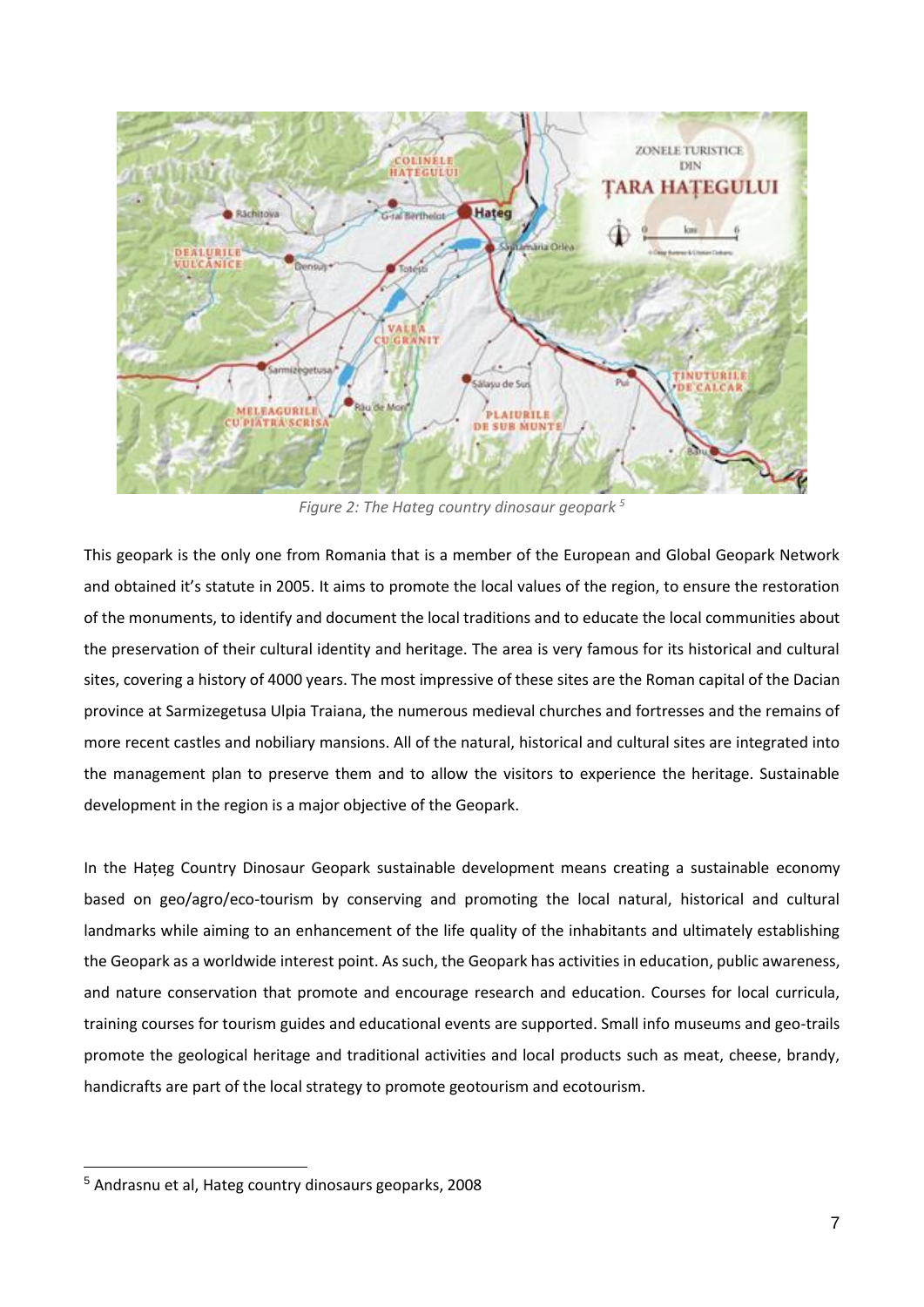The vegetation of the area ranges from alpine shrubs, spruce and beech forests to oak forest, some of which have been turned into grasslands. From a geological perspective, the are represents a tectonic basin that was formed after the collision of tectonic plates that occurred at the end of the Cretaceous, that was followed by tectonic subsidence when the Northern Tethys Realm closed. The basement rocks of the area are magmatic and metamorphic rocks that are Precambrian-Paleozoic aged and the deposits that cover these basement rocks are represented by Jurassic-Pleistocene aged deposits. Part of the geological heritage is represented by glacial features from the Quaternary Glacial Maximum, old quarries and a closed copper mine.

In the Cretaceous period the area that is now the Hațeg Geopark was part an island chain that was home to some unique and world famous "dwarf dinosaurs". Fluvial and lake deposits have revealed more than 10 species, both carnivorous and herbivorous and of particular interest are the dinosaur eggs and hatchlings from these same deposits. Other species of mammals, reptiles, frogs, snakes, crocodiles and turtles have also been found in these deposits. The most spectacular find is a huge flying reptile, a pterosaur, that had a wingspan of 12 meters and has been named after the Hațeg Geopark (*Hatzegopterix thambema*).

# <span id="page-8-0"></span>**1.3.Definition of Ecotourism** <sup>6</sup>

"Responsible travel to natural areas that conserves the environment and improves the well-being of local people." (Wood) or more expanded: "Responsible travel to natural areas that conserves the environment, socially and economically sustains the well-being of local people, and creates knowledge and understanding through interpretation and education of all involved (including staff, travelers, and community residents)." Ecotourism has been a hot topic over the last decennia and has been increasing through the awareness about climate issues all over the world. In that way people have been looking differently at tourist destinations.

In this way the UNESCO global geoparks are also areas that are already or can become hotspots for ecotourism. There are 4 key-aspects that are important for a place to be seen as an ecotourism spot.

# Build environmental and cultural awareness

The right way of tourism helps with building awareness in different areas. Ecotourism wants to build awareness towards the visitors but also help local communities to grow and share their difficulties or different way of life. This awareness is taken home by visitors and so they might look differently at life.

 $\overline{a}$ 

<sup>6</sup> <https://greenglobaltravel.com/>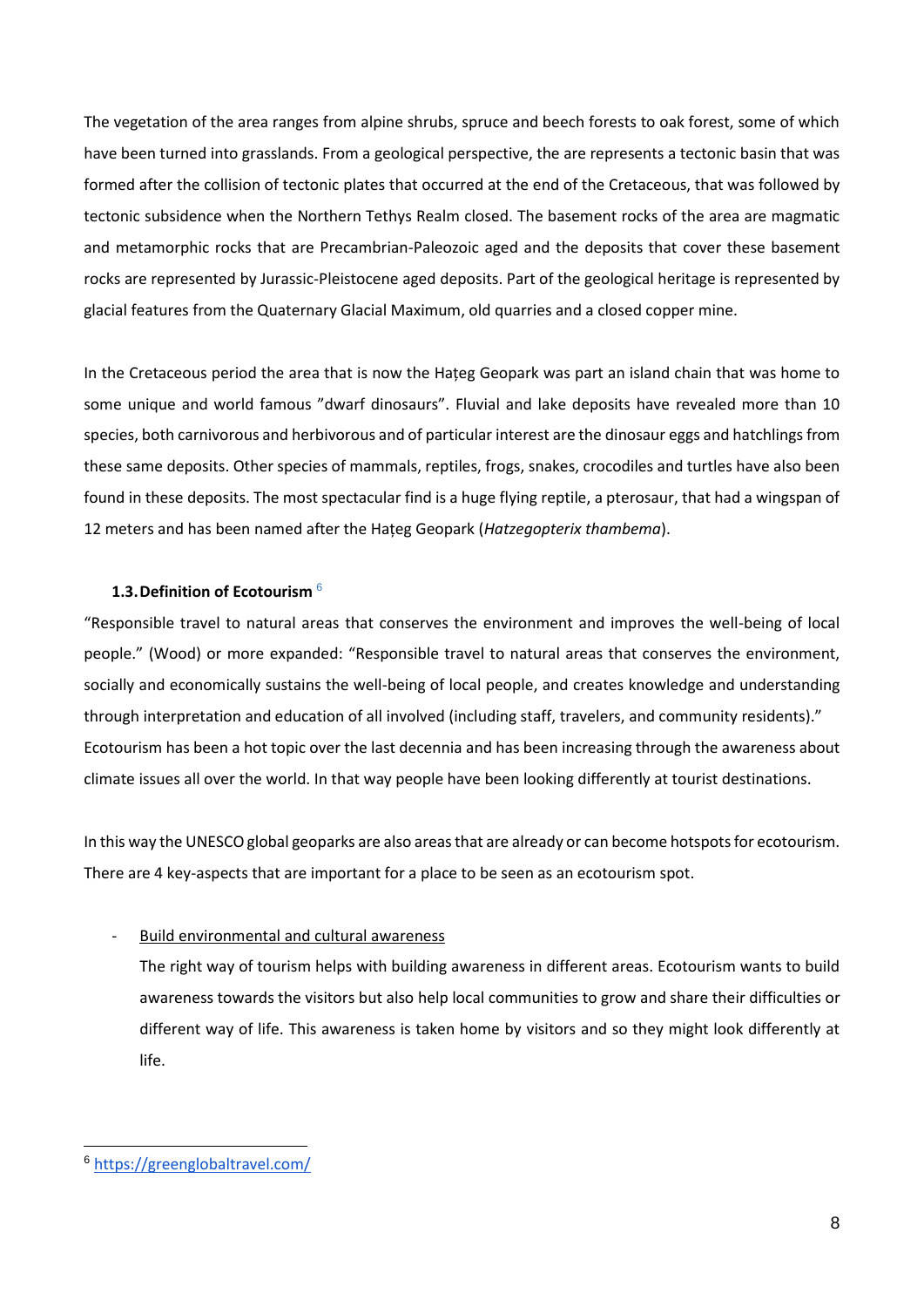# Design and use sustainable low impact facilities

Any development that is implemented towards tourism should sustainable and low impact for the environment. It is unwise to develop a golf course to attract tourists in a water scarse area. So, whatever is done to facilitate visitors or locals should be with the future and local ecosystem in mind.

# Provide financial benefit for the local community and conservation

The income generated by ecotourism should be invested in sustainable development in that area. Or to help protect certain endangered areas. It is important that locals involved in ecotourism are paid fairly and not mistreated. What comes in should be used for the good of the specific area.

# Work with clear sustainable development goals

Any project developed for ecotourism should be done with clear development goals. It wouldn't be right to develop projects that would contradict any of the sustainable development goals.



*Figure 3: Sustainable development goals <sup>7</sup>*

# <span id="page-9-0"></span>**2 . Methodology**

Our study consisted in investigating geoparks in three different phases:

1) What is a Geopark? - and for that we gathered information from UNESCO, GGN and EGN websites in order to learn more about geoparks and to better understand how other geoparks applied methods and strategies for sustainable development, geoconservation and advertising.

2) To know more about Hateg Country Dinosaur Geopark and what are its strong and weak points through a SWOT analysis (Strength, weakness, opportunities and treats)

 $\overline{a}$ <sup>7</sup> <https://en.unesco.org/sdgs>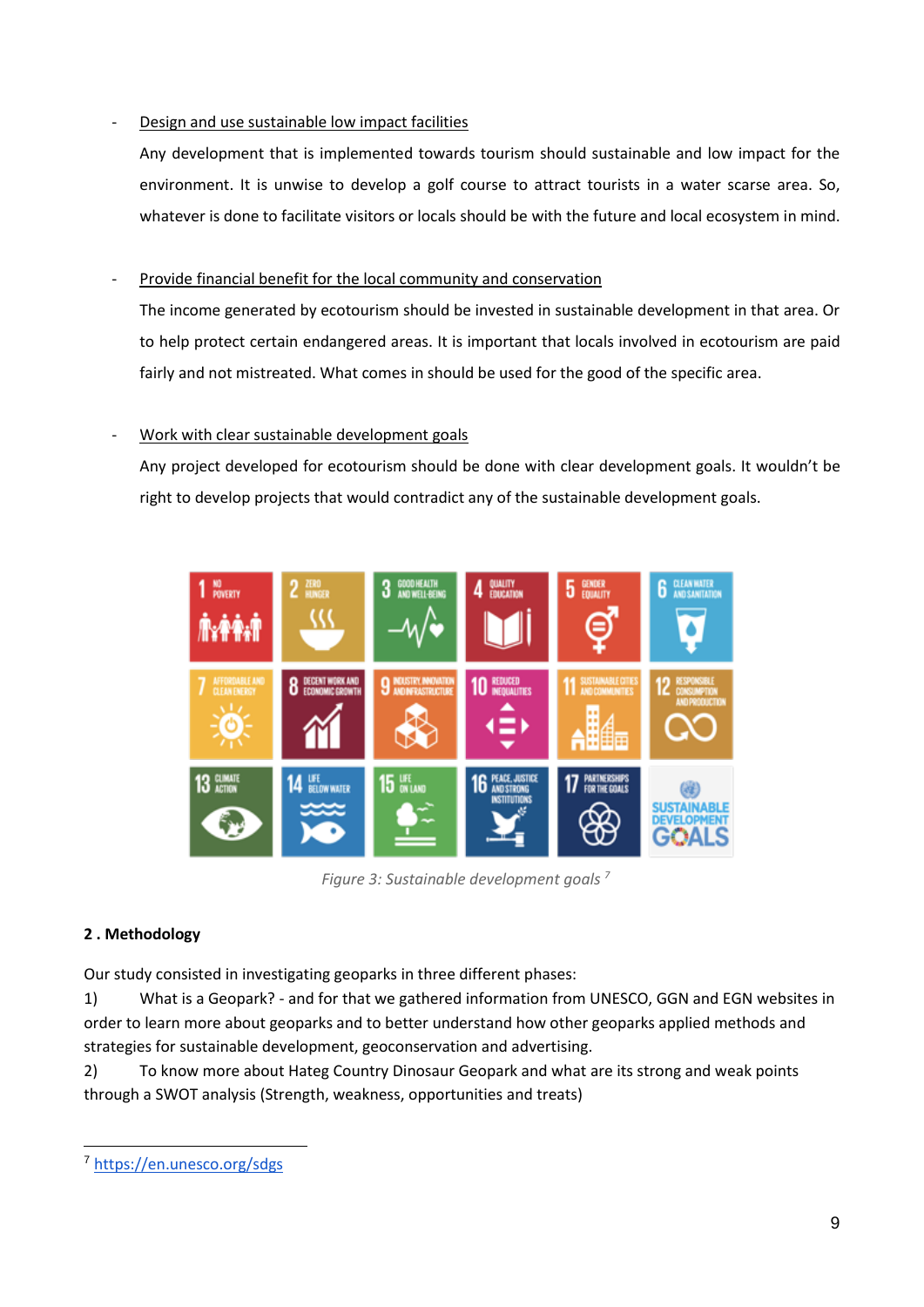| <b>Strengths</b>                                                                                                                                                                                                                                                                                                                                                                                                                                                                                                                                                                                                             | Weakness                                                                                                                                                                                                                                                                                                                                                                                                      |
|------------------------------------------------------------------------------------------------------------------------------------------------------------------------------------------------------------------------------------------------------------------------------------------------------------------------------------------------------------------------------------------------------------------------------------------------------------------------------------------------------------------------------------------------------------------------------------------------------------------------------|---------------------------------------------------------------------------------------------------------------------------------------------------------------------------------------------------------------------------------------------------------------------------------------------------------------------------------------------------------------------------------------------------------------|
|                                                                                                                                                                                                                                                                                                                                                                                                                                                                                                                                                                                                                              |                                                                                                                                                                                                                                                                                                                                                                                                               |
| Geopark belongs to the National<br>Network of protected Areas so all<br>activities endangering the sites are<br>forbidden<br>Richness of geological, historical and<br>archaeological sites<br>Unique place in Romania and a few in<br>Europe where dinosaur's bones and<br>eggs were found<br>According to the Trip Adviser reviews<br>the guides are excellent<br>Human pressure is not yet very high<br>Scientific<br>and<br>symposia<br>papers<br>dedicated to promoting the scientific<br>importance of the findings so far<br>Accommodation<br>facilities, tourist<br>trails and local operators<br>were<br>identified | The museum is small<br>$\overline{\phantom{0}}$<br>Big area to cover 102.392 ha<br>$\overline{\phantom{a}}$<br>Do the facilities planned in 2003 exist<br>$\overline{\phantom{0}}$<br>already (the Open-Air Dinosaurs<br>Museum, the Informational and<br>Educational Centre, etc)<br>Website not completely accessible<br>and not translated to other languages<br>Lack of social media and<br>communication |
| Opportunities                                                                                                                                                                                                                                                                                                                                                                                                                                                                                                                                                                                                                | <b>Threats</b>                                                                                                                                                                                                                                                                                                                                                                                                |
| Some sites have not yet official<br>recognition (only 2 from 8 sites<br>protected) - Law 5/200<br>A lot of data with educational<br>value has not been evaluated                                                                                                                                                                                                                                                                                                                                                                                                                                                             | One of the main issues is fossil<br>hunters (how to avoid this)                                                                                                                                                                                                                                                                                                                                               |

3) Search for similar examples of geoparks worldwide that could be worthy to achieve our objectives.

The data was collected mainly online environment but also from documentation and studies about ecotourism in Geoparks. We found a lot of interesting websites, but the most useful one was Hateg Country Dinosaur Geopark Website- http://www.hateggeopark.ro. On this website we found information about the geopark`s management, local volunteers, communities and partners.

Other useful data sources were the series of documents and articles on Hateg Country Dinosaur Geopark. Writings like "*The heritage of the Hateg Country*. Geomedia. Andrasanu, A., Palcu, D., Oelerer, K. (2004)", "*Hateg Country Dinosaurs Geopark*. Geomedia. Andrasanu, A., Palcu, D., Oelerer, K. (2008)", "*Report template for UNESCO Global Geoparks,* UNESCO. Andrasanu, A. Grigorescu, D. (2015)" helped us gather very interesting and useful information about the natural, cultural and historical wonders of the Hateg Geopark, the scientific and touristic importance of the geopark`s area, as well as about the Hateg Geopark`s philosophy.

We used all of these websites and documents to define the current state of the Hateg Country Dinosaur Geopark and, most important, to find methods and strategies that we can adopt for Hateg Geopark from other successful geoparks in the world. To do this, we searched on international geoparks websites for sustainable development strategies, advertising methods and social and cultural events that we can also adopt for Hateg Geopark. For that matter we have done comparisons with two geoparks: English Riviera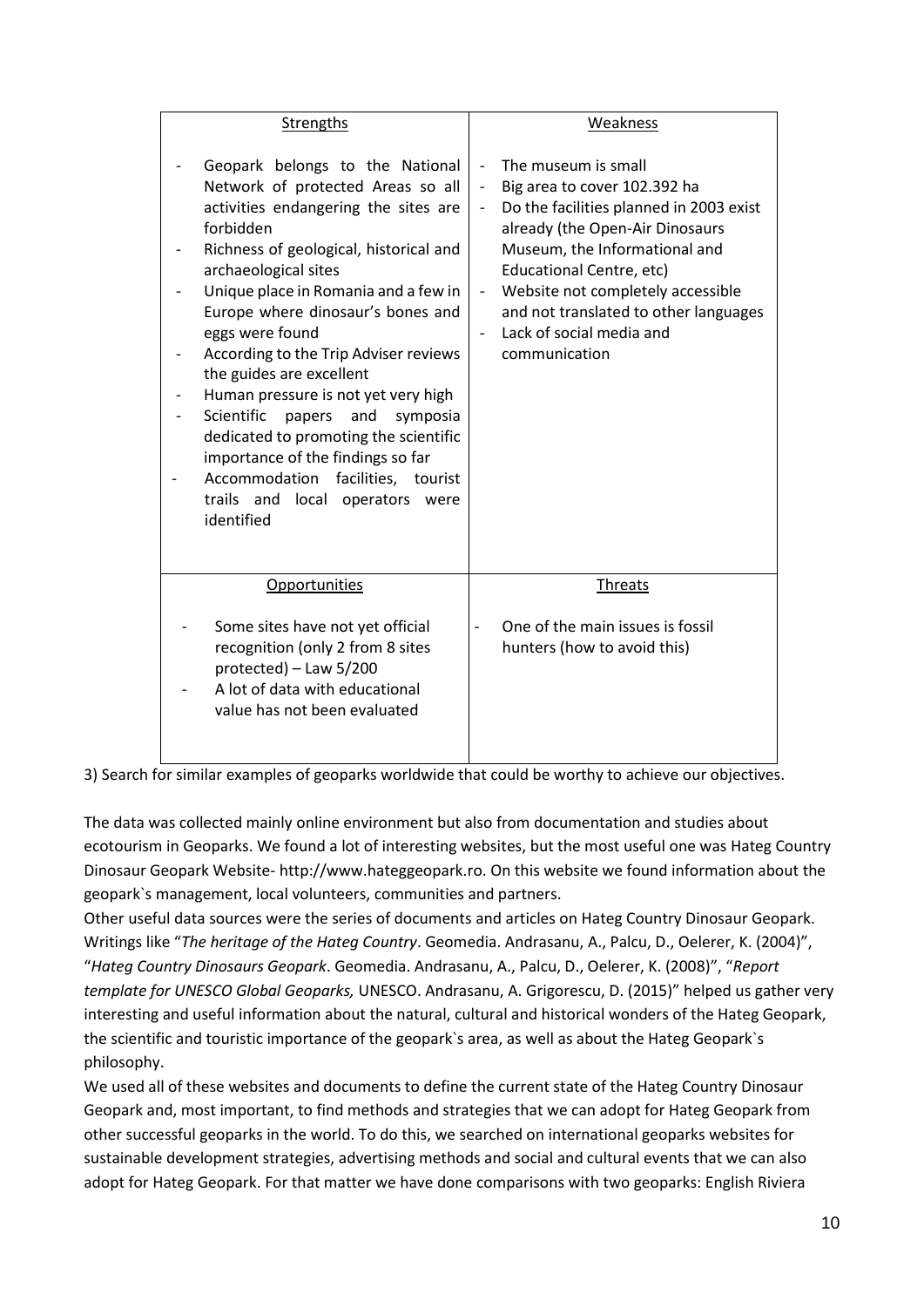Geopark in United Kingdom and Hondsrug Geopark in the Netherlands which seemed to be the ones with a more interesting and complete approach on the eco sustainability purpose. So, our objectives are to answer the following questions:

- *How can we better promote ecotourism with the focus on the natural, historical and cultural character of the Hațeg Country using nowadays technologies in order to raise the people's awareness about it's great economic, cultural and environmental importance?*
- *a. How can we adapt other geoparks strategies into our project?*
- *b. Which are the most efficient advertising means? Newspapers, flyers, Public events, TV advertising, Social media channels etc.?*

# <span id="page-11-1"></span><span id="page-11-0"></span>**3. Results of the investigation**

# **3.1 Activities in the Hateg Country Geopark:**

The Hațeg UNESCO Global Geopark is located in the central part of Romania, more specifically in the region of Southern Transylvania surrounded by the Retezat, Sureamu, Tarcău and Poiana Ruscă mountain chains and covers an area of 102.392 ha. This geopark is the only one from Romania that is a member of the European and Global Geopark Network and obtained its statute in 2005. It aims to promote the local values of the region, to ensure the restoration of the monuments, to identify and document the local traditions and to educate the local communities about the preservation of their cultural identity and heritage. The area is very famous for its historical and cultural sites, covering a history of 4000 years. 89

The Hateg Country Geopark can be divided into four areas of interest.

Nature:

The Hateg Country is a depressional region between two branches of the Carpathian Mountains (the South and West Carpathians). Those mountains have very important traces of glacial activity and have given the valleys an imposing appearance.  $10$ 

<sup>-</sup>8 Andrasanu, A., Palcu, D., Oelerer, K. (2004). The heritage of the Hateg Country. Geomedia. 9[www.unesco.org/new/en/natural-sciences/environment/earth-sciences/unesco-global-geoparks/list](http://www.unesco.org/new/en/natural-sciences/environment/earth-sciences/unesco-global-geoparks/list-of-unesco-global-geoparks/romania/hateg/)[of-unesco-global-geoparks/romania/hateg/](http://www.unesco.org/new/en/natural-sciences/environment/earth-sciences/unesco-global-geoparks/list-of-unesco-global-geoparks/romania/hateg/)

<sup>&</sup>lt;sup>10</sup> Andrasanu, A., Palcu, D., Oelerer, K. (2004). The heritage of the Hateg Country. Geomedia.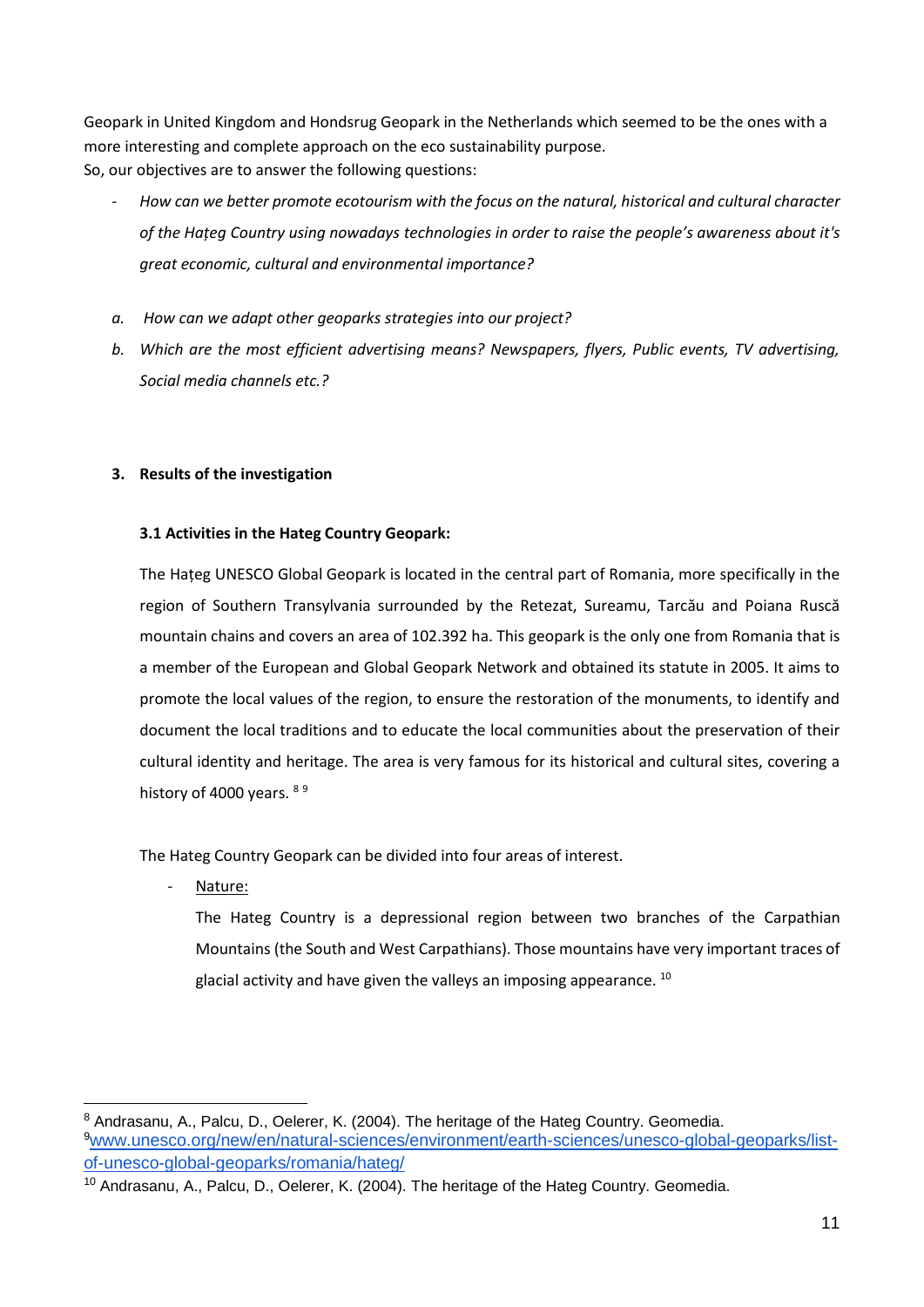In the Geopark, we can identify five vegetation districts: Alpine shrubs and grasslands, sprucefir, beech forest and three types of oak trees: sessile oak, turkey oak, and Hungarian oak.  $^{11}$ 

Thanks to the favorable climate, vegetation, and diverse wild areas. The land of Hateg Country benefits from a rich fauna. Back in the days, in the eighteenth century, the area was known as a hunting paradise for fur animals. Nowadays hunting is forbidden in the Geopark. And the most important mammalian species are bats, Alpen gems, black goat, red deer, roe, grizzly bear, wolf, and lynx.

Besides the mammals, bird species, reptiles and amphibians are nowadays well presented. Most common bird species are owls, dwarf musks, codlins, sparrows and storks. Most common reptiles and amphibians are ridge tritons, marsh turtles, vipers, gray lizards. After recent studies by the geopark team, they discovered a large number of rare species of butterflies.<sup>12</sup>

**History** 

#### Geological history:

The Hateg Country Geopark has an interesting geological history covering more than 200 million years (if we only consider the sedimentary deposits). The geological history of the Hateg sediments began more than 250 million years ago at the end of the Paleozoic. Permian deposits are represented by conglomerates, sandstones and siltstone red beds type with plant remains.

Lower Jurassic deposits comprise conglomerates, sandstones and clays containing thin beds of coal with fossils of plants and invertebrates. Middle and Upper Jurassic are represented by sandstone, siltstone, and limestone. Paleontological remains like belemnites, crinoids, gastropods, bivalves, ammonites indicate a marine tropical climate.

Lower Cretaceous limestone is Urgonian facies types containing associations of bivalves, forams, and corals. A bauxite complex is present in paleo karstic relief with some lens of lacustrine deposits.<sup>13</sup>

#### History of men through the ages:

<sup>&</sup>lt;sup>11</sup> Andrasanu, A., Palcu, D., Oelerer, K. (2004). The heritage of the Hateg Country. Geomedia.

<sup>12</sup> <http://www.hateggeoparc.ro/natura/>

<sup>&</sup>lt;sup>13</sup> Andrasanu, A., Palcu, D., Oelerer, K. (2004). The heritage of the Hateg Country. Geomedia.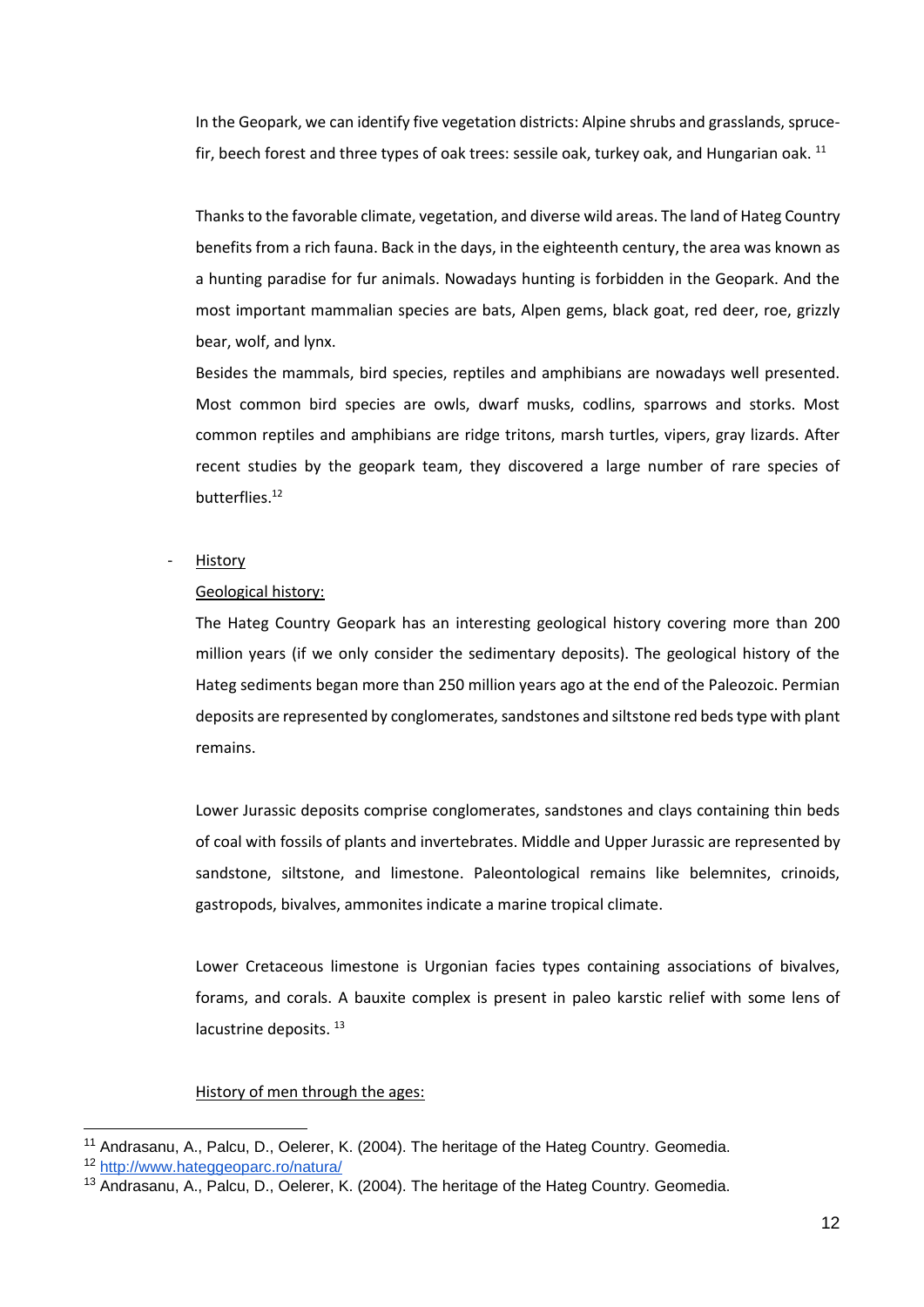## • *Prehistory and Dacian history*

Thanks to it's the geographical position, the variety of landscapes, mild climate and natural resources, Hateg Country created good conditions for expanding human life.

These favorable environmental factors explain the numerous archaeological finds in the region. Even one of the earliest traces of human life in the region such as the *Neanderthal* specimens from the Ohaba Ponor and Ciclovina caves. In the same region were also found traces of *Homo Sapiens* fossils. But the most important artifact found in the Hateg Country is a Celtic helmet, dated at the end of the bronze age beginning of the iron age (+ 3th century BC).

The Iron Age is well represented in the Hateg area, marked with important settlements found on the hills such as the one from SubcetateHill (one example of many settlements).<sup>14</sup>

# • *Roman history*

The history of Hateg is mainly characterized by a mixture of two important cultures: The Dacians and the Romans. The heart of the Dacian empire was located tenths of kilometers away from the Hateg region. Nevertheless, the region has significant traces of the presence of this civilization. The Roman influence can be found around just outside the pass the Colonia UlpiaTraiana Sarmizegetusa, which will become the capital for the province of Dacia. The whole region has traces of the rich Roman life especially rich rural roman retreat farms known as Villa Rustica. <sup>15</sup>

# • *Middle Ages*

-

In the 15th century, the Hateg Country or district consolidated its entity and historical individuality, becoming Transylvania's main fortress of defense against the Ottoman incursions at a time when the numerous brave princes and free Romanians there turned into a basic pawn of the Transylvanian armies and of the fortresses on the Southern front of the Hungarian Kingdom.

Witnessing an upsurge and assertion in the time of Ioan of Hunedoara, coming from those places and of the big victorious anti-Ottoman battles, the Hateg Land has preserved its political-administrative individuality during the Middle Ages, until its old organization was

<sup>&</sup>lt;sup>14</sup> Andrasanu, A., Palcu, D., Oelerer, K. (2004). The heritage of the Hateg Country. Geomedia.

<sup>&</sup>lt;sup>15</sup> Andrasanu, A., Palcu, D., Oelerer, K. (2004). The heritage of the Hateg Country. Geomedia.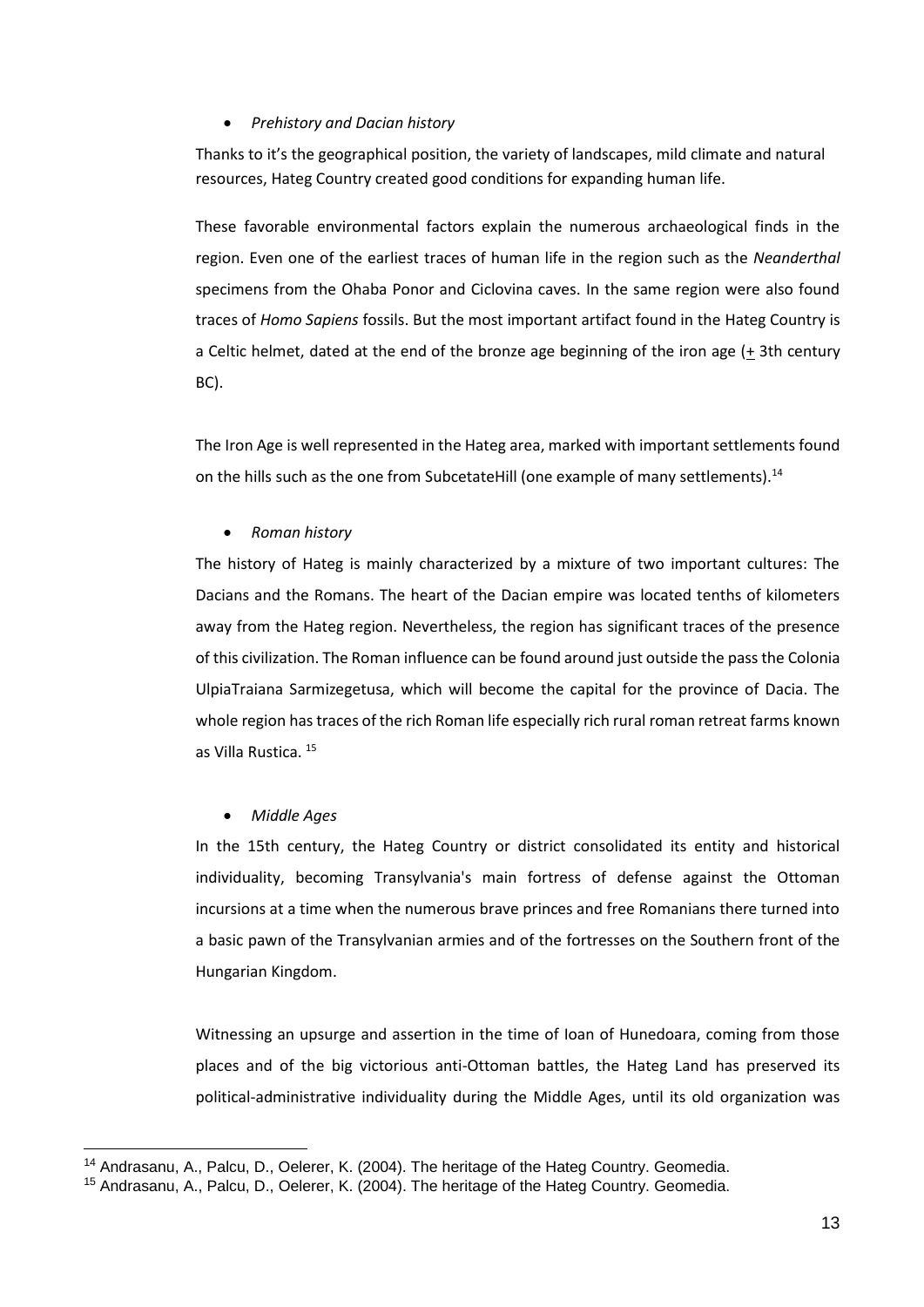dismantled in in the mid-19th century. Its human structures were always based on the gentry, with a very complicated evolution, very interesting for that matter.

In Hateg there are also a few important churches dated from the Middle Ages, which were built during the 13, 14 and 15th century. In the medieval churches, you can find remarkable testimony of frescoes and original medieval monuments out of the whole region of Transylvania.<sup>16</sup>

- Geosites - In Hateg Country there are different geosites to discover:

*Dazzling dinosaurs of Hateg Island* is a geological site about the dinosaurs that lived in the area of Hateg Country. More than 70 million years ago, the Earth was in a continuous tectonic transformation. The dryness had begun to fragment. From the continents, there were isolated islands, which, being activated by the tectonic movements, were like floats on the planetary ocean. Such an island was also the Hateg, which was, at that time, where the Mediterranean is today.

Ripping the continent apart, the dinosaurs learned to survive in difficult conditions. Now, the 150 million unique giant continent called Pangea has broken into two smaller continents separated by the Tethys Ocean.

After Hague Island broke out of the continent, the animals here had to adapt to living conditions in a smaller space with fewer food resources. And this was one of the causes that made the dinosaurs come in time to be much smaller than their relatives who remained on the continent.

The Hateg area contains one of the latest assemblages of dinosaurs in the world. The fossil remains are internationally unique and are commonly known as the *dwarf dinosaurs of Transylvani*a. In Hateg there are also other dinosaur species to be found. Just one example, the *Magyarosaurus dacus*, is a dinosaur related to large herbivorous dinosaur species. *<sup>17</sup>*

<sup>&</sup>lt;sup>16</sup> Andrasanu, A., Palcu, D., Oelerer, K. (2004). The heritage of the Hateg Country. Geomedia.

<sup>17</sup> http://www.hateggeoparc.ro/geosituri/dinozaurii-pitici-din-insula-hateg/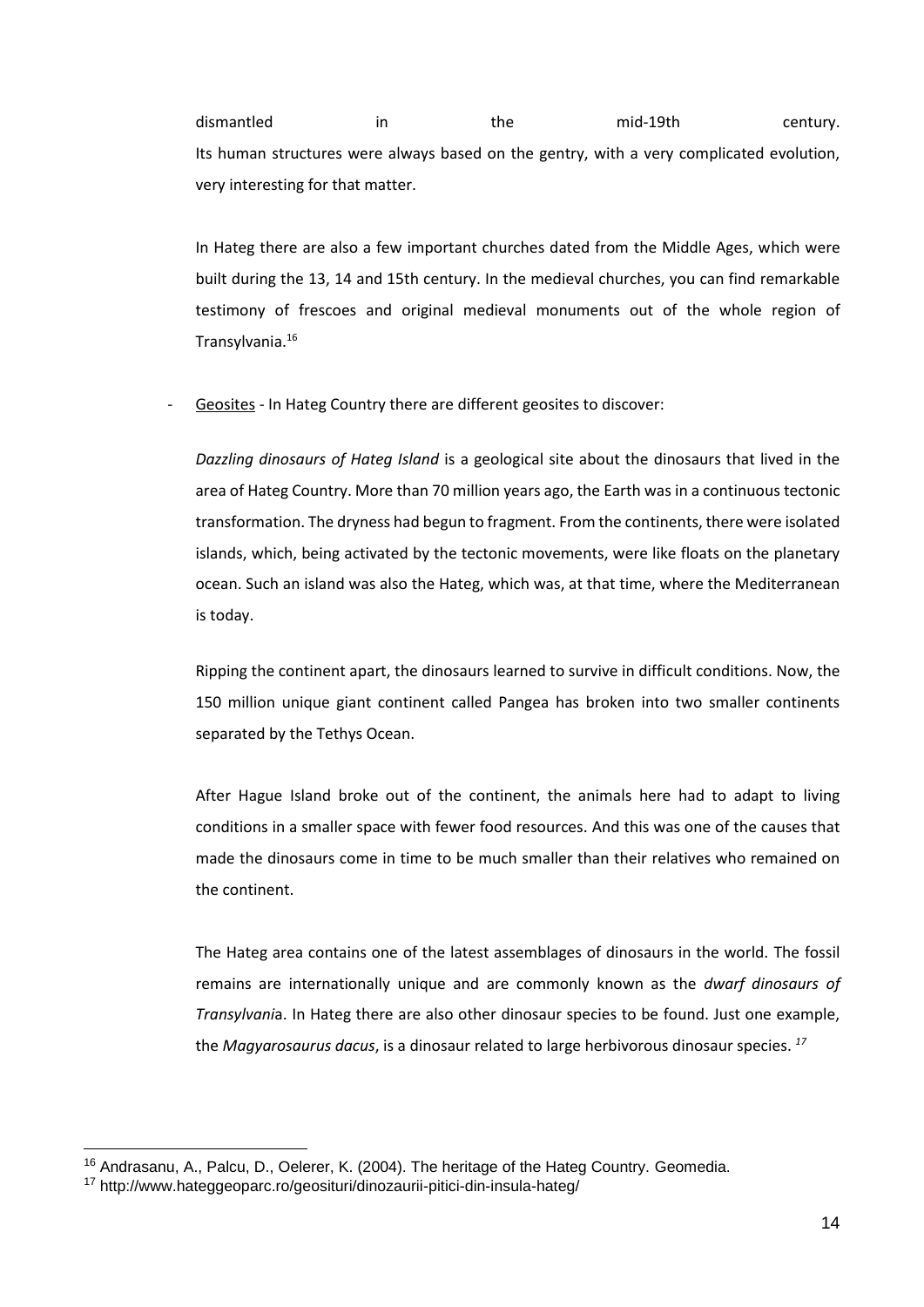All the species found in Hateg were herbivorous. But there is an indication of some carnivorous species thanks to the findings of isolated teeth in the region from species like the *theropods.* Other reptile fossils that lived in the area are from turtles, crocodilians, and the larges flying reptiles in the world with a wingspan of 14m, the *Hategopterix tambema. <sup>18</sup>*

#### *Volcanoes in Hateg Country*

Maybe it seems hard to believe, there were once volcanoes in the Hateg country. And long before the emergence of the Carpathian Mountains the Hateg area was tropical sea bathing islands.

The volcanoes had formed, under the influence of some forces in the depths of the earth, the magma-rock melt from deep sea and had found a way to reach the surface. Once this lava came to the surface, this glowing paste of rock strengthened and formed a plug that locked the magma from the depth. When the magma from the depths reached with sufficient power to break the "plug", the eruption took place. The plug was thrown into the air at high heights with pieces of incandescent magma.

Thanks to the passage of time most of the traces of these volcanoes have been removed by erosion, by the rivers in the area. The traces kept in the area of Denus-Shi plateau do not give many clues about how many volcanoes were in the area or where they were.

What is known about volcanoes is that they were contemporaries with the dwarf dinosaurs on Hateg Island. If you want to see the traces of the volcanoes left in Hateg, you have to follow the marked *Vulcan Road*. 19

#### <span id="page-15-0"></span>**3.2 How do they promote their activities?**

Most of the activities can be found on the homepage of the official website: [http://www.hateggeoparc.ro/.](http://www.hateggeoparc.ro/vizitare/puncte-de-vizitare/) There you can choose four different areas of interest: nature, history, traditions, and geosites. Unfortunately, the website is difficult to understand for international visitors who cannot understand or read Romanian. There is a translation option on the website but the

<sup>18</sup> Andrasanu, A., Palcu, D., Oelerer, K. (2004). The heritage of the Hateg Country. Geomedia.

<sup>19</sup> <http://www.hateggeoparc.ro/geosituri/vulcanii-din-tara-hategului/>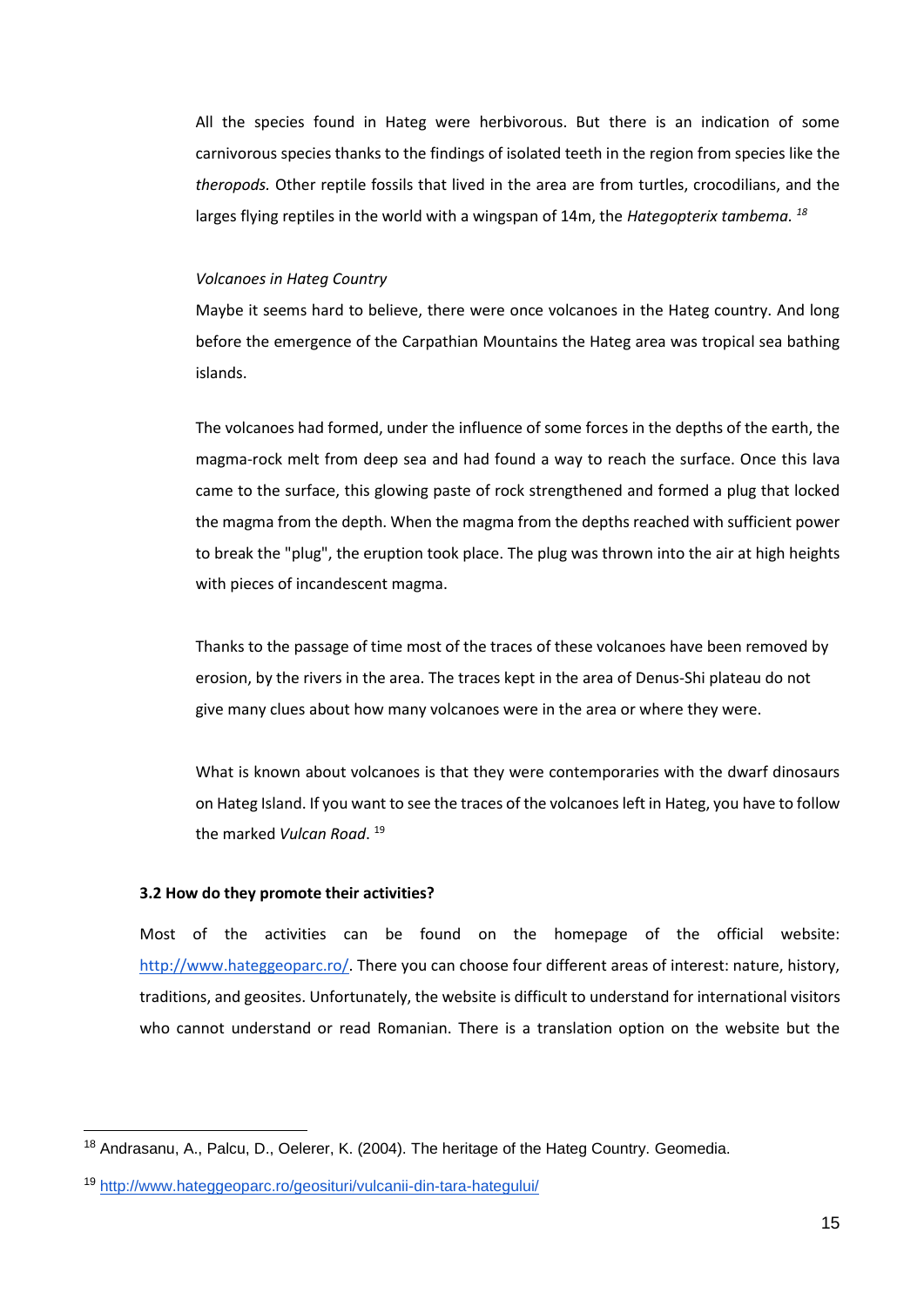translated information is mostly incorrect and incomplete. This makes the site inaccessible to international visitors. <sup>20</sup>

On the tab visiting, you can choose recommendation routes. Unfortunately, the different maps are in Romanian and there is no chance of translation possible.

The information about the different visiting points is a little bit unclear. There are many opening-days with opening hours. But mostly you have to call a different phone numbers to make a reservation for your activity. In our opinion, it's not that clear and welcoming for visitors. That is why we listed some results that should improve the information, activities, and accessibility of the Hateg with the aim of attracting more ecotourists in the near future.

# <span id="page-16-0"></span>**4 . Discussion and reflecting of findings**

The Hateg Country Geopark is in terms of nature, heritage, geological and cultural history valuable for present and future generations. These four values form a basis for our research question: '*How can we better promote ecotourism with the focus on the natural, historical and cultural character of the Hațeg Country using nowadays technologies in order to raise the people's awareness about it's great economic, cultural and environmental importance?'* We started looking at the findings on the central research question. From these results, we discuss which results are feasible for improving ecotourism in the Hateg Geopark, and which are not and also why they are not achievable. Website:

The first thing we noticed when analyzing the Hateg Country Geopark was a language barrier in combination with an unclear website. In the Hateg Country Geopark, there are various interesting, instructive and adventurous activities. Just think of the different hiking and mountain bike trails in the beautiful natural landscape, visiting points, heritage sites, museums, workshops, geosites, etc. The geopark could have outstanding ecotourism strategies and activities, but without a certain way of promoting them, they are at risk of remaining unknown.

So, the first thing that needs to be done is to change the display of the information and the language barrier on the website. To attract international tourists to the Geopark through the website it's important to create an easily navigable website that is clearly written and without presenting unnecessary information that provides as a distraction. The website should also be accessible to international tourists. By this, we mean the translation of the website from Romanian to English and maybe other languages if it's possible.

<sup>20</sup> <http://www.hateggeoparc.ro/>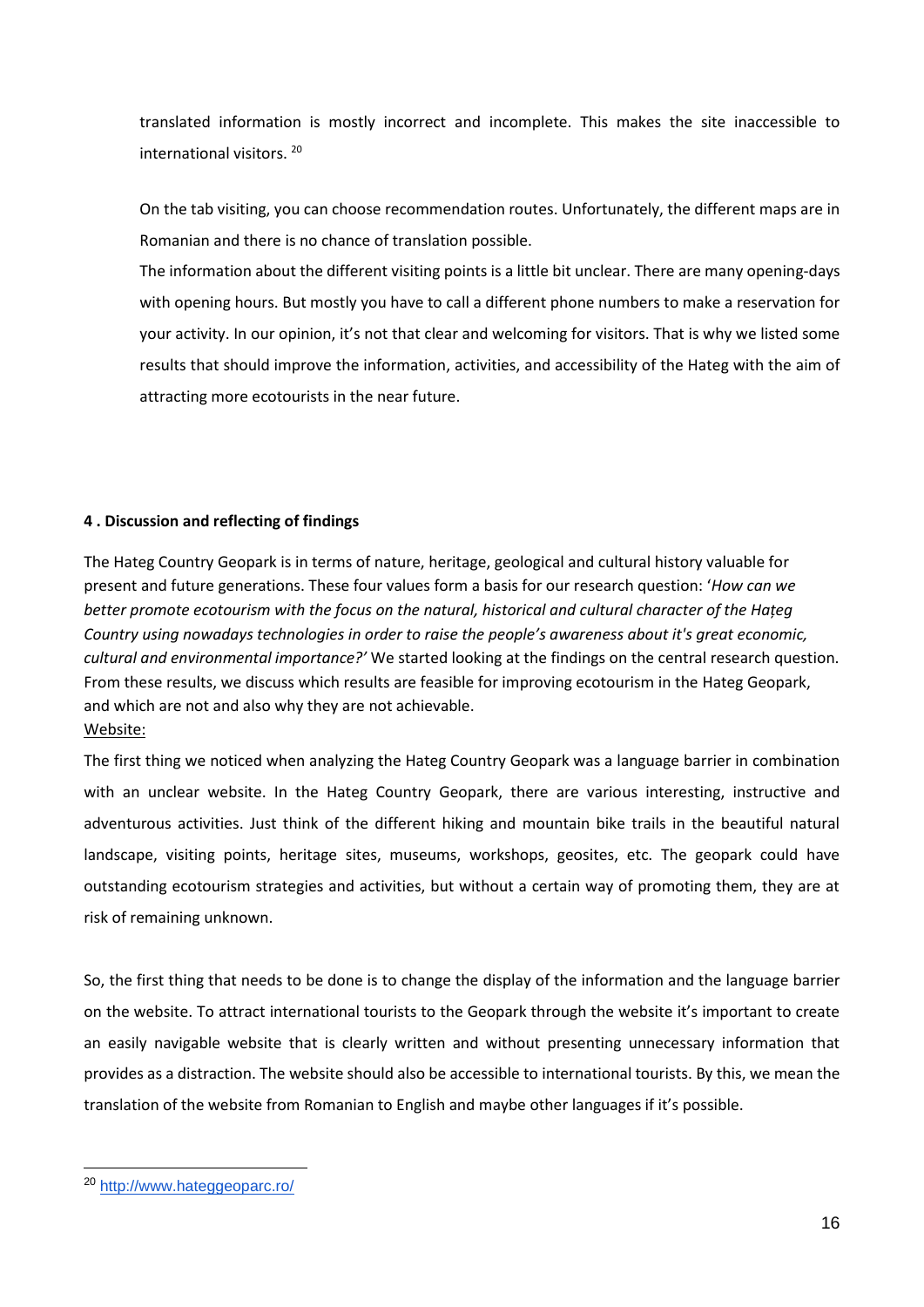Nowadays creating a free website is easy thanks to website construction programs. Just to name a few of the largest and best-known website construction platforms such as Wix, Wordpress, and Webnode. The only thing you have to pay for is a domain name with which your site is registered. The prices for the registration of the domain name with the corresponding unique URL vary from €10 to €50 a year. This amount diversifies depending on the availability, popularity, and country of your chosen URL extension.

As a second option, you can also have your website made by professionals. If you outsource this you will quickly reach a price of between €1000 and €10.000 and even more depending on the requirements like for example a webshop, online ticket office, Search Engine Optimization (SEA), statistics of your website's performance, multiple translations, etc. These additional features can also be found in the free website construction programs but in the form of various basic templates that you can adapt to your house style. For the overall score of your website in the Search Engine like for example Google, Ecosia and Yahoo. There are many easy DIY videos on YouTube, who explain you step by step everything perfectly. So, depending on the time, money and energy you can choose which type of website you prefer for your organization.

### Social Media:

After determining which social media channels, you will use and for what purpose. And optimizing each channel, it is important to increase your reach. It is not difficult and can try it yourself with social media strategies below:

### 1. *Share your content*

Social networks are a volatile medium. Unfortunately, messages and news updates only appear briefly and disappear long before everyone has seen them. As a brand or as an organization it is important to share your blog posts and other own content more than once. Share your content on each Social Media platform you are active on to increase the visibility of your publications.

#### *2. Use a publication schedule*

Publish your messages regularly on all social media of your organization. Use a publishing scheme to keep the overview and to distribute content that you repeatedly share: determine your publication frequency per network, work with fixed publication times, determine which content is suitable for republishing and for how long, plan variation and repetition. Do not post too often and not in bulk, otherwise, you will become a spammer and lose your followers and visitors.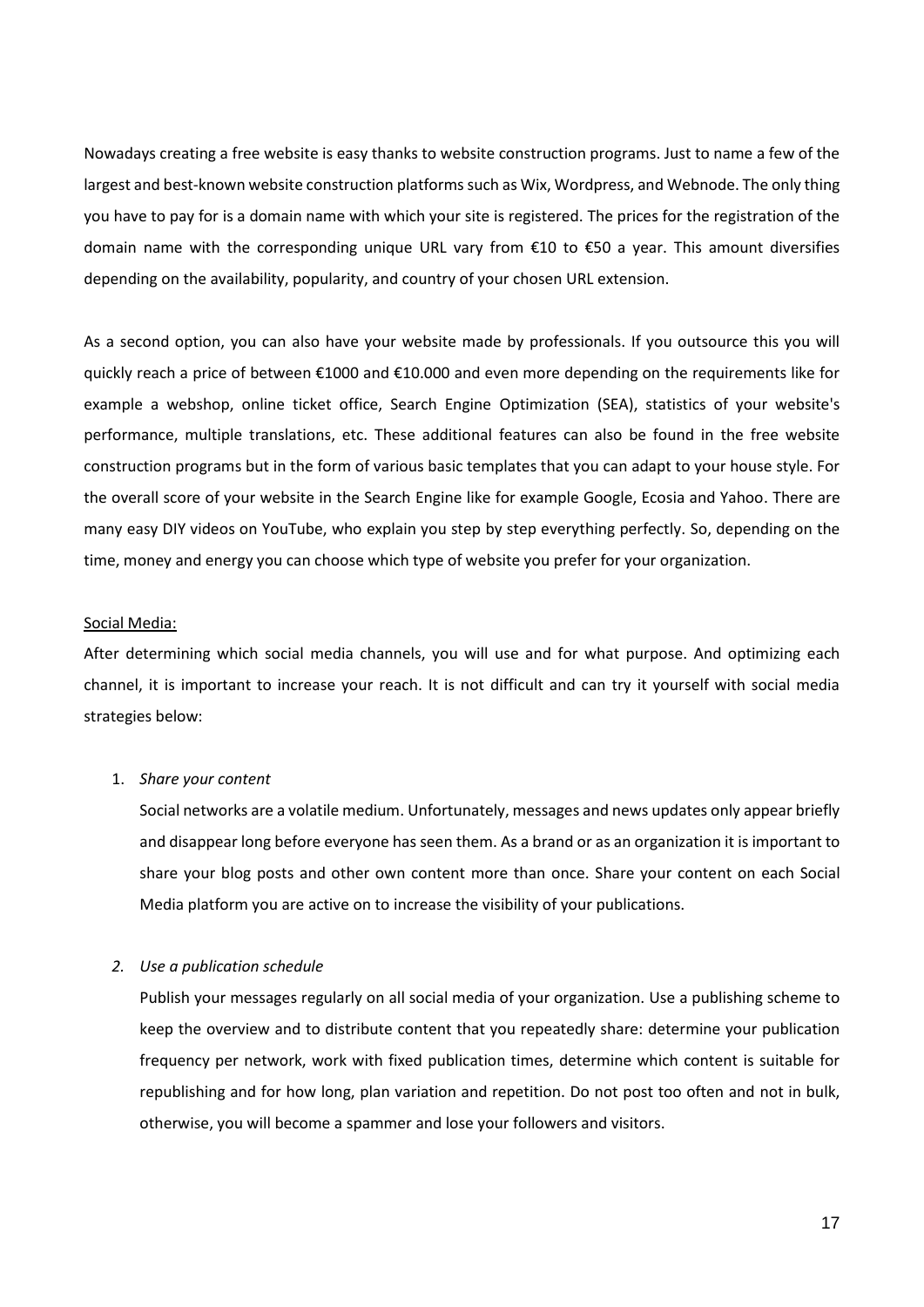### *3. Use social media management tools*

If you have multiple profiles, groups or company pages on various social networks, then it may quickly become a challenge to manage all of them successfully. That's why it is convenient to use social media management tools. to quickly and efficiently plan your messages and automate a part of your publications.

## *4. Giveaways and promotions*

Contests, and promotions are very popular on social media. Use them to awaken the attention of your target audience. Let participants share your message or liking you to win something. This way you can reach many new people very quickly!

### *5. Advertise*

If you have some advertising budget, even when it's only € 5,00. You can also attract visitors with Facebook ads, LinkedIn Ads, Instagram Ads or Promoted Tweets that refer to your Social Media accounts, events, product pages or most popular blog posts. When you are you targeting your ads well and you respond to the interests of your target audience. Then you can also increase your reach so drastically thanks to social media advertising. It is very accessible and effective.

#### *6. Interact with your audience*

Engage your target audience continuously and engage in dialogue: that is one of the most important aspects of successful social media management. After all, social media for your company works in two directions. Do not forget that! If you opt for one-way traffic, you will leave many potential visitors (and therefore a lot of traffic to your website). So, you can go in dialogue with your audience by asking questions, respond to reactions, thank people when they share your content and take part in discussions. It's important to build a relationship with your followers and engage your community!

# 7. *Measure, analyze and optimize the results*

How do you know if the social media channels of your organization are having good results? By setting up goals, KPIs (Key Performance Indicators) and also regularly following those goals and KPIs. You can learn a lot from statistics, for example: when your target audience is online, which content they prefer to read, which content is most often shared, which networks are most popular, etc. Use that information to improve your results. Is your target audience online at 10 a.m.? Then post around 10 o'clock. Do they prefer to read behind-the-scenes messages? Give them a regular look behind the scenes!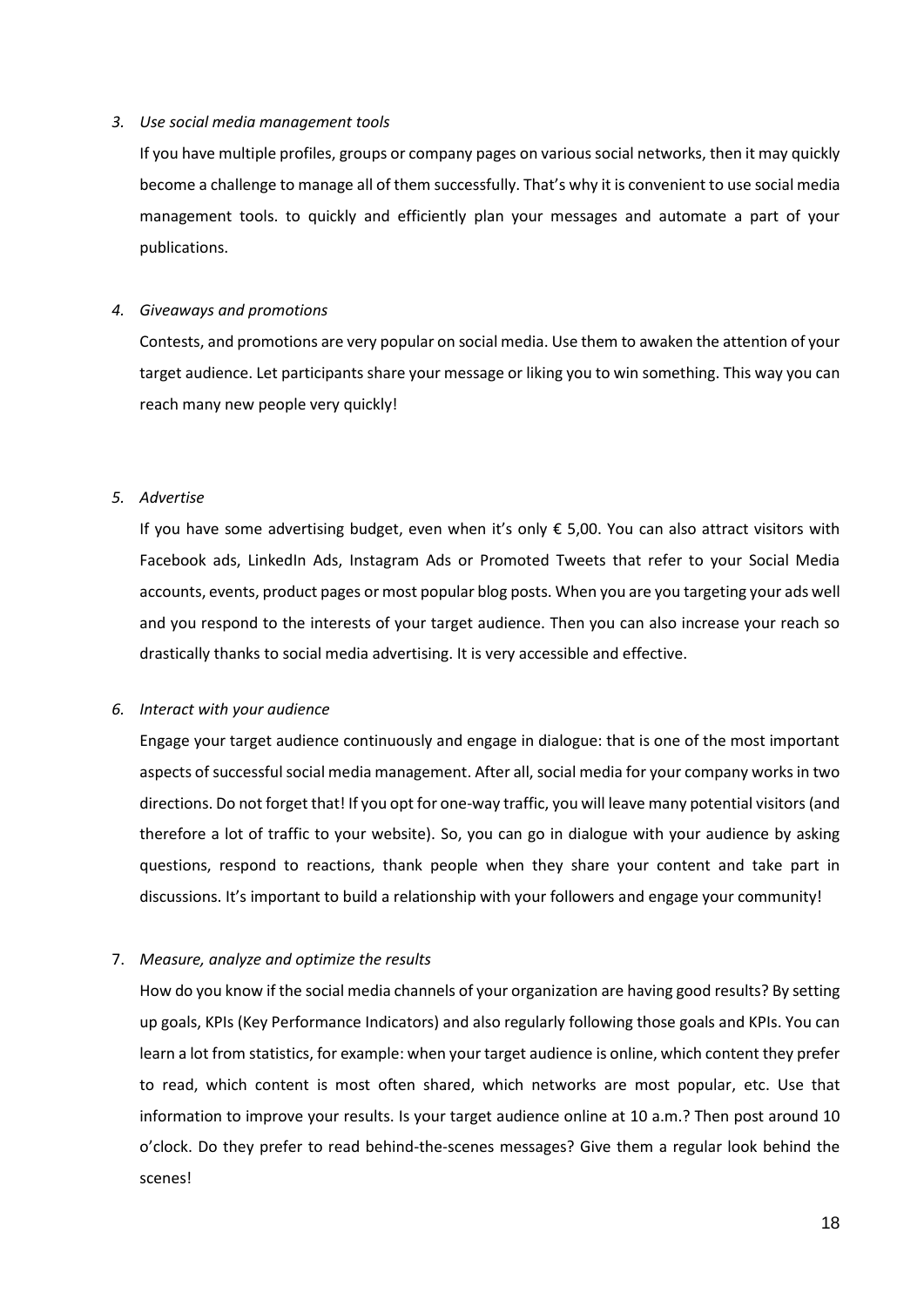These 7 strategies are applicable by everyone, you do not have to be a digital marketing guru to optimize your social media platforms. It's an easy and free (except advertising) way to promote Hateg Country Geopark to the general public rather than just the local population.

Optimizing Social Media channels is a good start. But you should know that not everyone uses social media in the same way. It is more complex than that. Different age groups use different social media channels and then use these channels in other ways. This means that you have to use every social media channel in a different way depending on your target group that you are trying to reach. Below are the four most known Social Media Channels for businesses and organizations:

- Facebook is worldwide still the largest social media channel. However, daily use decreases among almost all age groups. Especially young people aged up to and including 19 leave Facebook more and more often left behind. This trend was already visible last year (2017), but will continue in 2018. The biggest reason the young people give for the drop-off is: "there are too many people that I have nothing with". <sup>21</sup>
- YouTube is a good second but has fewer active users than Facebook (about 2.2 million). However, this medium is also used differently than for example Facebook. Facebook works with an algorithm and if you are not active, there is a chance that you are missing something. Youtube is much more used as a search engine, making videos easy to find when a user needs them.<sup>22</sup>
- *Instagram* grows in use with all age groups. Growth is greatest among young people up to 19 years, 73% of the age group uses Instagram. In the age group 20-39 years this is 46% and for the age group 40-64 years 22 and 9% of people aged 65 and over, use Instagram. Because you can advertise on Instagram via Facebook, this channel can easily be a good addition to your already ongoing Facebook strategy. Keep in mind that visual material is key on this Social Media channel. <sup>23</sup>
- *Twitter* has dropped in the number of users for the second year in a row. Twitter really does not stand out under any age category. The group 20 - 39 years uses Twitter the most, about 26% of its age group. However, daily use in this target group is not yet 10%. *<sup>24</sup>*

<sup>21</sup> <https://www.atvise.nl/welke-social-media-platform-gebruikt-jouw-doelgroep-in-2018/>

<sup>22</sup> <http://www.pewinternet.org/fact-sheet/social-media/>

<sup>23</sup> <https://www.targetinternet.com/how-different-age-groups-are-using-social-media/>

<sup>24</sup> <http://www.pewinternet.org/fact-sheet/social-media/>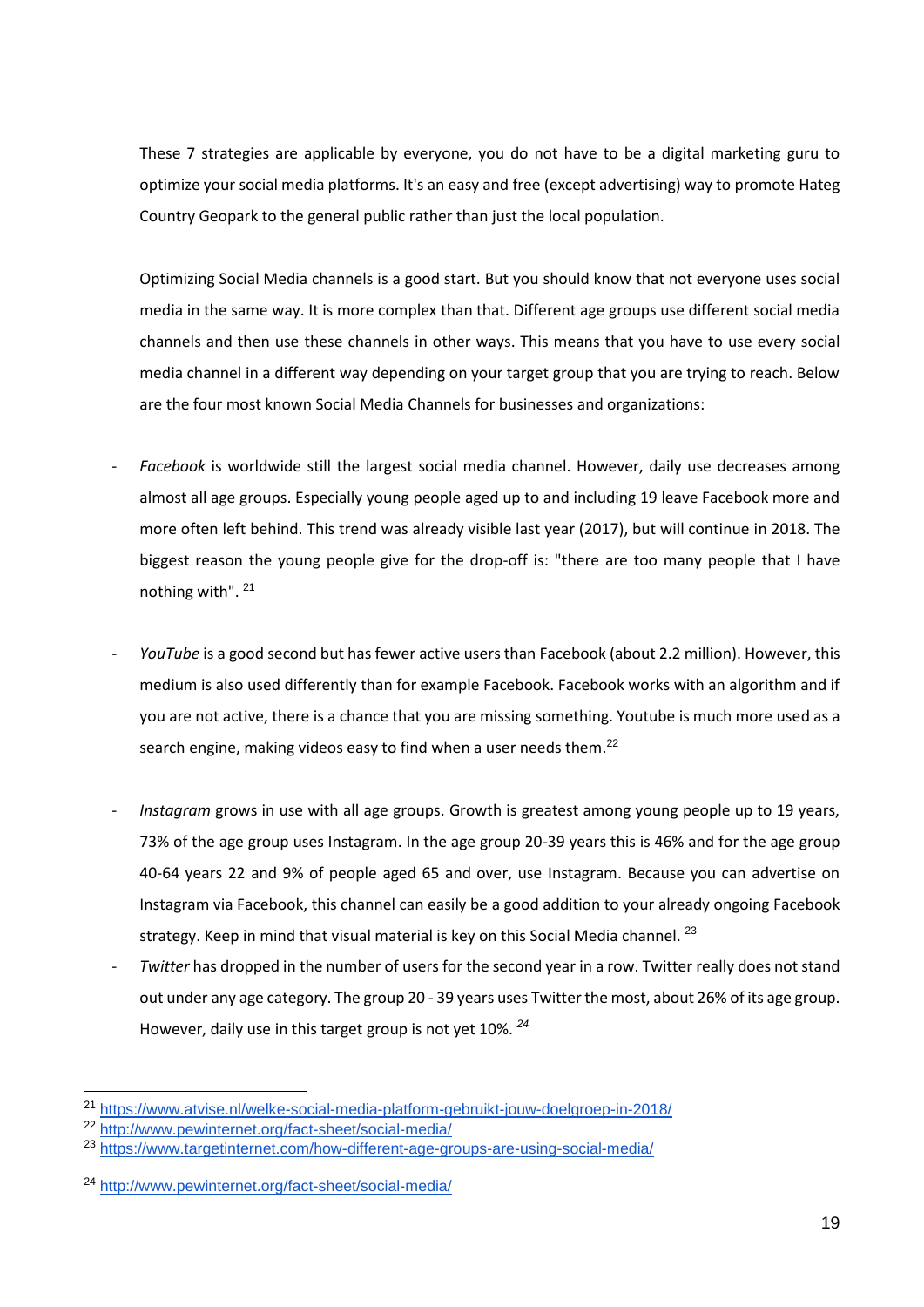Before you start active advertising on Social Media platforms. It is therefore good to ask yourself where your target group is located and how to attract them.

# Content marketing:

-

Video marketing is the promotion of brands, products or services through video. At a time when the attention span of the consumer is getting smaller and smaller, video marketing is an effective way to keep the consumer's attention. Video marketing is the future of content marketing. Various studies show more than half of companies are already making use of the medium.

Video marketing brings many benefits to companies and organizations. We have compiled a short list with the most important reasons for getting started with video marketing.<sup>25</sup>

- Qualitative videos often take precedence in the search results at Google and Facebook. This leads to more traffic from these two important sources.
- Consumers prefer to watch a video about a product that they read about it. (according to an investigation by Animoto).
- Online videos are suitable for mobile use. Today, 40% of all online visits go via a mobile phone. An online video is easy to play on a smartphone and is therefore very effective.
- You can distribute videos online via advertisements. You can advertise your own videos in various places.

Video Marketing is an effective way to generate a positive experience to your visitors when browsing on your website and Social Media. Thanks to its custom visuals and videos. For the promotion of the Geopark, you can hire a professional (or student) video maker, to create an attractive and interactive header video for on the website. The video consists of all the most important highlights, attractions, and activities in the Hateg Country Geopark. The highlights have to be displayed in an attractive video that awakens visitors' interest and convinces them to visit the geopark. In fact, the intention is to create a short, attractive video that summarizes the Hateg Country Geopark on the most important sights.

<sup>25</sup> <https://www.extendure.com/videomarketing-de-toekomst-van-content/>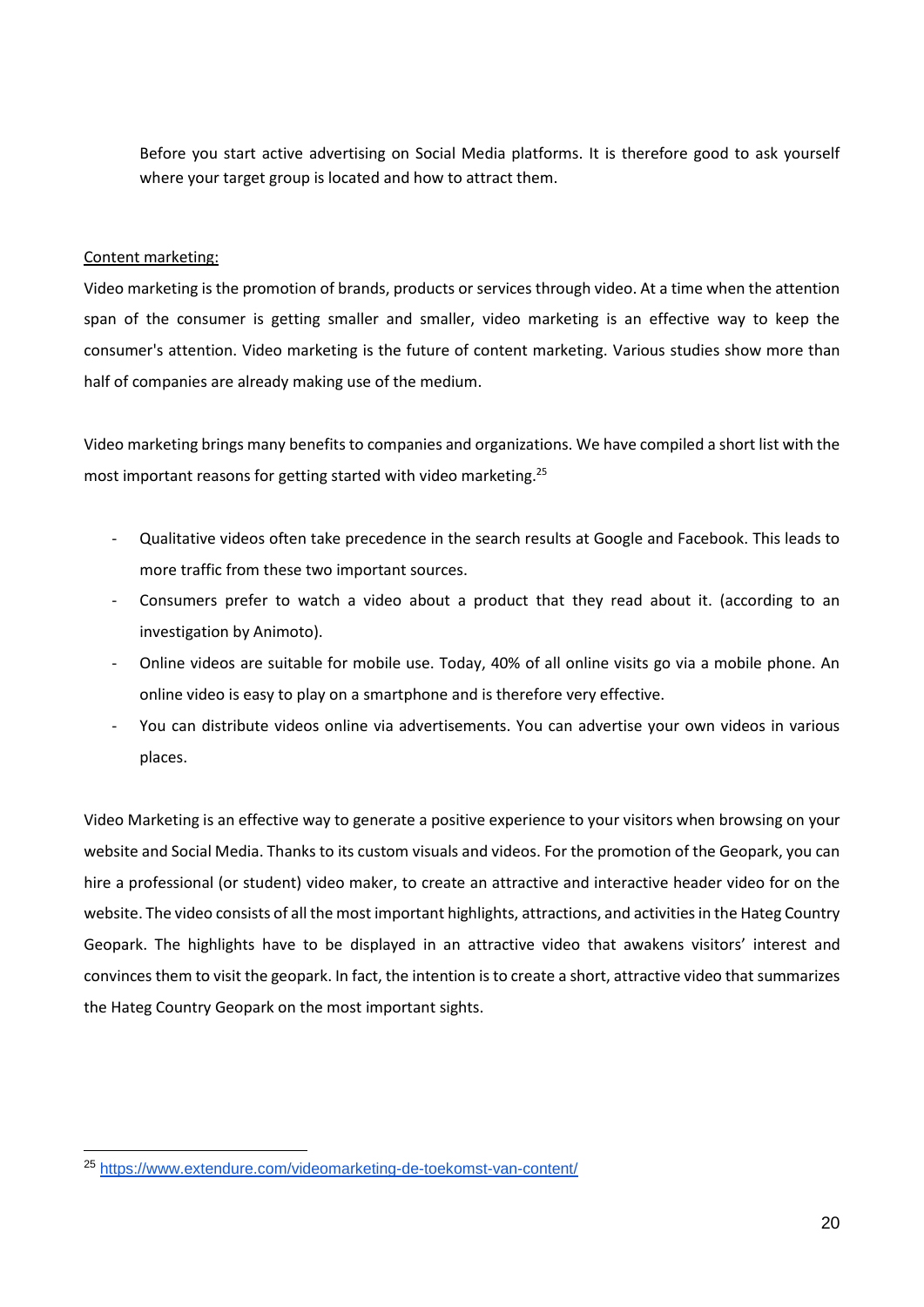This promotion idea is very easy to work out and can appeal to a very large audience. The only costs you have are the hours of the cameraman and maybe advertising budget if you want to promote is on a large scale.

# - Geopark app

The geopark app is an idea to improve the experience of the visitors. The intention is to develop an all-in-one functional, user-friendly application with the following must have substantive components:

- *Things to Do:* attractions, activities, museums, visiting points, and geosites.
- *Calendar:* annual events, festivals and event guide, etc.
- *Maps:* local walking and biking routes, towns and villages, etc.
- *Places to Stay:* hotels, B&B's, guesthouses, hostels, etc.
- *Places to Eat:* cafes, pubs, restaurants, self-catering, takeaways, etc.
- *Local products:* crafts, markets, fairs, local workshops, etc.
- *Local Services:* information points, doctors, chemists, Service Stations etc.
- *• Public Transport:* bicycle hire, bus routes, taxi services, carpooling possibilities, etc.

To create a functional app that needs to be user-friendly is almost impossible to make yourself if you have no experience with it. That's why we did research on the price to have an application made by professionals. The costs can vary between € 2,500 to and € 100,000 and even more.

# *Price range: € 2,500 to € 5,000*

For this price you get a standard application. Basic apps often use reuse of existing parts. On the one hand, this means that there is less flexibility if you have your app made, on the other hand, you can use a proven concept for a competitive price. <sup>26</sup>

# *Price range € 5,000 to € 20,000*

-

Making a self-signed application costs on average between € 5,000 and € 20,000. Because more customization is possible for this budget, there is also more room to adapt the apps to its environment. For example, many apps are adapted to the company or organization in which they are used and the wishes of the user are taken into account in having the app created. In addition, these apps often have more options with regard to design and often contain new features. <sup>27</sup>

<sup>26</sup> <http://www.oracle.com/us/corporate/pricing/price-lists/business-intelligence-price-list-071347.pdf>

<sup>27</sup> <http://www.oracle.com/us/corporate/pricing/price-lists/business-intelligence-price-list-071347.pdf>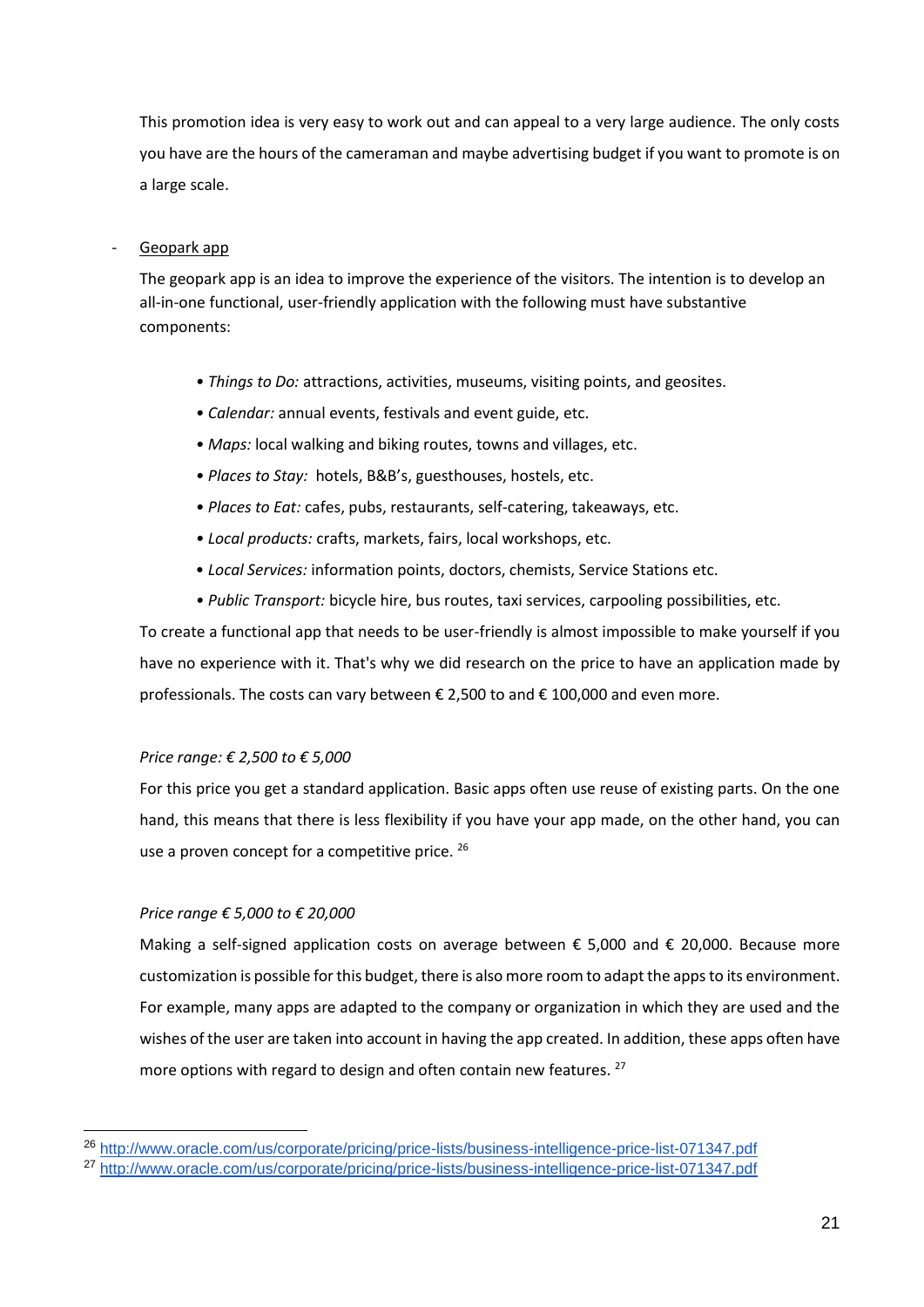#### *Price range more than € 20,000*

Starting from  $\epsilon$  20,000 you can have a comprehensive app made. In this price range, more customization is required and costs are higher. Particularly when data is retrieved from an external information source or database and displayed in the app, this ensures a lot of customization. In addition, advanced functionalities often ensure that the app takes more hours to create. Of course, this investment is also rewarded: through this customized approach you put a unique app in the market that adds a lot of value to users. For example, to make reservations, a ticket sales option, read and post reviews, etc. <sup>28</sup>

#### Price range *more than € 100,000:*

The most expensive and most complex option of application development can be found above the price of € 100,000. Making an app costs so much through a combination of many complex technical functions and an exceptional visual design. In such a case, the visual design goes much further than a well-thought-out design, but the user is put at the center of every step. By involving extensive users in the design of an app and approving the design only after many iterations and tests, our exclusive app is made to acquire this app a lot of publicity.  $29$ 

To create the all-in-one app of Hateg Country Geopark, we estimate the price ranges around the last two options of application developments. That means a budget between the € 20,000 and € 100,000. If the budget is available, the Geopark app can offer an enormous added value to the tourists. Different functions come together in a single app that contributes to generating an optimal experience. An additional advantage is that you do not have to print out walking and cycling maps, brochures, information bundles, entrance tickets, etc. In short, the application will contribute to a reduction of paper waste, printing costs, transport, and other related services and costs.

- Virtual reality

-

Specific for the two Geosites: *Walking between dinosaurs* and *Volcanoes in Hateg* we thought of a Virtual Reality experience. The concept would be an experience of a virtual world back into the history of Hateg Country at a time when you can walk around between living dinosaurs and be surrounded by

<sup>28</sup> <http://howmuchtomakeanapp.com/>

<sup>29</sup> <https://savvyapps.com/blog/how-much-does-app-cost-massive-review-pricing-budget-considerations>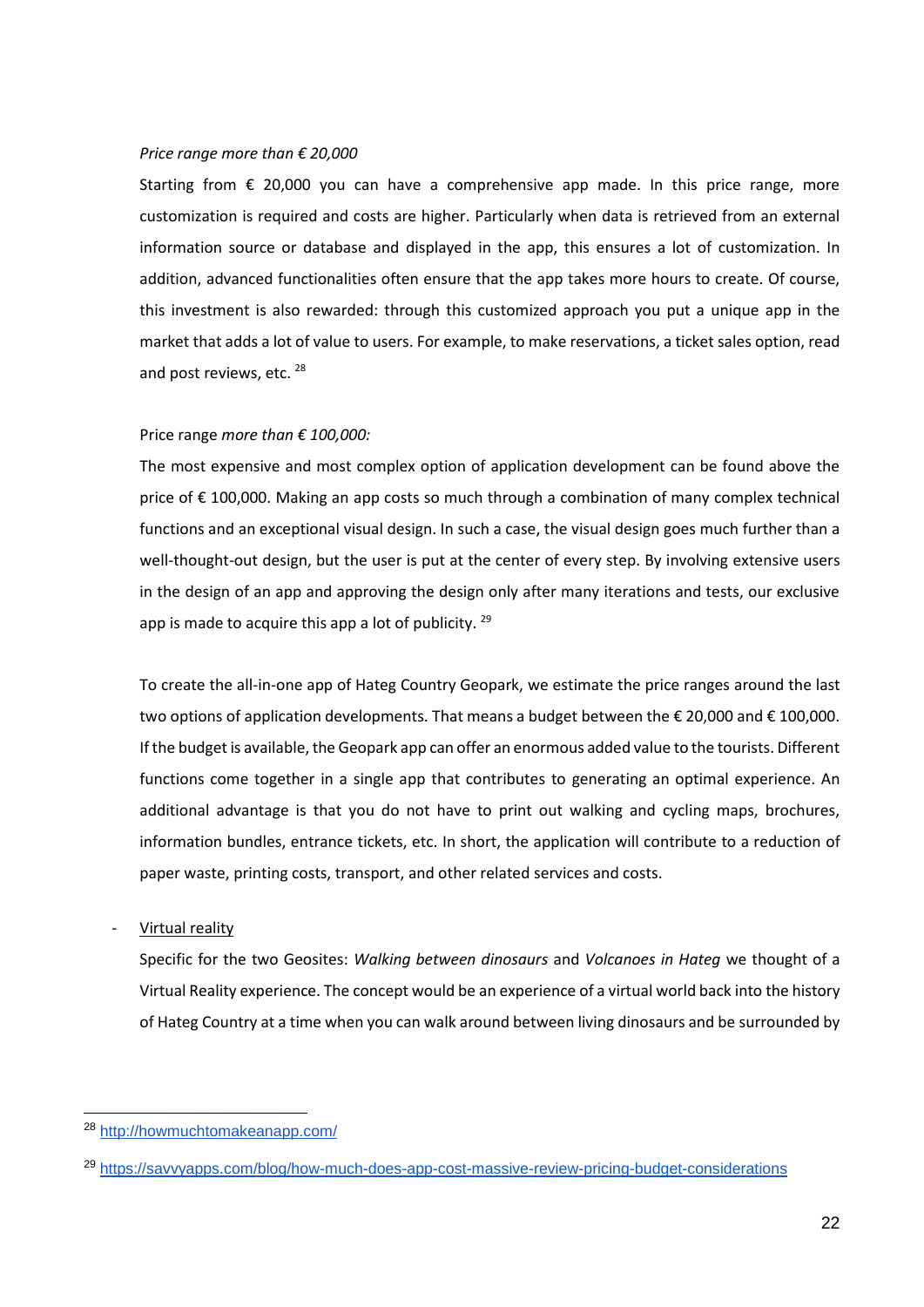a landscape that is subject to powerful, spectacular volcanic eruptions that were part of the rich history of the Geopark. The Virtual reality concept enables allows someone to do the following:

- Walk around a three-dimensional world of Hateg Country Geopark
- Performing virtual movements
- Taking part in the VR experience with multiple participants

And the fact that they can do this in a 3D environment means that they replicate an experience similar to that in the real world then, but without the many dangers.

But to implement the Virtual Reality concepts for the Hateg Country Geopark little information is available about the prices of creating such virtual reality concepts. But for such a three-dimensional experience, you still have to allocate a large budget. And also, the purchase of Virtual Reality glasses that cost +/- € 200 each. A cheaper option is a 360° video. If you want to respond to the experience and experience of the visitors, you can view this idea as an investment, and implement this in the Geopark.

# Plan your visit

On the Hateg Country Geopark website, there should be a page to plan your visit. There should be an overview of different accommodations, food & drinks, activities, etc. with an overall review score where sustainability must be an important measure in the total score. The score is based on the following 6 criteria of ecotourism:

- The Ecotourism Operation is compatible with the natural and cultural values of the Geopark
- The Ecotourism Operation is designed to fit within the character of the Geopark
- The Ecotourism Operation minimizes its footprint on the Site
- The Ecotourism Operation contributes to protecting and positively enhancing the Geopark.
- The Ecotourism Operation engages, involves and benefits Traditional Owners and local communities.
- The Ecotourism Operation encourages visitors to appreciate and want to protect and conserve the Geopark.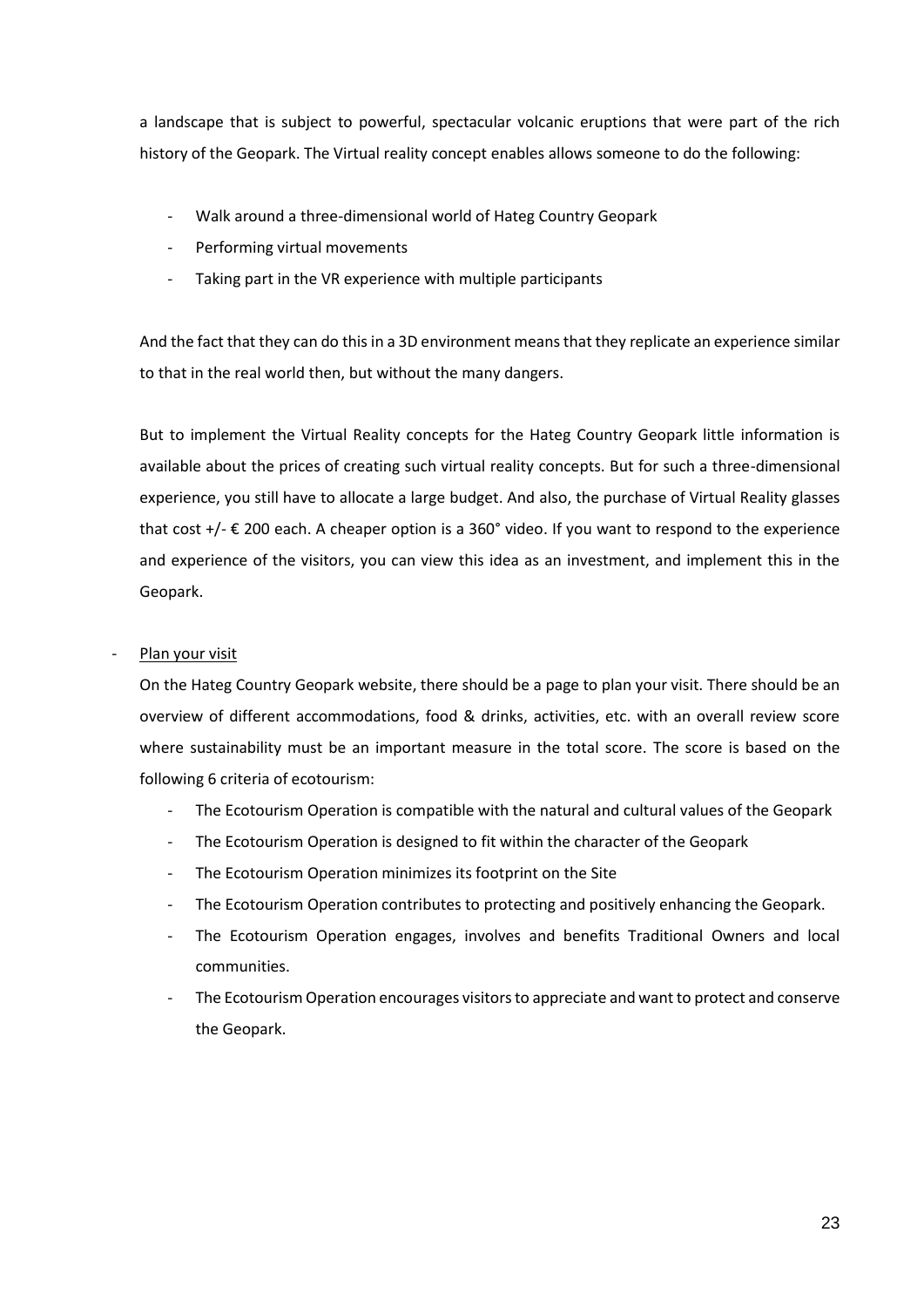We have established these criteria that the facilities in the Geopark must meet to guarantee visitors the sustainable accommodations, services, and products they are looking for. With the aim of guaranteeing sustainability in the entire Geopark.<sup>30</sup>

It's not that difficult to score local accommodations, food & drinks, activities, etc. based on these criteria. It only requires a lot of time and multiple checks at every facility in the Geopark and also an integration of the score on the website of the geopark itself and the different facilities. The advantage is, that as an ecotourist you choose an accommodation, restaurant, brasserie, cafe that meet the basic values of ecotourism.

# GEOfood label

In addition to the subject above we also can introduce the Geofood label in the Hateg Country Geopark. GEOfood label is founded by a Geopark in Norway. It's the official label of local food and restaurants in a UNESCO Global Geopark. Only a recognized UNESCO Global Geopark can be allowed to use the GEOfood brand and criteria. To achieve the credit to call your product GEOfood you must be able to confirm that the food is produced inside a UNESCO Global Geopark, and you must be able to tell the story of the product and the geological area it is produced in.

Implementing the GEOfood label is certainly feasible. The membership must be requested to Hateg Country and each Geopark is responsible for the correct use and development of the brand in its area.

The Geofood label gives an added value to the experience of Ecotourists. Thanks to this label they are aware of the origin, ingredients and method of preparation of a product. The label is only available for facilities in the Geopark. But if we compare the general scores according to certain criteria where sustainability is a huge measure. The facilities outside the area of the Geopark with a good quality score will automatically attract tourists with attention for sustainable products. That's a way they can carefree enjoy the services of facilities with outside the Geopark area.

# - Nature Park Resort

<sup>30</sup> (2014). *Best Practice Ecotourism Development Guidelines*. Queensland Government.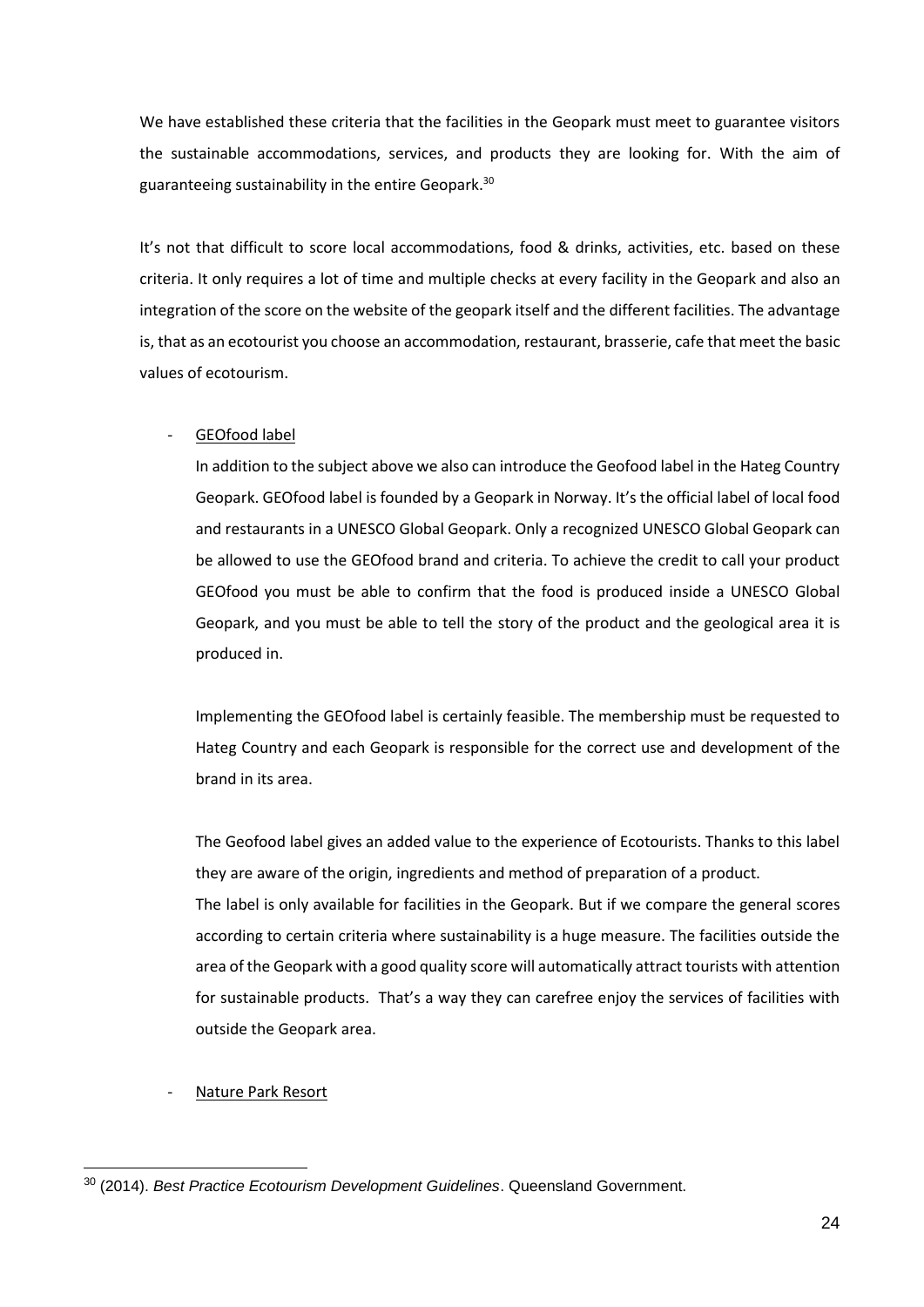The most difficult realizable idea of all is to create a small-scale nature park resort specially adapted to the needs of ecotourists.

Nature Park Resort is an initiative of the Styrian Eisenwurzen UNESCO Geopark in Germany. The resort consists of a dozen small eco-friendly prefab homes. The small cottages are made up of a light prefabricated mixture of cement and wood shavings and other sustainable elements. A roof with solar panels to provide for their own energy supply, filtered rainwater for all in-house water needed and each home has its own compost heap for green waste. This natural resort can bring the villages in the Geopark back to life and makes it more attractive while creating added value for the region.

Only the price of realizing a natural resort is very expensive. Integrated with all kinds of costly investments such as solar panels, water purification systems, isolation, solar thermal panels to heat up the water, etc. But they do contribute to sustainable accommodation. And are decisive in attracting ecotourists. The Natural Resort is a long-term investment that can regain itself through the years. 31

## <span id="page-25-0"></span>**5 . Recommendations**

-

The proposed recommendations this document wants to deliver are focused on how the Hateg country dinosaur geopark can promote sustainable development.

As we define the definition of sustainable development for the Hateg country dinosaur geopark like this: "In the Geoconservation in Hateg Country Dinosaur Geopark sustainable development means creating a sustainable economy based on geo/agro/eco-tourism by conserving and promoting the local natural, historical and cultural landmarks while aiming to an enhancement of the life quality of the inhabitants and ultimately establishing the Geopark as a worldwide interest point:

- In ways we educate the local community to acknowledge the economic and environmental importance of the natural and geological conservation and we encourage them to take initiative in preserving the Hateg Country Dinosaur Geopark for future generation.

- In ways which elevate the state of the natural, historical and cultural environment while respecting its limitsusing the geological heritage only for education, science and local sustainable economy and perpetuating its historical legacy."

<sup>31</sup> <https://www.eisenwurzen.com/en/mein-natur-und-geopark/nature-park-resort/>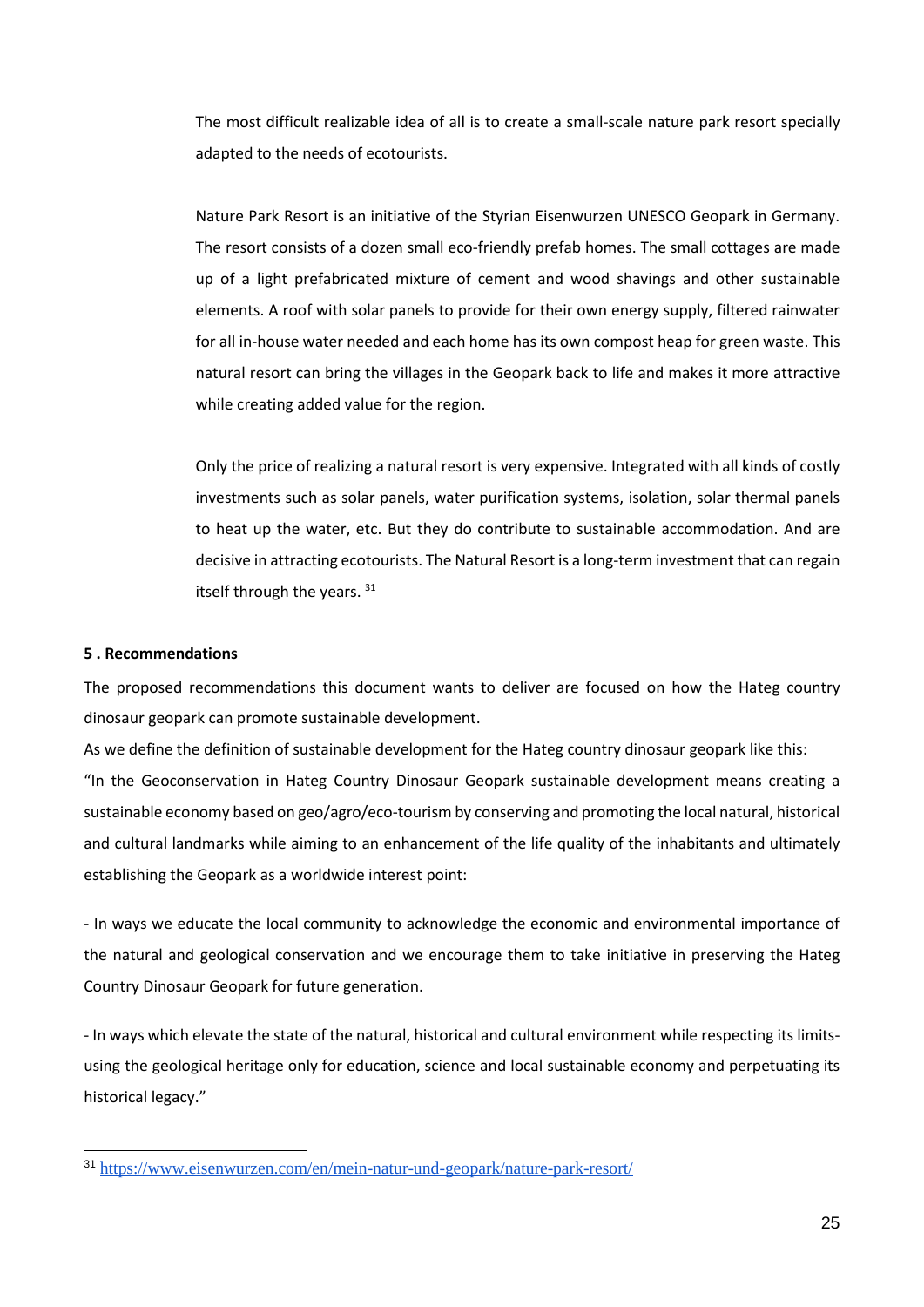Ecotourism is the main focus we described in this document for the hateg country dinosaur park to use for promotion of sustainable development.

"Responsible travel to natural areas that conserves the environment and improves the well-being of local people." (Wood)

The Ecotourism Operation is compatible with the natural and cultural values of the Geopark

The Ecotourism Operation is designed to fit within the character of the Geopark

The Ecotourism Operation minimizes its footprint on the Site

The Ecotourism Operation contributes to protecting and positively enhancing the Geopark.

The Ecotourism Operation engages, involves and benefits Traditional Owners and local communities.

The Ecotourism Operation encourages visitors to appreciate and want to protect and conserve the Geopark.

These are our recommendations:

### **Suggestions on how to present information about the Geopark:**

- Website

### *Condense your menu*

The website of Hateg Country Geopark has seven items in their navigation bar with under each item three to six subitems. An overload of information may deter visitors. Cleaner navigation makes things easier to find. When things are easier to find, it creates a better experience for your site's visitors. In addition, they'll be less likely to hit the back button because they won't be frustrated trying to find what they need.<sup>32</sup>

#### *Make your site mobile-friendly*

Mobile is huge right now. With over 65% of the population in Western Europe owns a smartphone. That means that your new visitors are likely to come from mobile browsing. But, it's tough to navigate on a site that is not optimized for a tiny screen. The Hateg Country website has some flaws in mobile browsing. When you view the website on your mobile, you actually get the desktop website, but then displayed very small to fit on your screen. The navigation on the website is also very difficult thanks to the tiny navigation buttons, that are too small for your thumb. To adapt your website to a mobile version, there are several inexpensive tools to create a mobile website from your current site. Explore those or get a designer to make your site mobile-friendly to optimize the experience of your visitors. 33

<sup>32</sup> <https://support.google.com/webmasters/answer/7451184?hl=nl>

<sup>33</sup> <https://developers.google.com/search/mobile-sites/>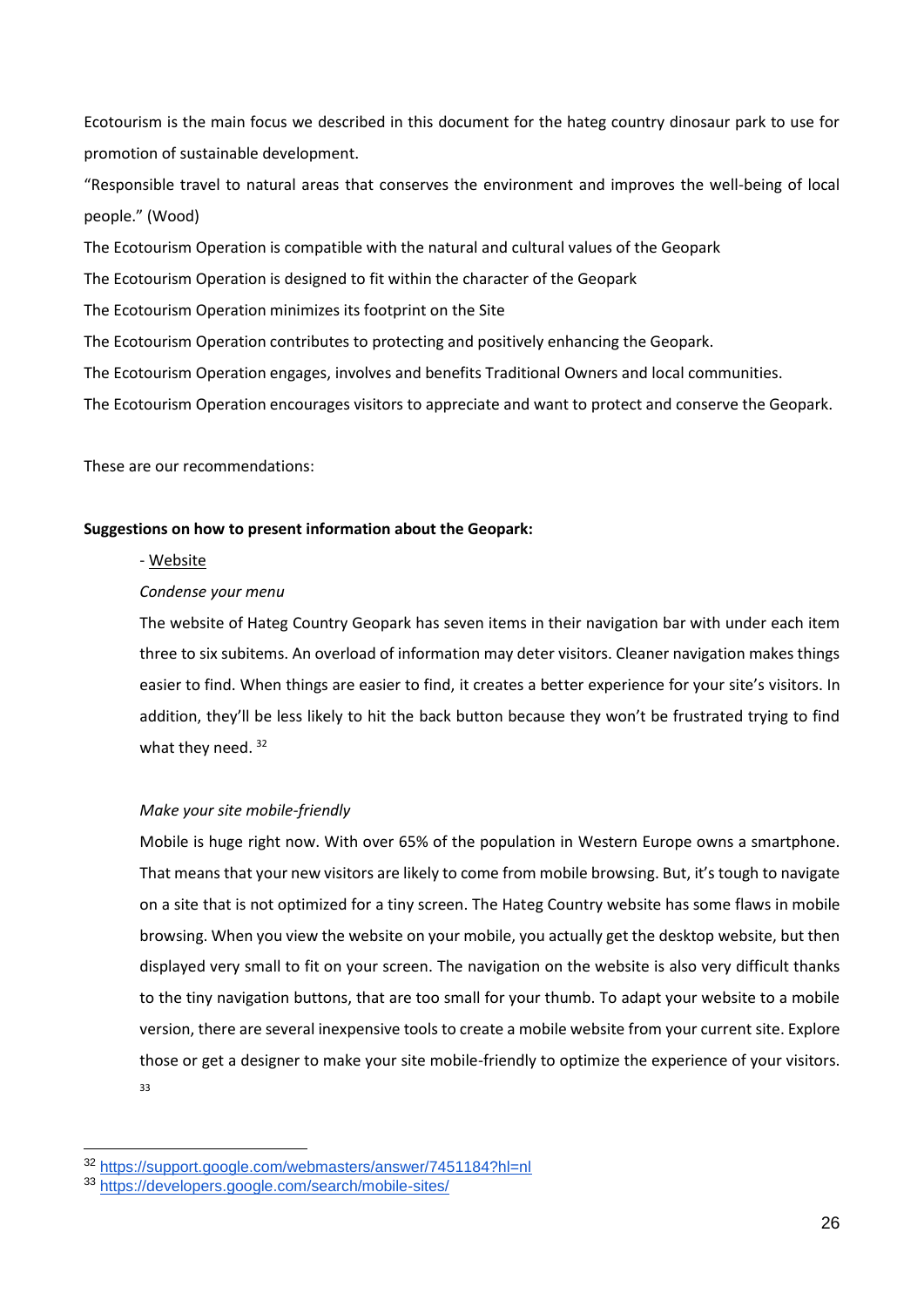#### *Social Media on website*

These days, it seems like the entire world is on social media in some way. That means you can't leave social network pages out of your website. The Hateg website refers to its Facebook page Geoparcul Dinozaurilor Țara Hațegului. The Facebook page publishes various posts about their projects, 10-year challenge, surveys, atmospheric images, nature photographs and much more. We can clearly see the presence on the Facebook page. Unfortunately, the Facebook page is not accessible for international visitors because the publications are all in Romanian.

### *Visuals*

An effective way to generate a positive experience to your visitors when browsing on your website can be to use custom visuals and videos. Especially for a website like the Hateg Country Geopark, there are many possibilities. The Geopark has a huge variety of dazzling nature, fascinating history, impressive visiting points, and educational geosites. <sup>34</sup>

A suggestion for visuals on the website, you can create an attractive and interactive header video on the website. The video consists of all the most important highlights, attractions, and activities in the Hateg Country Geopark. The highlights have to be displayed in an attractive video that awakens visitors' interest and convinces them to visit the geopark. In fact, the intention is to create a short, attractive video that summarizes the Hateg Country Geopark on the most important sights.

# - Social media optimization

How to track traffic to your social media account in two simple steps:

# *Build a reliable reputation*

-

To generate loyal visitors, it is in my opinion important to build up a reliable reputation in advance. It starts with ensuring you are either an expert or you act as an expert curator. This means undertaking thorough research and producing original content or curating quality content. This will make you a respected and qualified source.

Your reputation is also about how you engage and support people. Your reputation will be enhanced if you openly share your content and expertise including content that is not your own, engage with others through discussions and commenting, and if you are friendly and helpful to people. <sup>35</sup>

<sup>34</sup> <https://www.usability.gov/what-and-why/visual-design.html>

<sup>35</sup> <https://blog.hootsuite.com/social-media-integration-for-your-website/>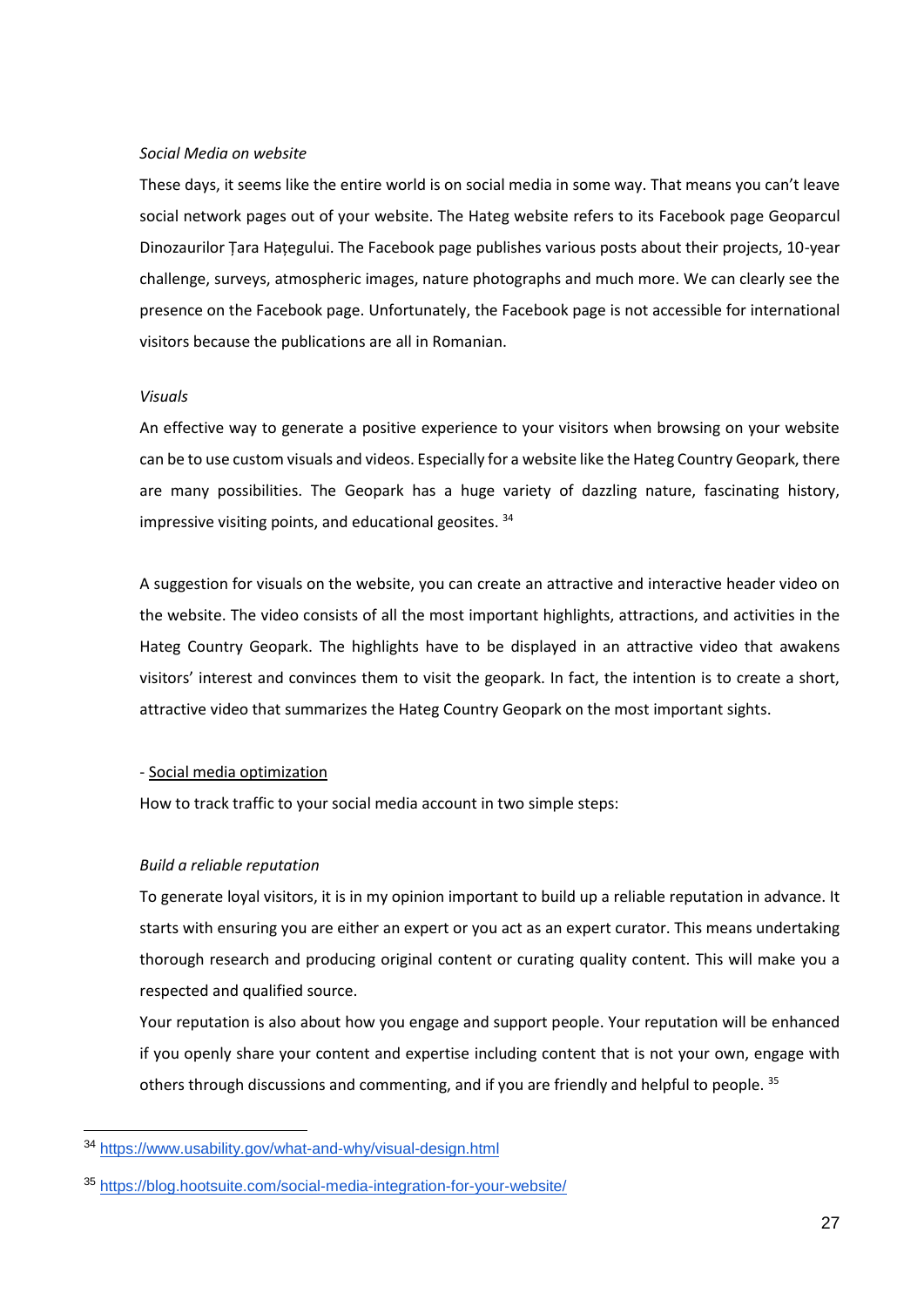In case of the social media Facebook page of Hateg Country they post very interesting things about the Geopark, their projects, information about ongoing investigations, nature photos, they participate in the ongoing viral trends, for example the 10-year challenge. Sufficient and reliable information is published that relates to the Geopark.

## *Engage with your audience*

To create commitment with your visitors you need to actively engage with your audience. This can include commenting, mentions, shares, likes, and plus ones. No one is as smart as everyone so share other people's' content and provide a good user experience by providing feedback and comments.

You need to target the networks with which to interact and make it easy for people to interact. As a brand or an organization, you can also encourage people to engage with a call to action, for example, if you find this article helpful please share it. If you think I have missed anything please add your comments below. <sup>36</sup>

For the Hateg Country Facebook page, there is almost no commitment in the form of reactions to their Facebook publications. By asking simple short questions directed at your followers, one can quickly create interaction with your audience.

# *Integrate Social into your Website (vice versa)*

When building a website, it is important to consider Social Media sharing tools should into your site architecture. For example: include direct web links to your social media channels from your website and from your social profiles back to your website. You can also add social media sharing buttons in the header or footer of your website.

Links on social media are often considered higher-quality links because social sites have a high web authority. Even if your Facebook page is brand new, it's likely to rank well in the SERP's because of Facebook's overall high authority.<sup>37</sup>

For the Hateg Country website, there are two Facebook buttons represented in the header of the website. One 'Like' button and one leading you to their Facebook page. The 'Like' button is a little

<sup>36</sup> <https://marketingland.com/10-ways-increase-social-media-engagement-like-never-180901>

<sup>37</sup> <https://blog.hootsuite.com/social-media-integration-for-your-website/>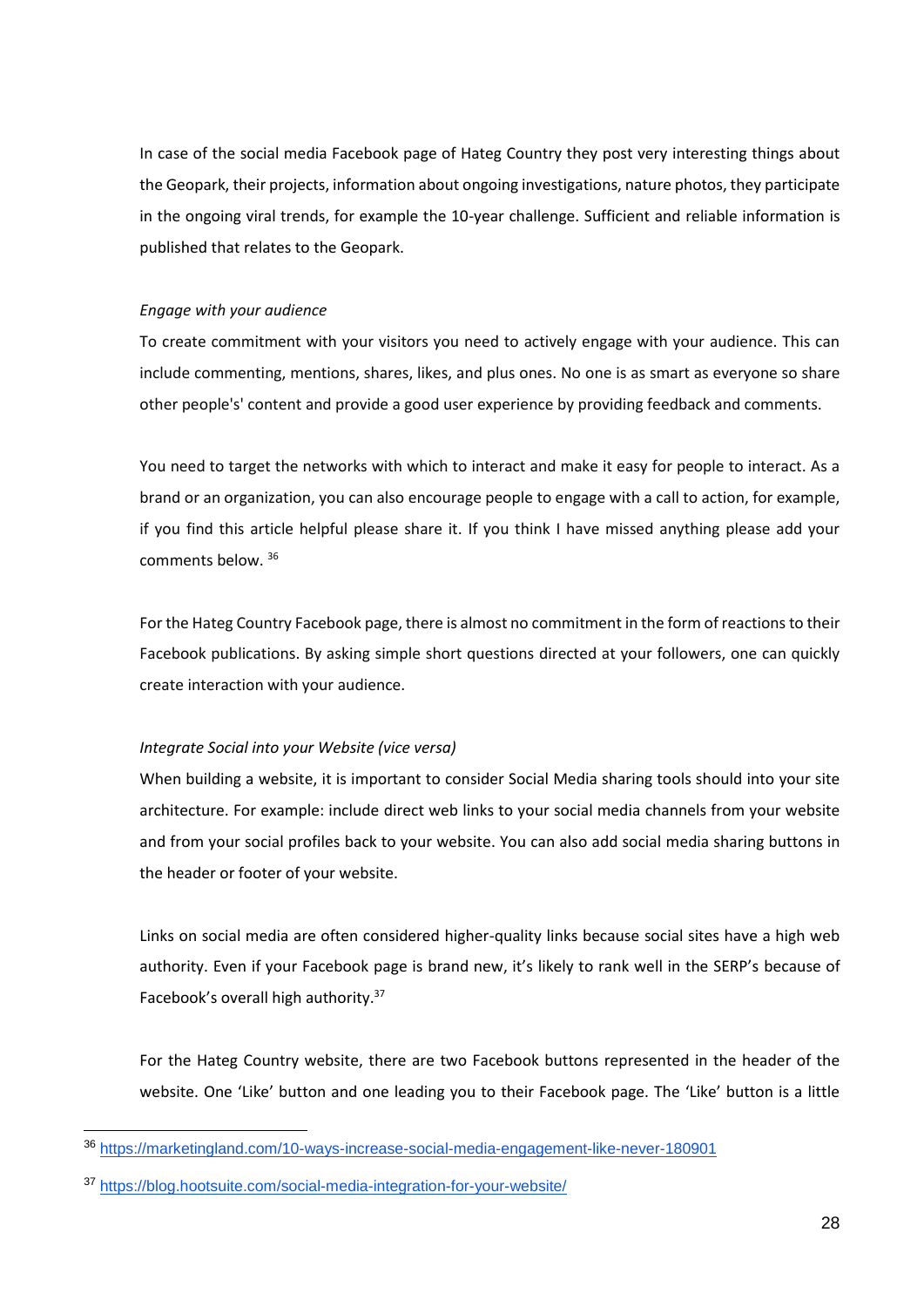strange because you can like the Facebook page without seeing it in another tab. The other button is a better option. the Facebook page opens in another tab, so you check out their information and publications before liking the page. Unfortunately, the publications are written in Romanian.

### *Consistency is Key*

Creating your social profile seems like a simple task, yet it's one of the first areas where businesses tend to fall short. It's important that the 'tone of voice' of the website matches that of the Facebook page. It creates a more professional cohesive experience for others in your network, so all the contact information in your social profiles should be exactly the same as they are on your website. <sup>38</sup>

The information 'about' on the Hateg Country Facebook page and the contact information on the website is very limited. Comprehensive information is always a plus and it increases the reliability. On the Facebook page, we can find two kinds of telephone numbers but further no information. On the website, we can find those two numbers with more information. It's important to use the website and social media in a cohesive way to optimize the visitor's experience and your reputation.

*(The difference in receiving and consulting information between youth, adults and the elderly? For example, the limited access to a device with internet to receive information via the website and/or Social Media for the elderly. Possible solution: sustainably created brochures with the focus on minimizing waste and emitting emissions)*

#### Geopark app

-

An idea to optimize the experience of ecotourism in the Hateg Country Geopark is to make use of an all-encompassing application available for iPhone and Android. The geopark app is a multimedia guide that allows visitors to discover over different sites of geological and heritage interest throughout the Hateg Country Dinosaur Geopark, with detailed information and beautiful images and the most important facts to support each point of interest. Each site comes with directions to enable you to explore these fascinating geological features for yourself, with GPS triggered notifications letting you know when you've reached the right spot.

The Geopark App should include:

*• Things to Do:* attractions, activities, museums, visiting points, and geosites.

<sup>38</sup><https://www.inc.com/aj-agrawal/importance-of-consistent-branding-across-social-media-platforms.html>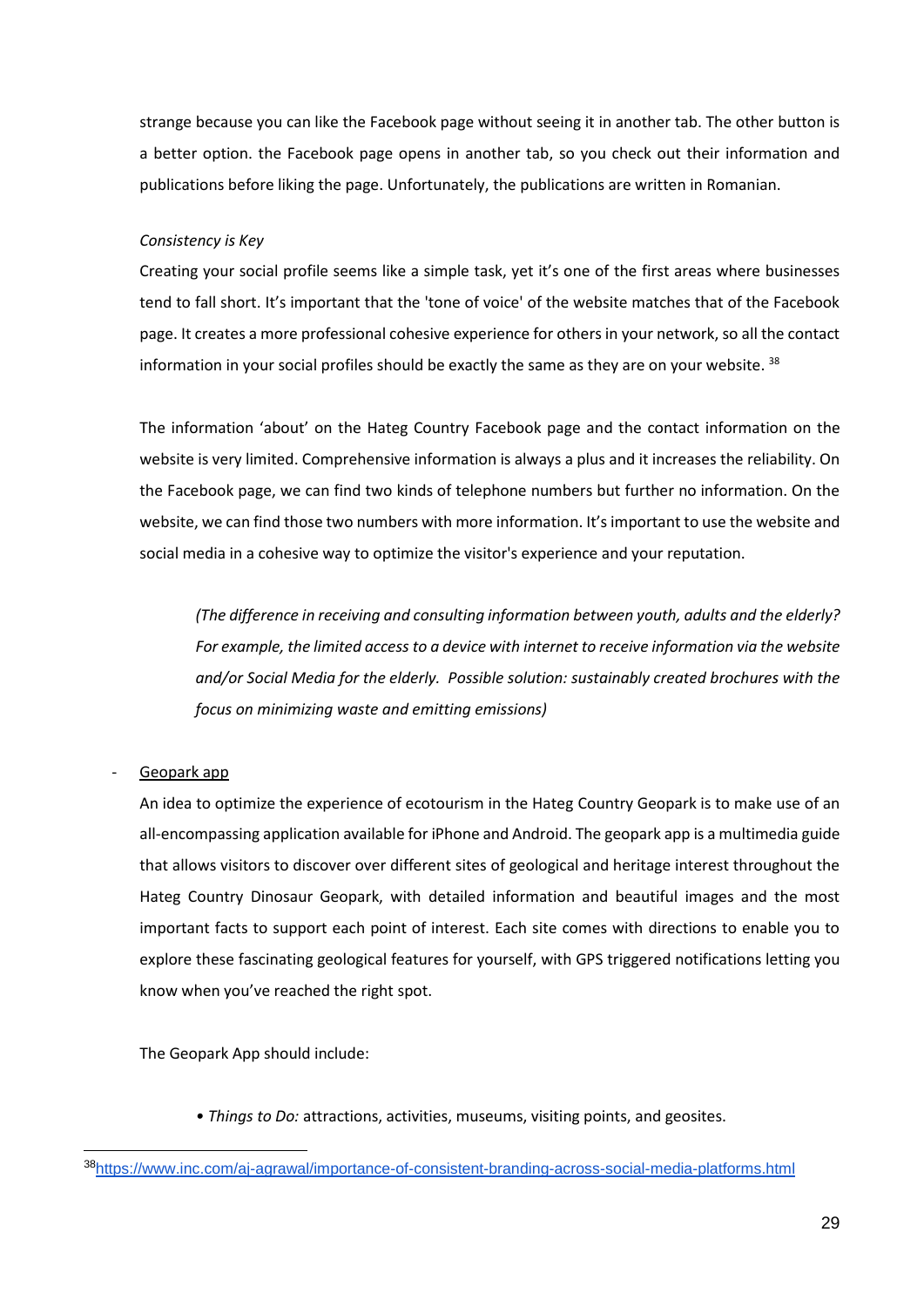- *Calendar:* annual events, festivals and event guide, etc.
- *Maps:* local walking and biking routes, towns and villages, etc.
- *Places to Stay:* hotels, B&B's, guesthouses, hostels, etc.
- *Places to Eat:* cafes, pubs, restaurants, self-catering, takeaways, etc.
- *Local products:* crafts, markets, fairs, local workshops, etc.
- *Local Services:* information points, doctors, chemists, Service Stations etc.
- *Public Transport:* bicycle hire, bus routes, taxi services, carpooling possibilities, etc.

In addition to these eight basic categories on the app, the user's current location shows up on a variety of maps, when the application is active. Indicated current location moves, which provides the users with the experience of strolling around in various maps.

# Virtual reality

-

To optimize the experience of visitors, Virtual Reality is a terrific good idea to implement for Hateg Country Geopark. The Geopark is famous for its geological site about the dinosaurs, former volcanic activity, and rich human history in the area of Hateg Country.

# *Walking between dinosaurs:*

More than 70 million years ago, the Earth was in a continuous tectonic transformation. The dryness had begun to fragment. From the continents, there were isolated islands, which, being activated by the tectonic movements, were like floats on the planetary ocean. Such an island was also the Hateg, which was, at that time, where the Mediterranean is today.

Today the Hateg area contains one of the latest assemblages of dinosaurs in the world. The fossil remains are internationally unique and are commonly known as the *dwarf dinosaurs of Transylvani*a. In Hateg there are also other dinosaur species to be found. Just one example, the *Magyarosaurus dacus*, is a dinosaur related to large herbivorous dinosaur species. *<sup>39</sup>*

All the species found in Hateg were herbivorous. But there is an indication of some carnivorous species thanks to the findings of isolated teeth in the region from species like the *theropods.* Other reptile fossils that lived in the area are from turtles, crocodilians, and the largest flying reptiles in the world with a wingspan of 14m, the *Hategopterix tambema. <sup>40</sup>*

<sup>39</sup> http://www.hateggeoparc.ro/geosituri/dinozaurii-pitici-din-insula-hateg/

<sup>40</sup> Andrasanu, A., Palcu, D., Oelerer, K. (2004). The heritage of the Hateg Country. Geomedia.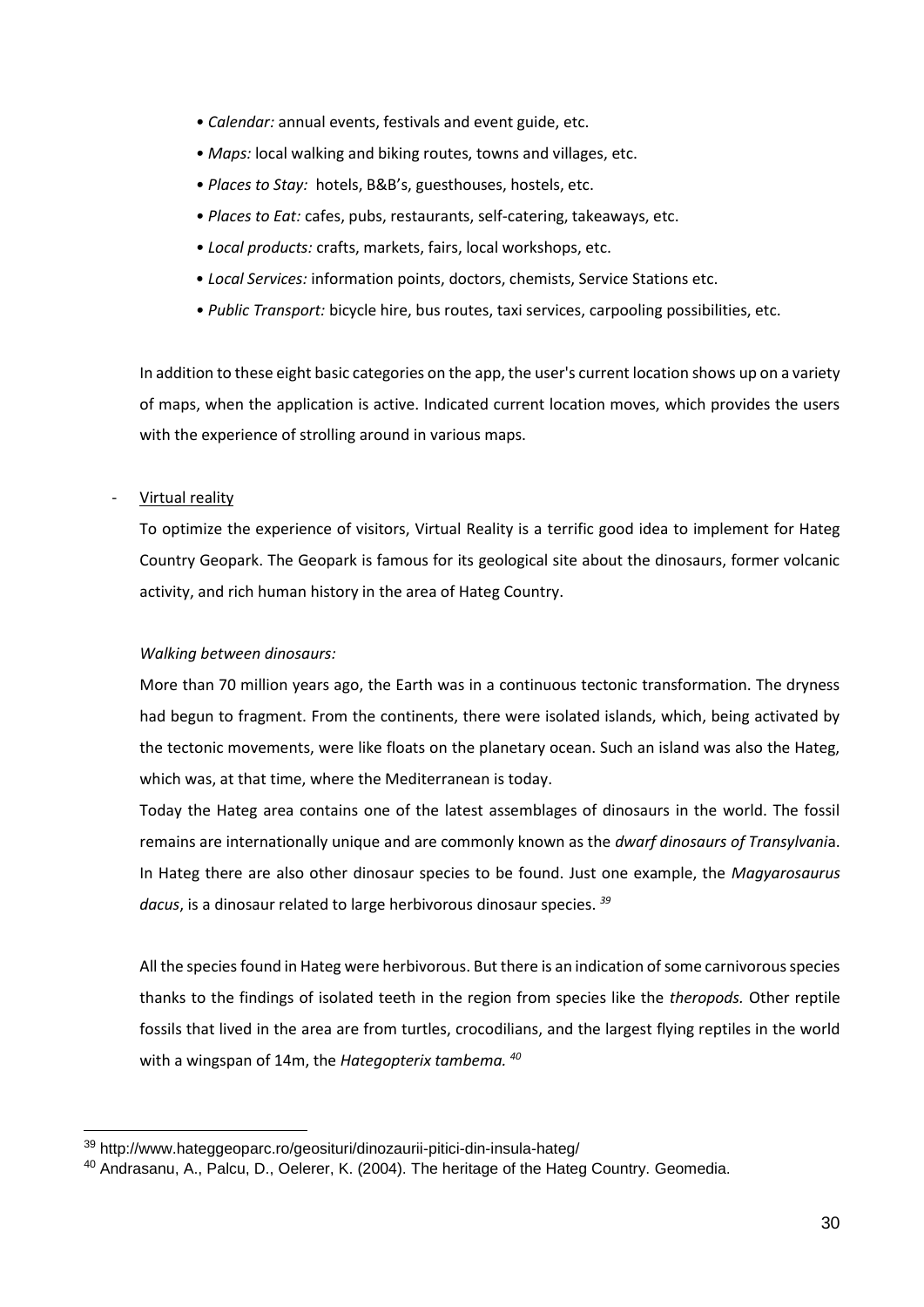One of the most spectacular discoveries over the last years in Hateg is represented by clutches of dinosaur's eggs near the village of Tustea. Alongside of the clutches of eggs were a few bones of babies found. Belonging to the *Telmatosaurus transsylvanicus* or nicknamed the 'Duck-billed' dinosaur. This was a very special discovery because the association of dinosaur eggs and hatchlings has rarely found in the world.

Unfortunately, dinosaurs are extinct during the Cretaceous–Paleogene extinction event 66 million years ago. It is therefore impossible to see living and moving dinosaurs in real life. Thanks to new technology such as Virtual Reality, you can bring the extinct dinosaurs that lived in the Hateg Geopark back to life. As a visitor, you can walk around the park full of terrifying, life-size dinosaurs.

This new virtual reality concept allows audiences of different ages and abilities to explore the existence of dinosaurs in Hateg Country Geopark through multi-dimensional pictures, illustrations, sounds, animations, and interactivity. It's exploring the geopark in a completely new and innovative way, accessible for almost everyone.

#### *Volcanoes in Hateg:*

Besides the use of virtual reality for an experience between the dinosaurs, it can also be applied to the Geosite *volcanoes in Hateg* which used to be numerous and that created the current landscape for a large part. Maybe it seems hard to believe, there were once volcanoes in the Hateg country. Long before the emergence of the Carpathian Mountains, the Hateg area was tropical sea bathing islands.

Under influence of the passage of time, most of the traces of these volcanoes have been removed by erosion, by the rivers in the area. The traces kept in the area of Denus-Shi plateau do not give many clues about how many volcanoes were in the area or where they were. But thanks to virtual reality we can travel back in time to the moment Hateg was exposed to a series of different disastrous volcanoes with years of volcanic eruptions.

#### *History of man:*

As a third and final virtual reality activity, one can experience the history of humanity through the various centuries. Because of its geographical position, Hateg Country has a variety of landscapes, climate, and natural resources and has created good conditions for human life. This explains the numerous archaeological finds in the region. Several important settlements through the different time periods. From prehistoric times to the iron empire, roman empire and Middle Ages, many people have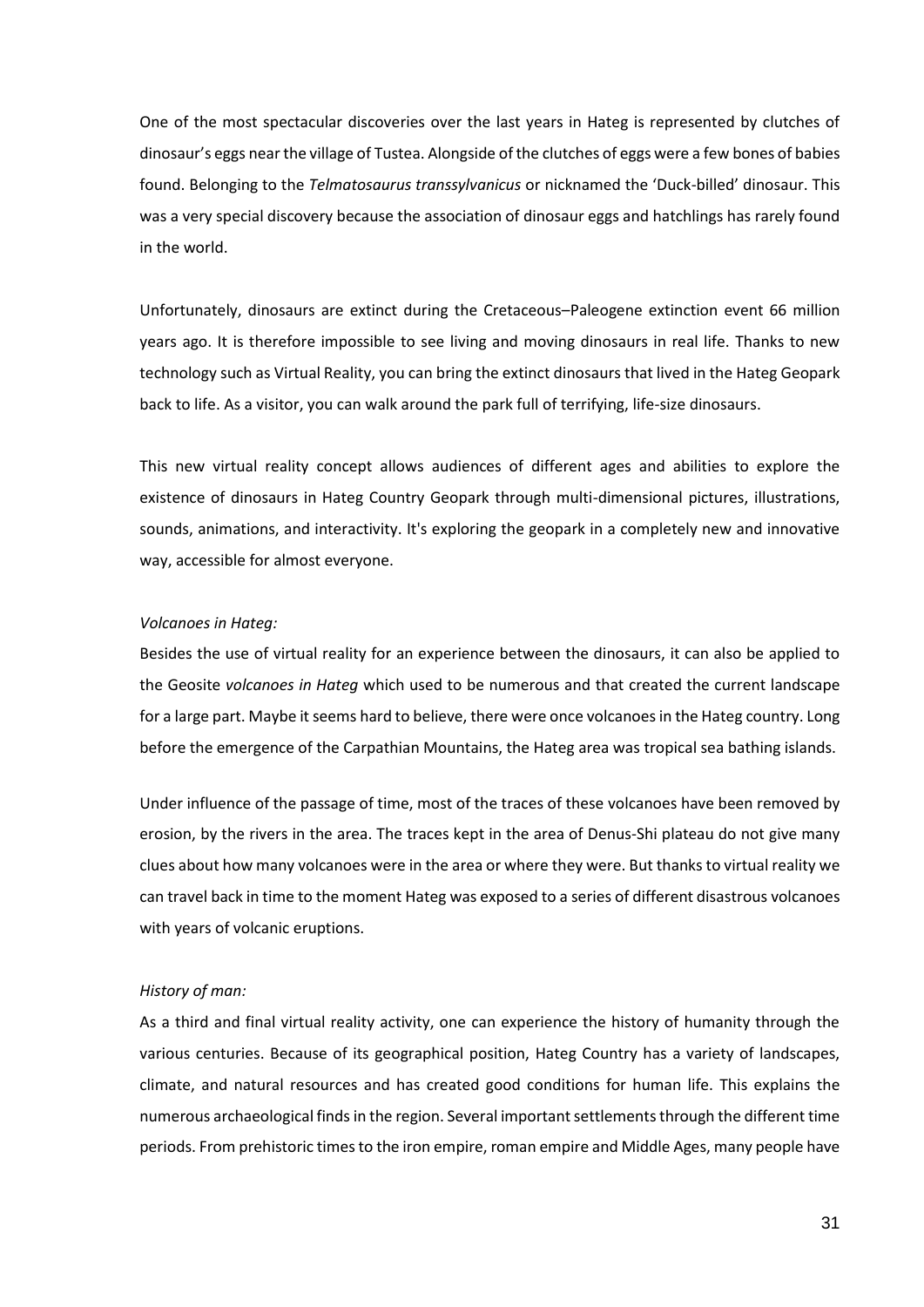called Hateg Country region their homes. Each human civilization has marked Hateg Country with their own values and norms, traditions and way of life.

# - Activities on Tripadvisor

TripAdvisor is the world's largest travel website, which is visited every month by millions of travelers planning a trip. Accommodations, restaurants, and attractions can be mentioned on TripAdvisor for free. On TripAdvisor, your company gets the attention of a large, interested audience and you have access to many free marketing tools. So as for Hateg Country Geopark, it's very useful to promote activities, accommodations, restaurants, etc. without any costs. On Tripadvisor you can you can view the most up-to-date information. In addition to general information such as opening hours, price, location, link to website, temperature and weather forecasts, you can read reviews of other visitors.

A survey showed that three-quarters of the Dutch visitors read reviews and a quarter of all purchases are determined on the basis of a review. The experience of someone else is apparently more valuable than the sales story of an employee or a message on a business or organization website. To win visitors it's important to place activities of Hateg Country on websites like Tripadvisor in combination with the presence of positive reviews. <sup>41</sup>

# Interactive hotspots map

The Interactive hotspots map is a geological map of the Hateg Country area with all activities and hotspots indicated on it. The difference with a regular map is that you can select hotspots based on which interest. For example, geological sites, culture, heritage, nature. After entering your preferences, you get an overview of only the activities within your area of interest. This interactive map is much more user-friendly for visitors, it only gives relevant sights. <sup>4[2](http://www.katlageopark.com/?fbclid=IwAR3wTZGIJVWNO9Voof9MA356H-n6QBTGD2Du-3UFWAeZQilwQYoXJ-DIMBA)</sup>

# Geological timeline of the park

-

We thought about creating a geological timeline as an additional topic on the website of the Hateg Country. It gives visitors a quick, visually appealing, clear overview of the most important events, times of the Geopark. Under each era or event link to the related activities.

<sup>41</sup> <https://www.5sterrenspecialist.nl/paginas/30-waarom-zijn-reviews-zo-belangrijk.html>

<sup>42</sup>[http://www.katlageopark.com/?fbclid=IwAR3wTZGIJVWNO9Voof9MA356H-n6QBTGD2Du-](http://www.katlageopark.com/?fbclid=IwAR3wTZGIJVWNO9Voof9MA356H-n6QBTGD2Du-3UFWAeZQilwQYoXJ-DIMBA)[3UFWAeZQilwQYoXJ-DIMBA](http://www.katlageopark.com/?fbclid=IwAR3wTZGIJVWNO9Voof9MA356H-n6QBTGD2Du-3UFWAeZQilwQYoXJ-DIMBA)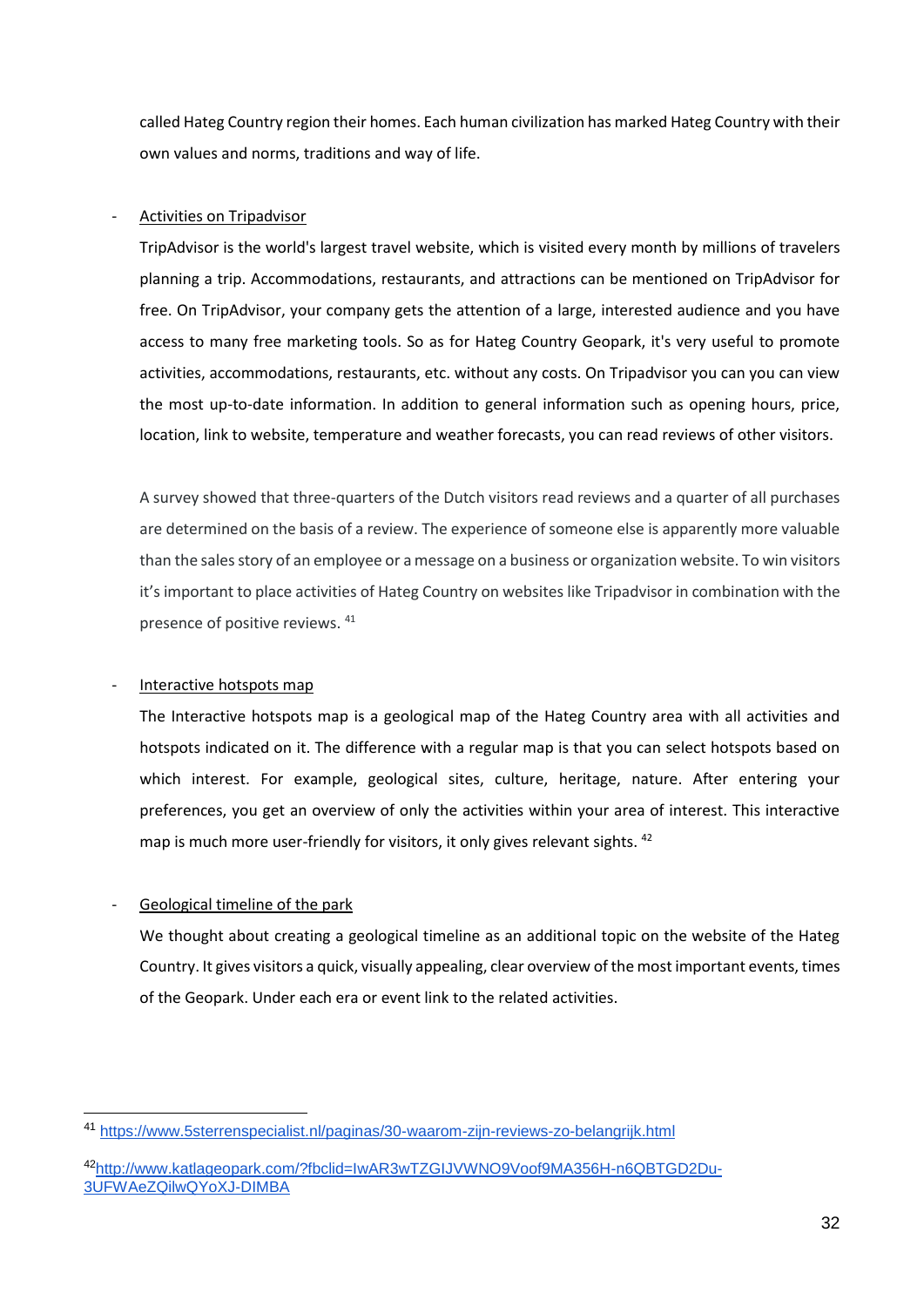An example of a geological timeline we can find in the North West Highlands Geopark in the Scottish Highlands. For the Hateg Country Geopark we would the concept but we would make it more visually attractive. Maybe a video or an interactive timeline where you can click on an event or time period and some additional information will be showing. <sup>43</sup>

# **Accommodations in and around the geopark:**

Plan your visit

On the Hateg Country Geopark website, there should be a page to plan your visit. There should be an overview of different accommodations, food & drinks, activities, etc. with an overall review score where sustainability must be an important measure in the total score. In the table below you will find the 6 most important criteria of ecotourism. We have established these criteria that the facilities in the Geopark must meet to guarantee visitors the sustainable accommodations, services, and products they are looking for. With the aim of guaranteeing sustainability in the entire Geopark.<sup>44</sup>

|              | <b>Best practice Criteria</b>                                                                                                                                                                                                                                                                                         | <b>Values</b> |
|--------------|-----------------------------------------------------------------------------------------------------------------------------------------------------------------------------------------------------------------------------------------------------------------------------------------------------------------------|---------------|
| $\mathbf{1}$ | The Ecotourism Operation is compatible with the natural and cultural<br>values of the Geopark.                                                                                                                                                                                                                        | Environmental |
|              | The natural and cultural values of the Site are known and unique<br>elements highlighted. Any constraints or stressors on the system are<br>identified and developed and activities on sensitive and vulnerable<br>areas are avoided.                                                                                 |               |
| 2            | The Ecotourism Operation is designed to fit within the character of the<br>Geopark.                                                                                                                                                                                                                                   | Environmental |
|              | The design and layout of the Ecotourism Operation is in harmony with<br>the landscape and natural features. The design and layout maximize<br>Ecotourism Facility sustainability and visitor comfort by considering<br>factors such as aspect and orientation. The Site is landscaped with<br>endemic native species. |               |
| 3            | The Ecotourism Operation minimizes its footprint on the Site.                                                                                                                                                                                                                                                         | Environmental |
|              | Impacts on the Site from the construction and operation of the<br>Ecotourism Facility are minimized. The Ecotourism Operation promotes<br>water and energy conservation and a 'leave no trace' philosophy is                                                                                                          |               |

<sup>43</sup> <https://www.nwhgeopark.com/landscape/timeline/>

<sup>44</sup> (2014). *Best Practice Ecotourism Development Guidelines*. Queensland Government.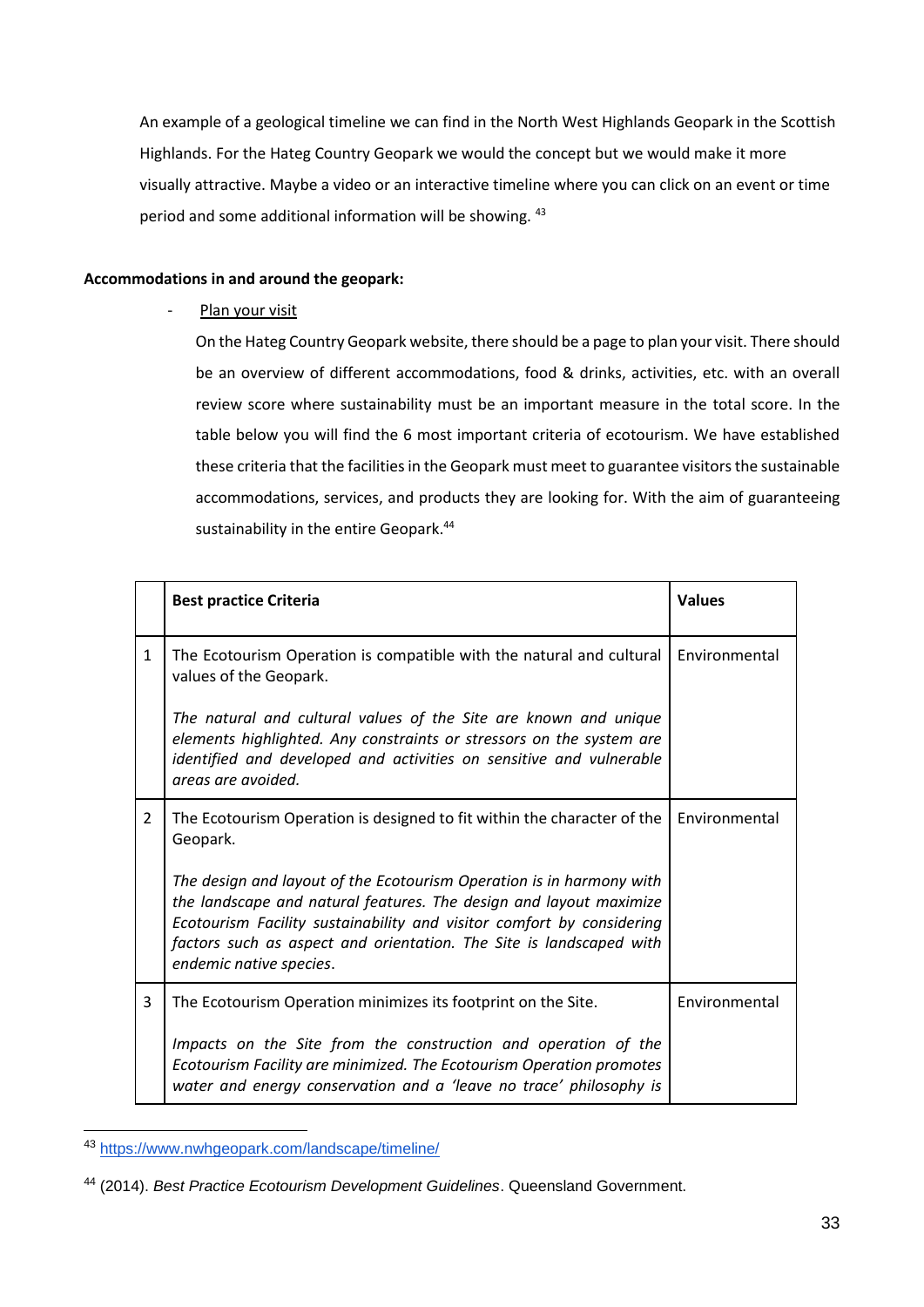|   | applied in relation to visitor activity. Waste and pollution.                                                                                                                                                                                                                             |                                     |
|---|-------------------------------------------------------------------------------------------------------------------------------------------------------------------------------------------------------------------------------------------------------------------------------------------|-------------------------------------|
| 4 | The Ecotourism Operation contributes to protecting and positively<br>enhancing the Geopark.                                                                                                                                                                                               | Environmental<br>Social             |
|   | The long-term viability of the national park is supported by the<br>Ecotourism Operation working in partnership with park management<br>and local groups too, for example, rehabilitate disturbed areas of the<br>Geopark and educate staff and visitors regarding intrinsic park values. |                                     |
| 5 | The Ecotourism Operation engages, involves and benefits Traditional<br>Owners and local communities.                                                                                                                                                                                      | Social<br>Economic                  |
|   | The importance of the Geopark to the cultural and economic priorities<br>of local communities is identified and long-term partnerships pursued.<br>Traditional Owners are involved in the interpretation and experience of<br>Indigenous cultural resources.                              |                                     |
| 6 | The Ecotourism Operation encourages visitors to appreciate and want<br>to protect and conserve the Geopark.                                                                                                                                                                               | Social<br>Economic<br>Environmental |
|   | The natural and cultural values of the Site are appropriately interpreted<br>and visitor activities and experiences support the protection and<br>conservation of these values.                                                                                                           |                                     |

# GEOfood label

Sustainable food is an extremely important factor in eco-tourism. That is why we would like to propose to oblige the label at all catering establishments in the Hateg Country Geopark. Even stimulate the catering businesses around the Geopark to join the GEOfood label. With the aim of guaranteeing sustainable food for visitors.

GEOfood is the official label of local food and restaurants in a UNESCO Global Geopark. Only a recognized UNESCO Global Geopark can be allowed to use the GEOfood brand and criteria. To achieve the credit to call your product GEOfood you must be able to confirm that the food is produced inside a UNESCO Global Geopark, and you must be able to tell the story of the product and the geological area it is produced in. The membership must be requested to Hateg Country and each Geopark is responsible for the correct use and development of the brand in its area. Many UNESCO Global Geoparks have already asked to use the brand for their products and restaurants. <sup>45</sup> <sup>46</sup>

# - Nature Park Resort

<sup>-</sup><sup>45</sup> <https://magmageopark.no/en/discover-experience/geofood-2/>

<sup>46</sup> <https://www.geofood.no/>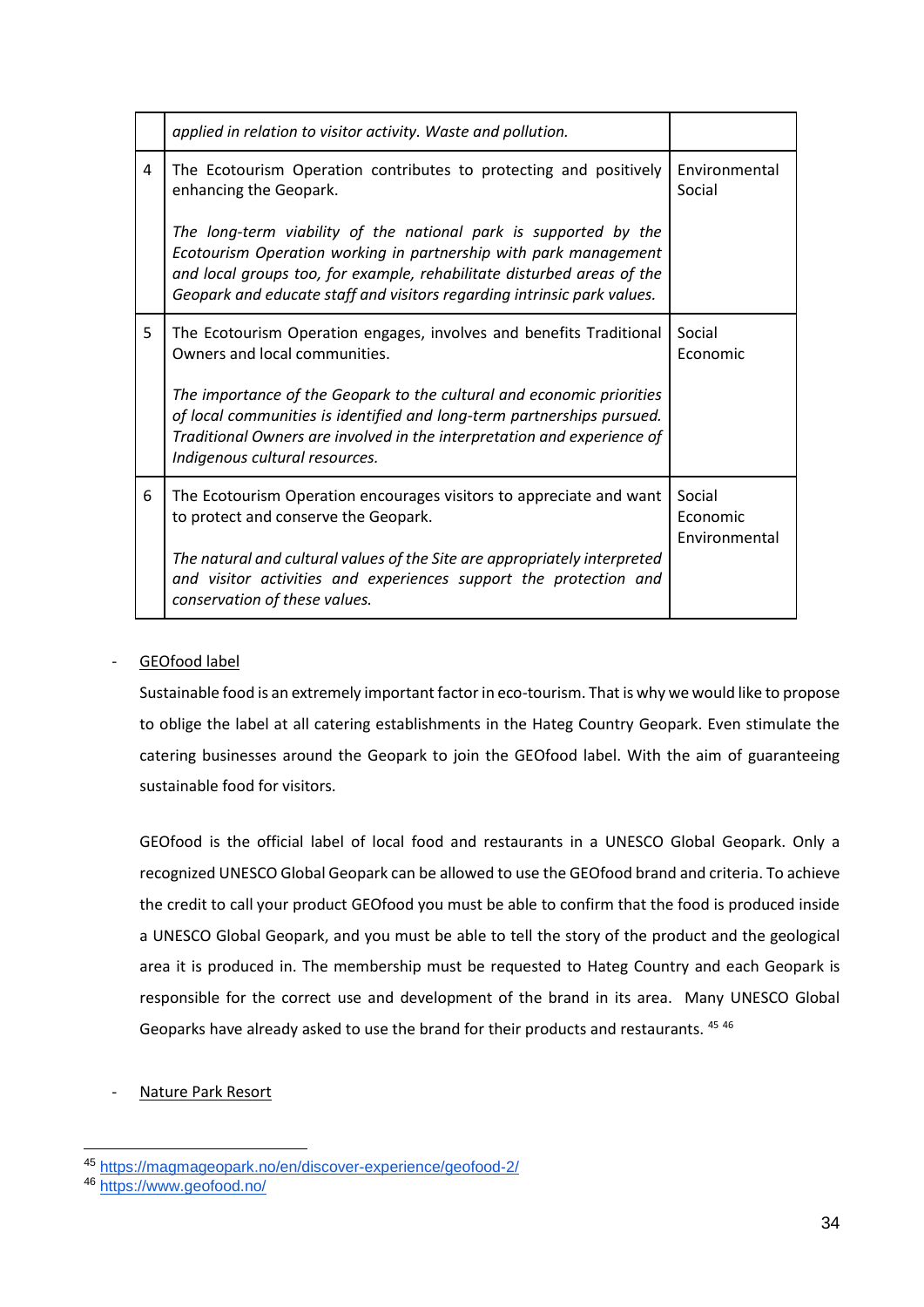Nature Park Resort is an initiative of the Styrian Eisenwurzen UNESCO Geopark in Germany.

## *A model for cooperation for small-scale tourist accommodations*

There are several small-scale tourist accommodations as well as a large number of rarely used second or weekend homes in the Nature Park. Some of these previously identified vacant homes in the Nature Park communities have an increased potential of becoming a part of this project.

While there is a high demand for authentic, individual and inexpensive accommodations, the hosts entail a wide range of challenges (such as catering or online marketing). Therefore, this project focuses on making ends meet by installing a so-called "Nature Park Resort" that brings resources and managerial skills together. It creates a regional interface which facilitates the management of guests who stay overnight without changing the structure of ownership. This brings the village back to life and makes it more attractive while creating added value for the region.

All in all, Nature & Geopark benefits from the fact that the beds already existing are managed professionally, while guests benefit from a professional and thorough service. And this idea for sustainable ecotourism fits perfectly within the picture of Hateg Country Geopark. <sup>47</sup>

#### <span id="page-35-0"></span>**6. Conclusions**

-

This study has treated the subject of sustainable ecotourism in the Hațeg Geopark by formulating a central research question from which two other derived.

6.1.Central Research Question: *How can we better promote ecotourism with the focus on natural, historical and cultural character of the Hațeg Country using nowadays technologies in order to raise the people's awareness about its great economic, cultural and environmental importance?*

It is a fact that never before has the use of modern technology been as focused on communication as it is nowadays. As long as it is used wisely, the benefits of internet are more than evident to anybody, and a good online strategy can often be the key to success for almost any kind of business. The low price and the ease of accessibility and usage make the online a perfect medium for launching new products, advertising the existing ones and promoting them on a constant basis. That is why it is no wonder that the media is one of largest fields in which the internet is used. Consequently, this study has also reached the conclusion that it is the best way to promote ecotourism.

<sup>47</sup> <https://www.eisenwurzen.com/en/mein-natur-und-geopark/nature-park-resort/>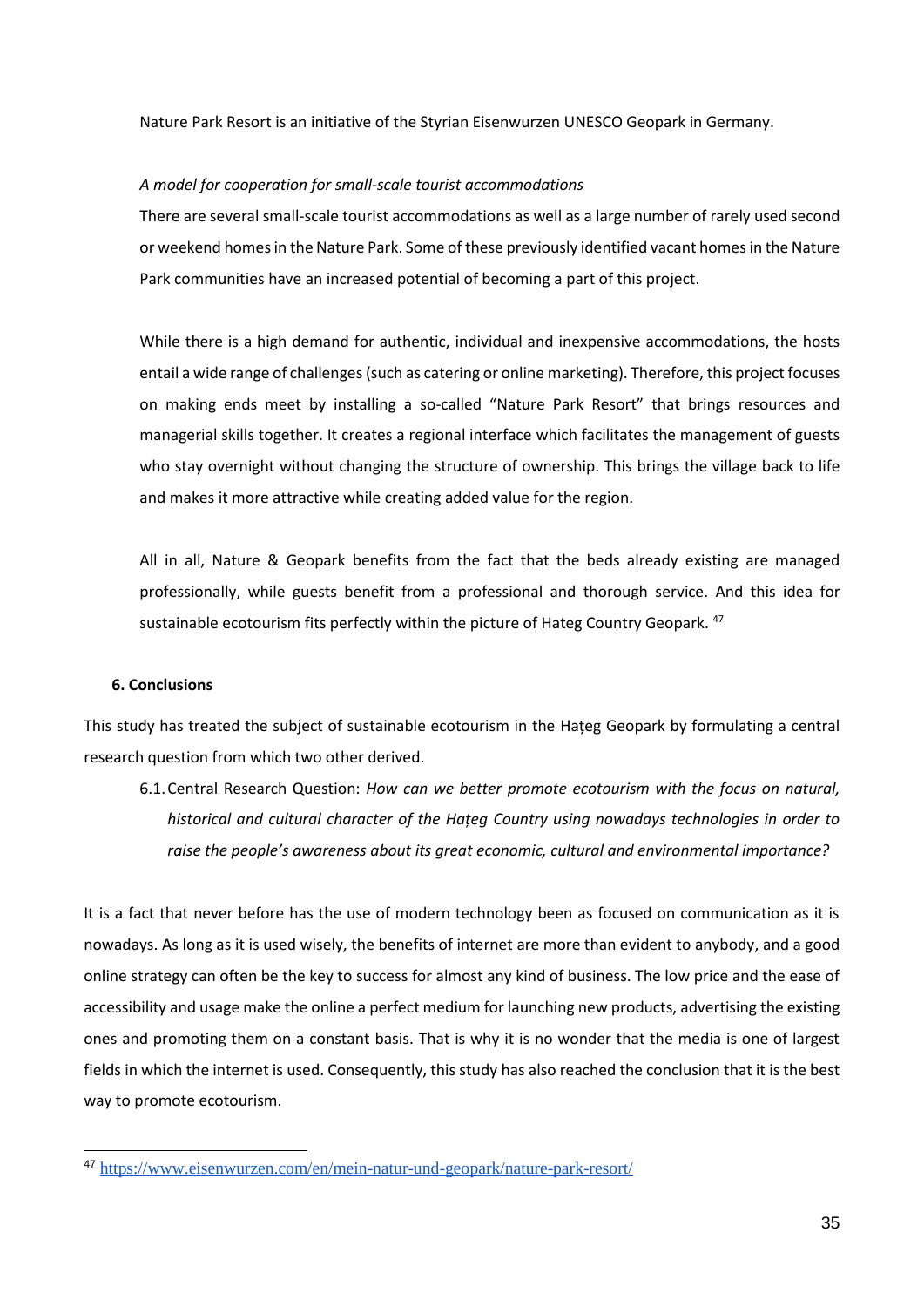As discussed in the Results section of this study, Hateg Country Dinosaurs' Geopark can currently be found on the internet through a website and a Facebook page, but they need further improvements to achieve a higher promoting level. This is, in fact, one of the main issues: without the proper means or strategies, it is hard to advertise a product or a service, no matter how profitable or beneficial it might be, and while Hateg Geopark and ecotourism are indeed subjects of great interest, much of the attention is lost along the way.

To verify this fact, we looked at other geoparks from the GGN and EGN. We found that they are very popular establishments and that their success is owing very much to their efficiency in promoting their natural, historical and cultural values which would not be possible without a good plan of advertising strategies.

Therefore, to answer our central research question, we think that the best way to promote ecotourism with the focus on natural, historical and cultural character of the Hațeg Country and using nowadays technologies in order to raise the people's awareness about its great economic, cultural and environmental importance is by comparing it with other geoparks in order to find suitable methods and strategies of promoting ecotourism that can be adopted.

### 6.2. Derived research questions

# a. *How can we adapt other geoparks strategies into our project?*

Finding new ecotourism strategies, methods or activities by looking at other GGN/EGN geoparks approach is both an easy and useful method. Given the fact that not all methods are suitable for Hateg Country Dinosaur Geopark, this study made an objective from targeting the weak points in the current approach that the geopark is using and finding specific models in the strategies of the other parks that could apply to these. For example, it is impossible to implement eco-sports such as surfing, diving or snorkeling because they are not compatible with the environmental background of the area, but there might be other projects, such as creating a geological timeline on the official website, that might actually help with promoting the geological heritage of the Hateg Country Dinosaurs' Geopark. In other words, what needs to be done is looking for strategies that synergize with Hateg Country natural, historical and cultural backgrounds.

b. *Which are the most efficient advertising means? Newspapers, flyers, Public events, TV advertising, Social media channels etc.?*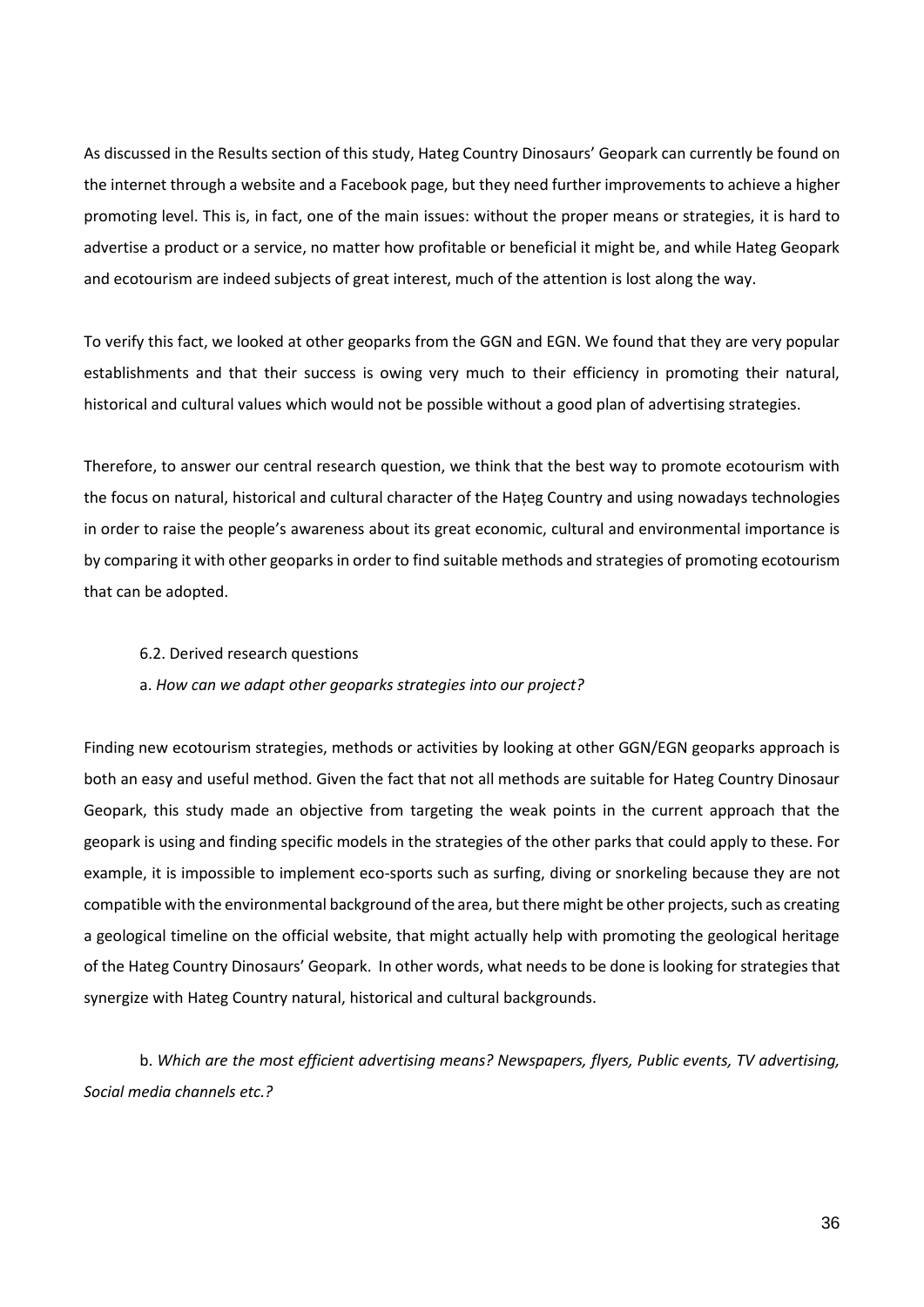By far the most efficient advertising mean is represented by the online social platforms. Their cost is very low, the information travels around the World Wide Web very fast so anyone can be informed about events, traditional and local products, access ways to the Geopark and its facilities and much more. And no tree is harmed in this process.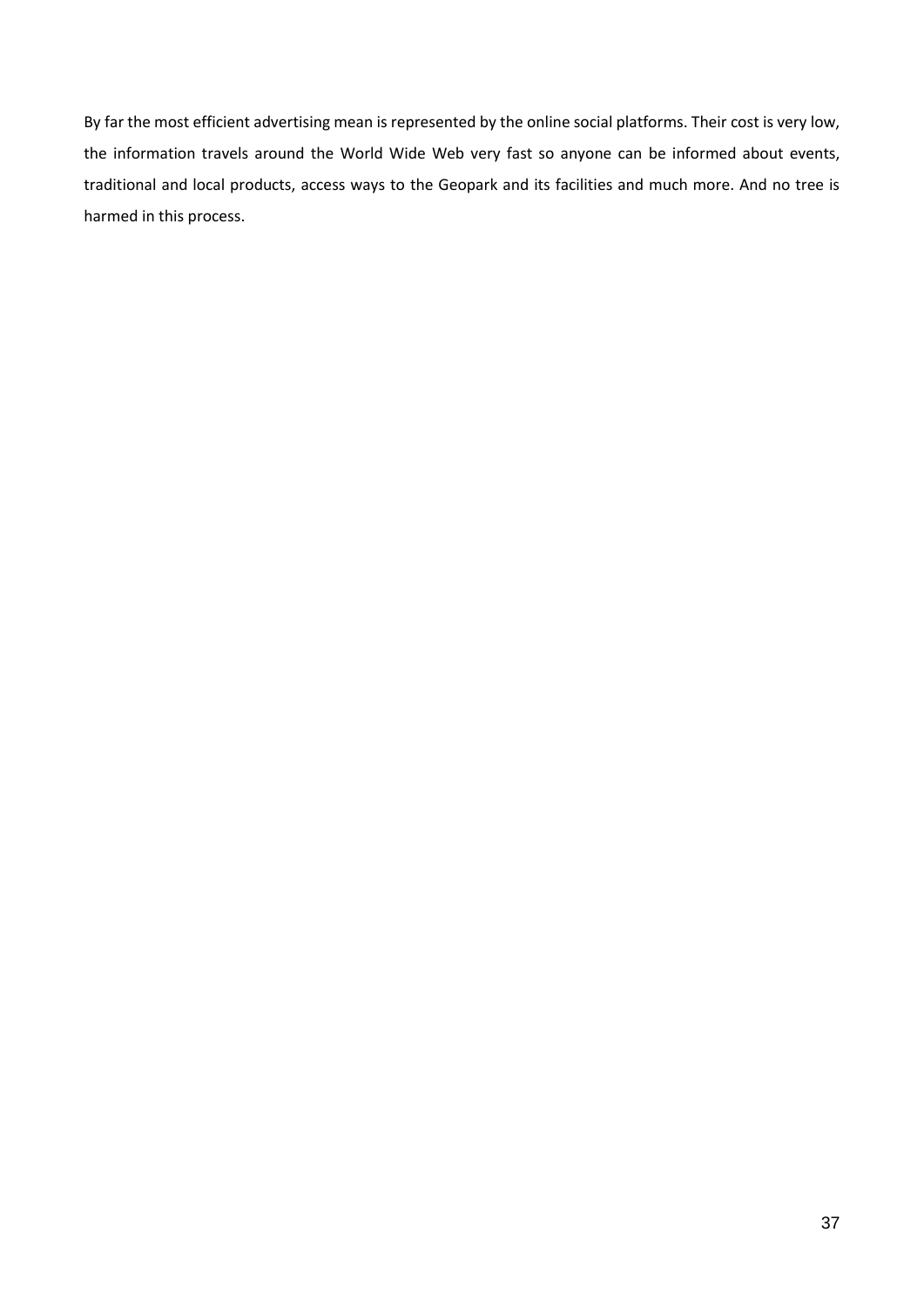# <span id="page-38-0"></span>**7. Appendix - List of UNESCO global geoparks in 2017**

| <b>AUSTRIA</b>               | 21 Jingpohu UNESCO Global Geopark | <b>CZECHIA</b>                 |
|------------------------------|-----------------------------------|--------------------------------|
| 1 Styrian Eisenwurzen        | 22 Leigiong UNESCO Global Geopark | 44 Bohemian Paradise UNESCO    |
| <b>UNESCO Global Geopark</b> |                                   | Global Geopark                 |
| 2 Carnic Alps UNESCO         | 23 Taishan UNESCO Global Geopark  |                                |
| Global Geopark               |                                   |                                |
| 3 Ore of the Alps UNESCO     | 24 Wangwushan-Daimeishan          | <b>DENMARK</b>                 |
| Global Geopark               | <b>UNESCO Global Geopark</b>      |                                |
|                              | 25 Longhushan UNESCO Global       | 45 Odsherred UNESCO Global     |
|                              | Geopark                           | Geopark                        |
| <b>BRAZIL</b>                | 26 Zigong UNESCO Global Geopark   |                                |
| 4 Araripe UNESCO Global      | 27 Axla Desert UNESCO Global      | <b>FINLAND</b>                 |
| Geopark                      | Geopark                           |                                |
|                              | 28 Qinling Zhongnanshan UNESCO    | 46 Rokua UNESCO Global         |
|                              | Global Geopark                    | Geopark                        |
| <b>CANADA</b>                | 29 Ningde UNESCO Global Geopark   |                                |
| 5 Stonehammer UNESCO         | 30 Leye Fengshan UNESCO Global    | <b>FRANCE</b>                  |
| Global Geopark               | Geopark                           |                                |
| 6 Tumbler Ridge UNESCO       | 31 Hong Kong UNESCO Global        | 47 Haute-Provence UNESCO       |
| Global Geopark               | Geopark                           | Global Geopark                 |
|                              | 32 Tianzhushan UNESCO Global      | 48 Luberon UNESCO Global       |
|                              | Geopark                           | Geopark                        |
| <b>CHINA</b>                 | 33 Sangingshan UNESCO Global      |                                |
|                              |                                   | 49 Massif des Bauges UNESCO    |
|                              | Geopark                           | Global Geopark                 |
| 7 Danxiashan UNESCO          | 34 Shennongjia UNESCO Global      | 50 Chablais UNESCO Global      |
| Global Geopark               | Geopark                           | Geopark                        |
| 8 Huangshan UNESCO           | 35 Yanqing UNESCO Global Geopark  | 51 Monts d'Ardèche UNESCO      |
| <b>Global Geopark</b>        |                                   | Global Geopark                 |
| 9 Lushan UNESCO Global       | 36 Mount Kunlun UNESCO Global     | 52 Causses du Quercy UNESCO    |
| Geopark                      | Geopark                           | Global Geopark                 |
| 10 Shilin UNESCO Global      | 37 Dali-Cangshan UNESCO Global    |                                |
| Geopark                      | Geopark                           |                                |
| 11 Songshan UNESCO           | 38 Dunhuang UNESCO Global         | <b>GERMANY</b>                 |
| Global Geopark               | Geopark                           |                                |
| 12 Wudalianchi UNESCO        | 39 Zhijindong Cave UNESCO Global  | 53 Vulkaneifel UNESCO Global   |
| Global Geopark               | Geopark                           | Geopark                        |
| 13 Yuntaishan UNESCO         | 40 Arxan UNESCO Global Geopark    | 54 TERRA. vita UNESCO Global   |
| Global Geopark               |                                   | Geopark                        |
| 14 Zhangjiajie UNESCO        | 41 Keketouhai UNESCO Global       | 55 Bergstraße-Odenwald UNESCO  |
| Global Geopark               | Geopark                           | Global Geopark                 |
| 15 Hexigten UNESCO Global    |                                   | 56 Swabian Alb UNESCO Global   |
| Geopark                      |                                   | Geopark                        |
| 16 Taining UNESCO Global     | <b>CROATIA</b>                    | 57 Harz, Braunschweiger Land   |
| Geopark                      |                                   | <b>UNESCO Global Geopark</b>   |
|                              |                                   |                                |
| 17 Xingwen UNESCO Global     | 42 Papuk UNESCO Global Geopark    |                                |
| Geopark                      |                                   |                                |
| 18 Yandangshan UNESCO        |                                   | <b>GREECE</b>                  |
| Global Geopark               |                                   |                                |
| 19 Fangshan UNESCO           | <b>CYPRUS</b>                     | 58 Lesvos Island UNESCO Global |
| Global Geopark               |                                   | Geopark                        |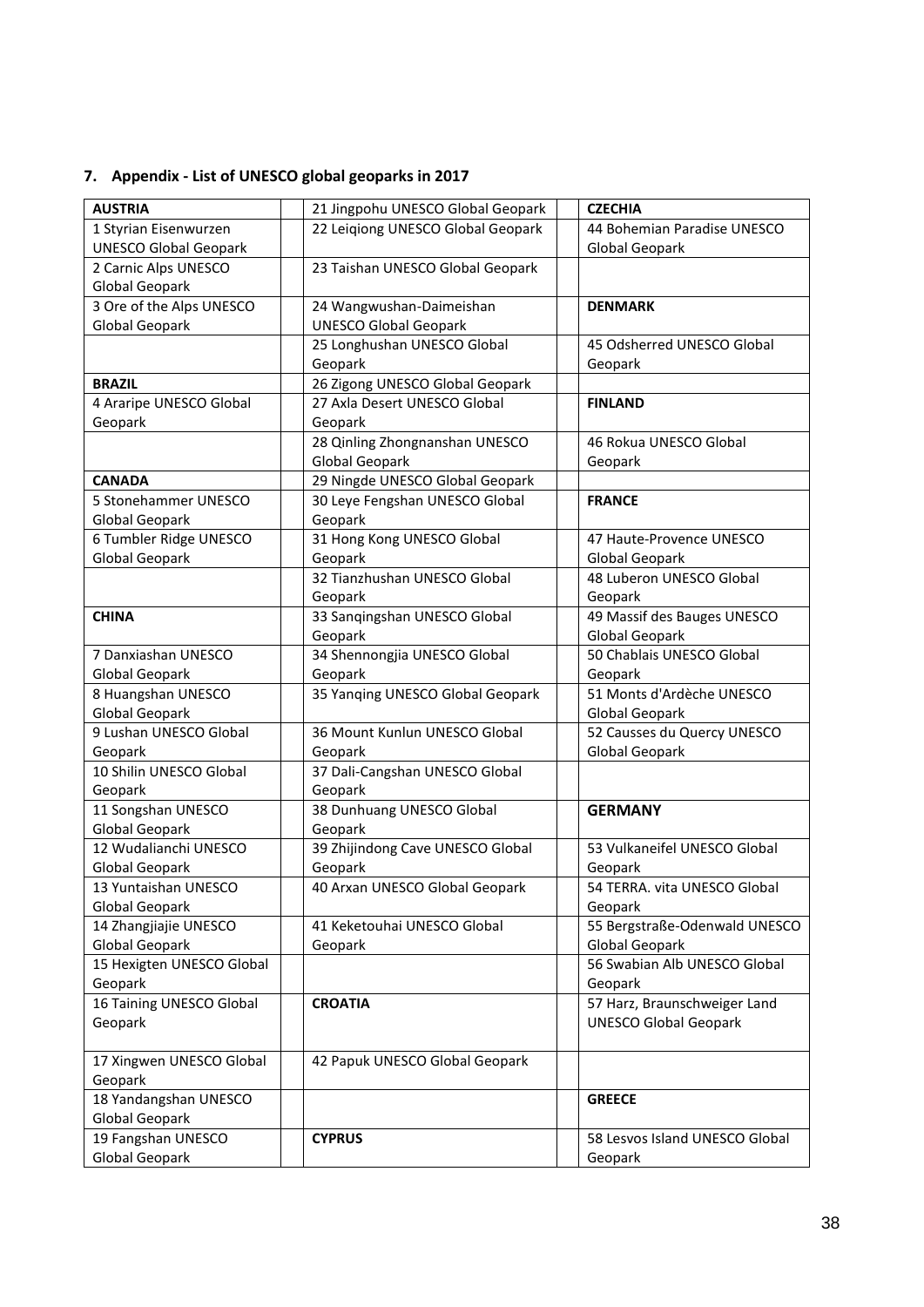| 20 Funiushan UNESCO           | 43 Troodos UNESCO Global Geopark     | 59 Psiloritis UNESCO Global    |
|-------------------------------|--------------------------------------|--------------------------------|
| Global Geopark                |                                      | Geopark                        |
|                               |                                      |                                |
| 60 Chelmos Vouraikos          | 73 Parco Geominerario della          | <b>NORWAY</b>                  |
| <b>UNESCO Global Geopark</b>  | Sardegna UNESCO Global Geopark       |                                |
| 61 Vikos - Aoos UNESCO        | 74 Rocca di Cerere UNESCO Global     | 94 Gea Norvegica UNESCO Global |
| Global Geopark                | Geopark                              | Geopark                        |
| 62 Sitia UNESCO Global        | 75 Adamello-Brenta UNESCO Global     | 95 Magma UNESCO Global         |
| Geopark                       | Geopark                              | Geopark                        |
| <b>HUNGARY</b>                | 76 Cilento, Vallo di Diano e Alburni |                                |
|                               | <b>UNESCO Global Geopark</b>         |                                |
| 63 Bakony-Balaton UNESCO      | 77 Tuscan Mining Park UNESCO         | <b>PORTUGAL</b>                |
| <b>Global Geopark</b>         | Global Geopark                       |                                |
| 60 Chelmos Vouraikos          |                                      |                                |
|                               | 78 Alpi Apuane UNESCO Global         | 96 Naturtejo da Meseta         |
| <b>UNESCO Global Geopark</b>  | Geopark                              | Meridional UNESCO Global       |
|                               |                                      | Geopark                        |
| 61 Vikos - Aoos UNESCO        | 79 Sesia Val Grande UNESCO Global    | 97 Arouca UNESCO Global        |
| Global Geopark                | Geopark                              | Geopark                        |
| 62 Sitia UNESCO Global        | 80 Pollino UNESCO Global Geopark     | 98 Açores UNESCO Global        |
| Geopark                       |                                      | Geopark                        |
|                               | <b>JAPAN</b>                         | 99 Terras de Cavaleiros UNESCO |
|                               |                                      | Global Geopark                 |
| <b>HUNGARY</b>                | 81 Itoigawa UNESCO Global Geopark    |                                |
| 63 Bakony-Balaton UNESCO      | 82 Unzen Volcanic Area UNESCO        | <b>REPUBLIC OF KOREA</b>       |
| Global Geopark                | Global Geopark                       |                                |
|                               | 83 Toya - Usu UNESCO Global          | 100 Jeju UNESCO Global Geopark |
|                               | Geopark                              |                                |
| <b>ICELAND</b>                | 84 San'in Kaigan UNESCO Global       | 101 Cheongsong UNESCO Global   |
|                               | Geopark                              | Geopark                        |
| 64 Katla UNESCO Global        | 85 Muroto UNESCO Global Geopark      |                                |
|                               |                                      |                                |
| Geopark                       | 86 Oki Islands UNESCO Global         |                                |
| 65 Reykjanes UNESCO           |                                      | <b>ROMANIA</b>                 |
| Global Geopark                | Geopark                              |                                |
|                               | 87 Aso UNESCO Global Geopark         | 102 Hateg UNESCO Global        |
|                               |                                      | Geopark                        |
| <b>INDONESIA</b>              | 88 Mt. Apoi UNESCO Global Geopark    |                                |
| 66 Batur UNESCO Global        |                                      | <b>SLOVENIA</b>                |
| Geopark                       |                                      |                                |
| 67 Gunung Sewu UNESCO         | <b>MALAYSIA</b>                      | 103 Idrija UNESCO Global       |
| Global Geopark                |                                      | Geopark                        |
|                               | 89 Langkawi UNESCO Global Geopark    |                                |
| <b>IRAN _ISLAMIC REPUBLIC</b> |                                      | <b>SPAIN</b>                   |
| 68 Qeshm Island UNESCO        | <b>MEXICO</b>                        | 104 Cabo de Gata-Níjar UNESCO  |
| Global Geopark                |                                      | Global Geopark                 |
| <b>IRELAND</b>                | 90 Comarca Minera, Hidalgo UNESCO    | 105 Sierras Subbéticas UNESCO  |
|                               | <b>Global Geopark</b>                | Global Geopark                 |
| 69 Copper Coast UNESCO        | 91 Mixteca Alta, Oaxaca UNESCO       | 106 Sobrarbe-Pirineos UNESCO   |
| Global Geopark                | Global Geopark                       | Global Geoparks                |
| 70 Burren and Cliffs of       |                                      | 107 Basque Coast UNESCO Global |
| Moher UNESCO Global           |                                      | Geopark                        |
|                               |                                      |                                |
| Geopark                       |                                      |                                |
| <b>ITALY</b>                  | <b>MOROCCO</b>                       | 108 Sierra Norte de Sevilla    |
|                               | 92 M'Goun UNESCO Global Geopark      | <b>UNESCO Global Geopark</b>   |
| 71 Madonie UNESCO Global      | <b>NETHERLANDS</b>                   | 109 Villuercas Ibores Jara     |
| Geopark                       |                                      | <b>UNESCO Global Geopark</b>   |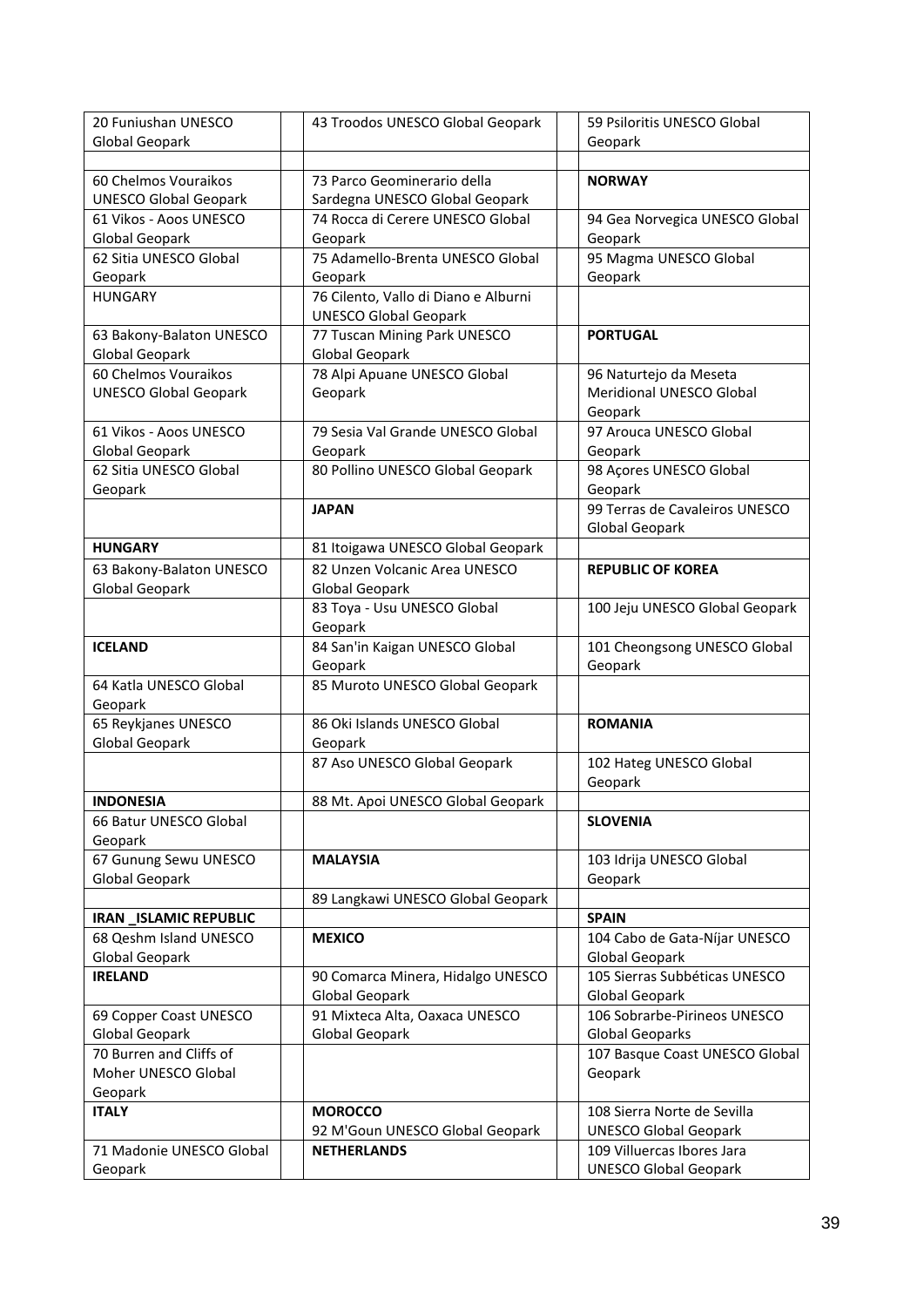| 72 Beigua UNESCO Global      | 93 De Hondsrug UNESCO Global   | 110 Central Catalonia UNESCO      |
|------------------------------|--------------------------------|-----------------------------------|
| Geopark                      | Geopark                        | Global Geopark                    |
|                              |                                |                                   |
| 111 Molina & Alto Tajo       | 119 English Riviera UNESCO     | <b>HUNGARY &amp; SLOVAKIA</b>     |
|                              |                                |                                   |
| <b>UNESCO Global Geopark</b> | <b>Global Geopark</b>          |                                   |
| 112 El Hierro UNESCO         | 120 GeoMôn UNESCO Global       | 126 Novohrad-Nógrád               |
| Global Geopark               | Geopark                        | <b>UNESCO Global Geopark</b>      |
| 113 Lanzarote and Chinijo    | 121 Shetland UNESCO Global     |                                   |
| <b>Islands UNESCO Global</b> |                                |                                   |
|                              | Geopark                        |                                   |
| Geopark                      |                                |                                   |
| 114 Las Loras UNESCO         |                                | <b>IRELAND AND UNITED KINGDOM</b> |
| <b>Global Geopark</b>        |                                | OF GREAT BRITAIN AND              |
|                              |                                | <b>NORTHERN IRELAND</b>           |
| 111 Molina & Alto Tajo       | <b>URUGUAY</b>                 | 127 Marble arch Caves             |
| <b>UNESCO Global Geopark</b> |                                |                                   |
| 112 El Hierro UNESCO         | 122 Grutas del Palacio UNESCO  |                                   |
| Global Geopark               |                                |                                   |
|                              | Global Geopark                 |                                   |
| 113 Lanzarote and Chinijo    |                                |                                   |
| <b>Islands UNESCO Global</b> |                                |                                   |
| Geopark                      |                                |                                   |
| 114 Las Loras UNESCO         | <b>VIETNAM</b>                 |                                   |
| Global Geopark               |                                |                                   |
|                              | 123 Dong Van Karst Plateau     |                                   |
|                              |                                |                                   |
|                              | <b>UNESCO Global Geopark</b>   |                                   |
| <b>TURKEY</b>                |                                |                                   |
| 115 Kula Volcanic UNESCO     | <b>AUSTRIA &amp; SLOVENIA</b>  |                                   |
| Global Geopark               |                                |                                   |
|                              | 124 Karawanken/Karavanke       |                                   |
|                              | <b>UNESCO Global Geopark</b>   |                                   |
|                              |                                |                                   |
| <b>UNITED KINGDOM OF</b>     |                                |                                   |
| <b>GREAT BRITAIN</b>         |                                |                                   |
| AND NORTHERN IRELAND         |                                |                                   |
| 116 North Pennines AONB      | <b>GERMANY &amp; POLAND</b>    |                                   |
| <b>UNESCO Global Geopark</b> |                                |                                   |
| 117 North-West Highlands     | 125 Muskauer Faltenbogen / Łuk |                                   |
| <b>UNESCO Global Geopark</b> | Muzakowa UNESCO Global         |                                   |
|                              |                                |                                   |
|                              | Geopark                        |                                   |
| 118 Forest Fawr UNESCO       |                                |                                   |
| Global Geopark               |                                |                                   |
|                              |                                |                                   |
|                              |                                |                                   |
|                              |                                |                                   |
|                              |                                |                                   |
|                              |                                |                                   |
|                              |                                |                                   |
|                              |                                |                                   |

UNESCO, UNESCO Global Geoparks: celebrating earth heritage, sustaining local communities, 3p., 2017